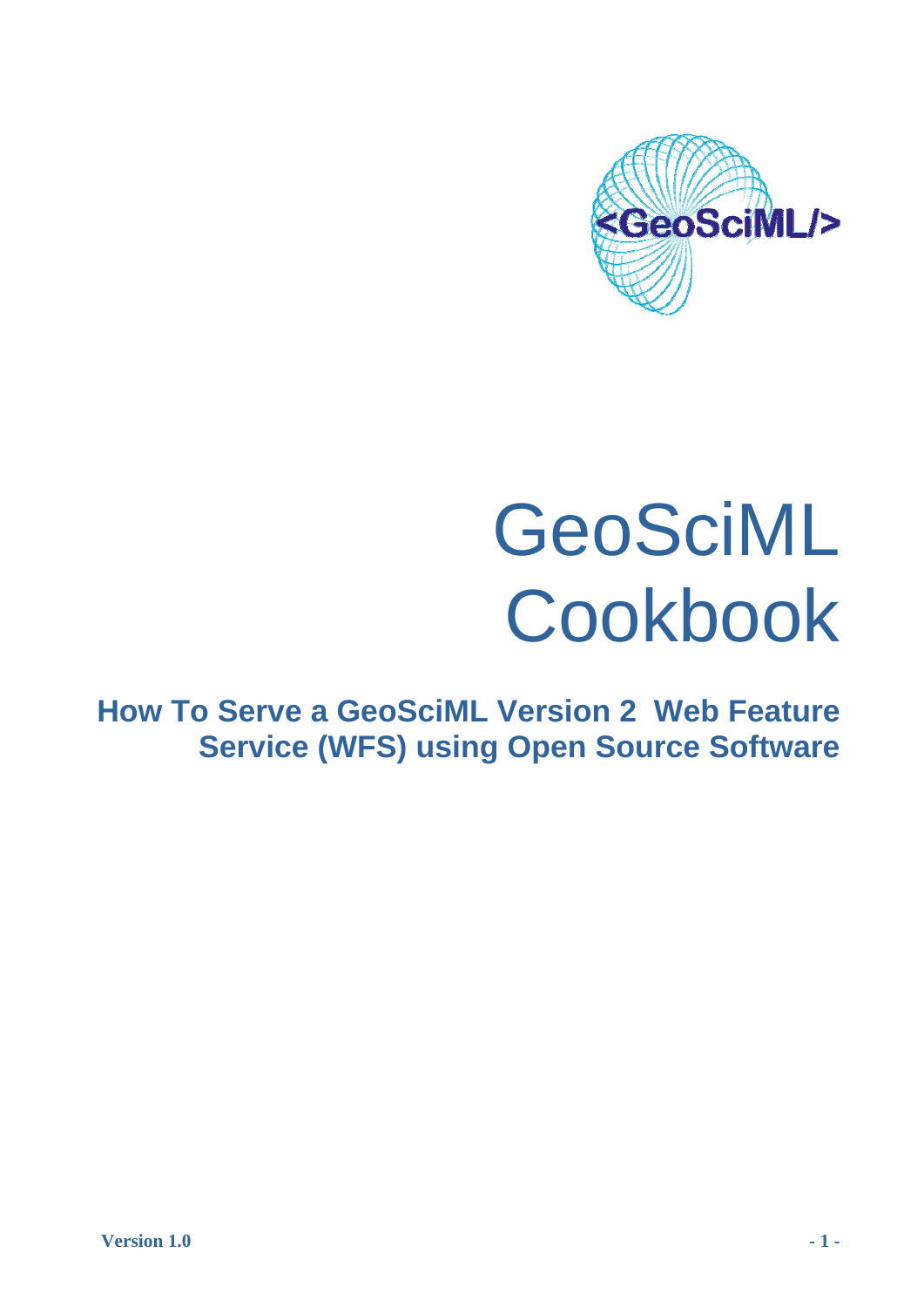

# **C [ontents](#page-2-0)**

| 1.1                                                                                    |  |
|----------------------------------------------------------------------------------------|--|
| 1.2                                                                                    |  |
| ADDING A SIMPLE WFS SERVICE TO AN EXISTING ONEGEOLOGY LEVEL 1<br>$\mathcal{D}_{\cdot}$ |  |
|                                                                                        |  |
|                                                                                        |  |
|                                                                                        |  |
|                                                                                        |  |
|                                                                                        |  |
| SERVING MAPPED GEOLOGICAL UNITS AS MAPPED FEATURES IN A WFS USING<br>3                 |  |
|                                                                                        |  |
| 3.1                                                                                    |  |
| 3.2                                                                                    |  |
| 3.3                                                                                    |  |
| 3.4                                                                                    |  |
| 3.5                                                                                    |  |
| 3.6                                                                                    |  |
| 3.7                                                                                    |  |
| 3.8                                                                                    |  |
| 3.9                                                                                    |  |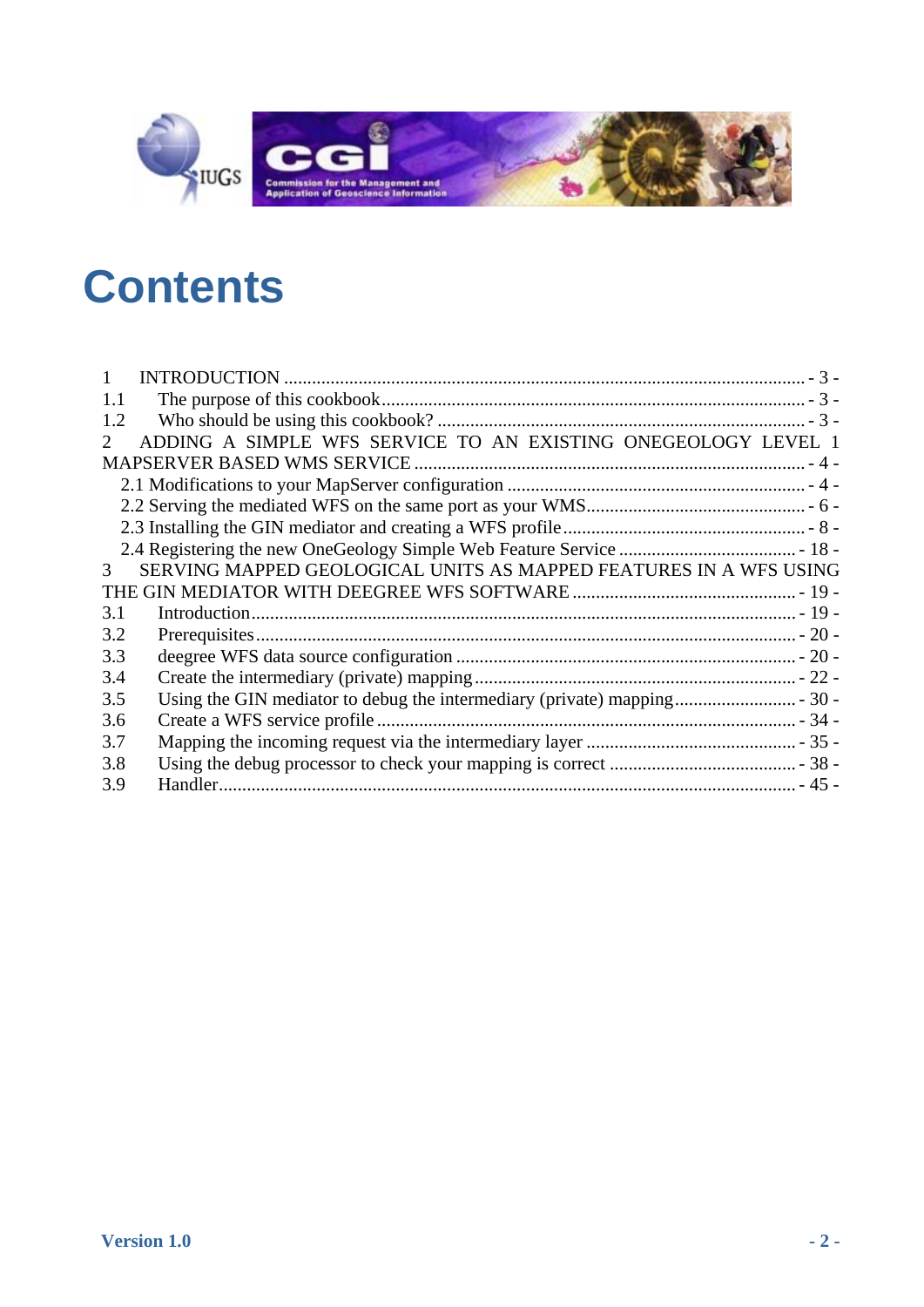# <span id="page-2-0"></span>**1 INTRODUCTION**

### **1.1 The purpose of this cookbook**

The GeoSciML V2 XML schema is a standards-based data format that provides a framework for application-neutral encoding of geoscience thematic data and related spatial data. At present the scope is delimited by the information generally shown on geological maps, along with boreholes and field observations.

This document is written to assist organisations wishing to make use of the GeoSciML data exchange standard by serving a Web Feature Service (WFS) to the WWW. This will include Level 2 participants in OneGeology who will be serving GeoSciML as a WFS.

This cookbook is based on experience gained using free and Open Source software to serve GeoSciML WFS' and includes links to a OneGeology zip file containing a template kit containing extra Open Source software Cocoon (http://cocoon.apache.org/) and the deegree (http://www.deegree.org/) WFS and the GIN (http://gin-ries.nrcanrncan.gc.ca/Home.aspx?c=2) mediator required to implement the WFS' described in chapters 2 and 3 below.

There are many other software options available to serve a GeoSciML WFS (each with different functional capabilities), some based on variants of what is decribed here such as an XSLT approach to using deegree, some based on alternative Open Source software like Geoserver (which will be documented here from approx. June 2009) and some based on commercial software such as Snowflake software's Go-Publisher, ESRI ArcIMS and ArcServer and finally some geological surveys have developed their own direct WFS interfaces to their backend ORACLE databases using programming languages like Java.

This cookbook will be continually improved and expanded as experience and time permits but its aim today is to help those interested in serving a GeoSciML WFS using Open Source software that has been trialled during the development of GeoSciML V2.

### **1.2 Who should be using this cookbook?**

This cookbook is highly technical and is targeted at those within geological surveys who are tasked with setting up web services from a web server, working closely with geoscience informatics experts who need to have read and understood the sister cookbook to this one first – the GeoSciML Cookbook 'How To Map Data to GeoSciML Version 2' (found at http://www.geosciml.org/geosciml/2.0/cookbook/GeoSciML\_Data\_CookBook\_V2.pdf). OneGeology participants who have used the OneGeology Cookbook 1 ('How To serve a OneGeology Level 1 Conformant WMS using MapServer', from

http://www.onegeology.org/misc/downloads.html) based on a MapServer template kit supplied for it may want to take the simplest route to build the WFS on top of that already installed MapServer software, and they should then follow chapter 2 below and ignore chapter 3 for now. Those not involved with OneGeology or those who wish to install a WFS that may serve more than the very simple data generally available from a OneGeology WFS' should consider starting from scratch with the installation of Cocoon with deegree opensource software detailed in Chapter 3 (Chapter 2 should not be followed but it may be useful to read it for extra background).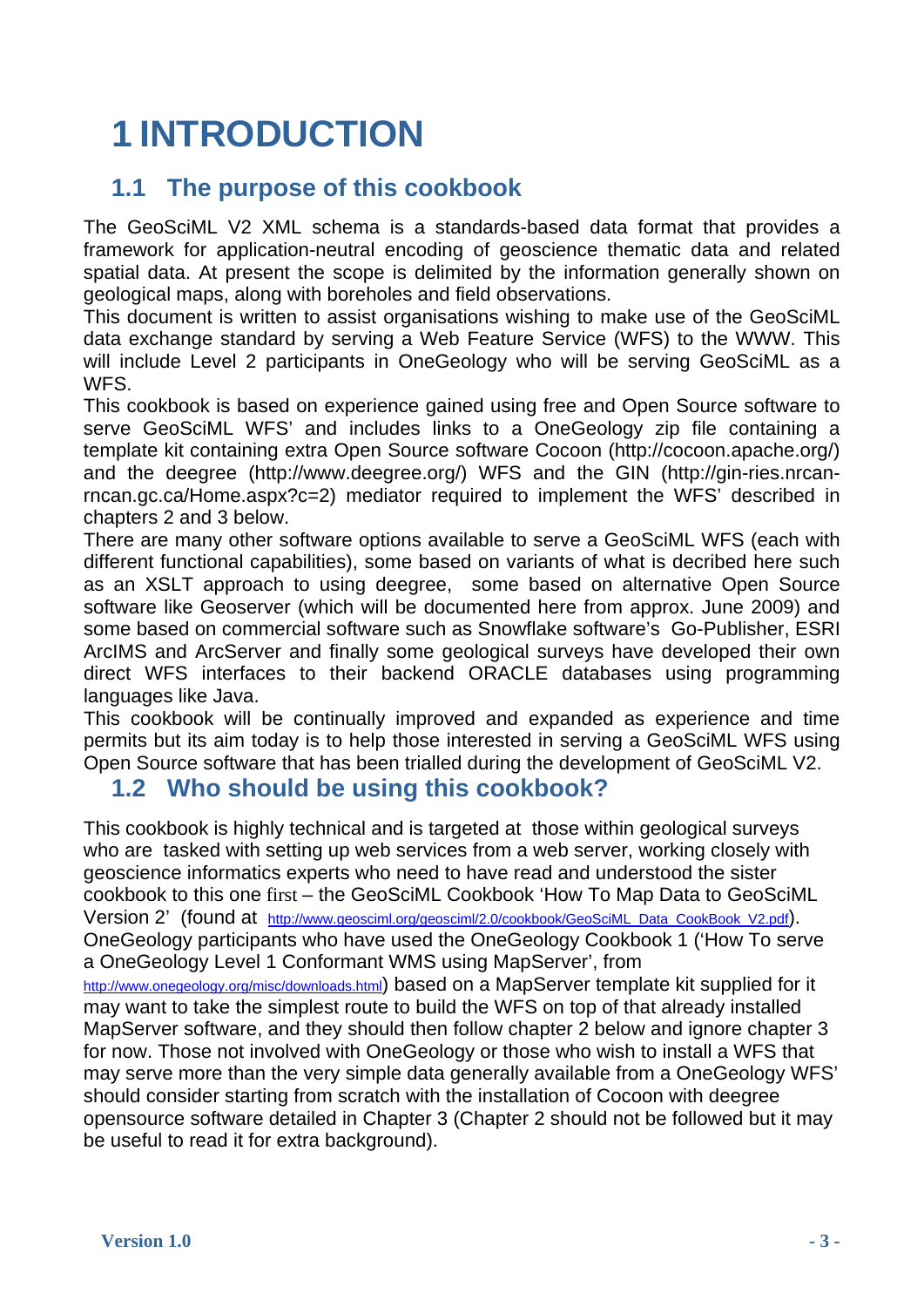## <span id="page-3-0"></span>**2 ADDING A SIMPLE WFS SERVICE TO AN EXISTING ONEGEOLOGY LEVEL 1 MAPSERVER BASED WMS SERVICE**

This chapter assumes that you have set up a OneGeology Level 1 conformant WMS using MapServer following the instructions in OneGeology Cookbook 1 ("How To serve a OneGeology Level 1 Conformant WMS using MapServer" from http://www.onegeology.org/misc/downloads.html) using a vector GIS shapefile, rather than image data source.

We will take advantage of the fact that setting up the WMS with MapServer also gives us a simple functional WFS at the same time. We will use some middleware developed by the Geological Survey of Canada (GSC) called the GIN Mediator to transform this simple WFS into one serving true GeoSciML. The mediator is part of a research project and is still being further developed by GSC. Here we will only discuss delivering very simple data into minimally valid GeoSciML. GeoSciML Cookbook 'How To Map Data to GeoSciML Version 2' (found at

http://www.geosciml.org/geosciml/2.0/cookbook/GeoSciML\_Data\_CookBook\_V2.pdf) discusses in more detail how to map more complex data to more complex GeoSciML nonetheless it is a requisite that anyone intending to serve any form of GeoSciML V2 as a WFS needs to have read and understood that cookbook first before trying to serve any geological data in a GeoSciML conforming WFS..

We will assume you are able to install a Java Development Kit and the Tomcat servlet container on your server yourself.

Whilst it is possible to run the MapServer service using the Tomcat web service, this cookbook assumes an initial start point of the base install of the WMS described in the OneGeology WMS Cookbook 1 (i.e. running in the absence of Tomcat). You should therefore set up your Tomcat service to run on a different port to the standard web service (80), unless you are running another web server or service; the standard port for Tomcat (8080) will probably suffice.

We have tested the system with Sun JDK 1.5 in combination with Apache Tomcat 5.5, and with Sun JDK 1.6.0 in combination with Apache Tomcat 6.0, later versions and other servlet containers may also work.

### <span id="page-3-1"></span>**2.1 Modifications to your MapServer configuration**

You may need to make the following modifications to your existing MapServer Level 1 WMS service. Your underlying shapefiles will need a data field that is suitable to be used as the gml:id attribute of certain GeoSciML elements. The gml:id attribute is a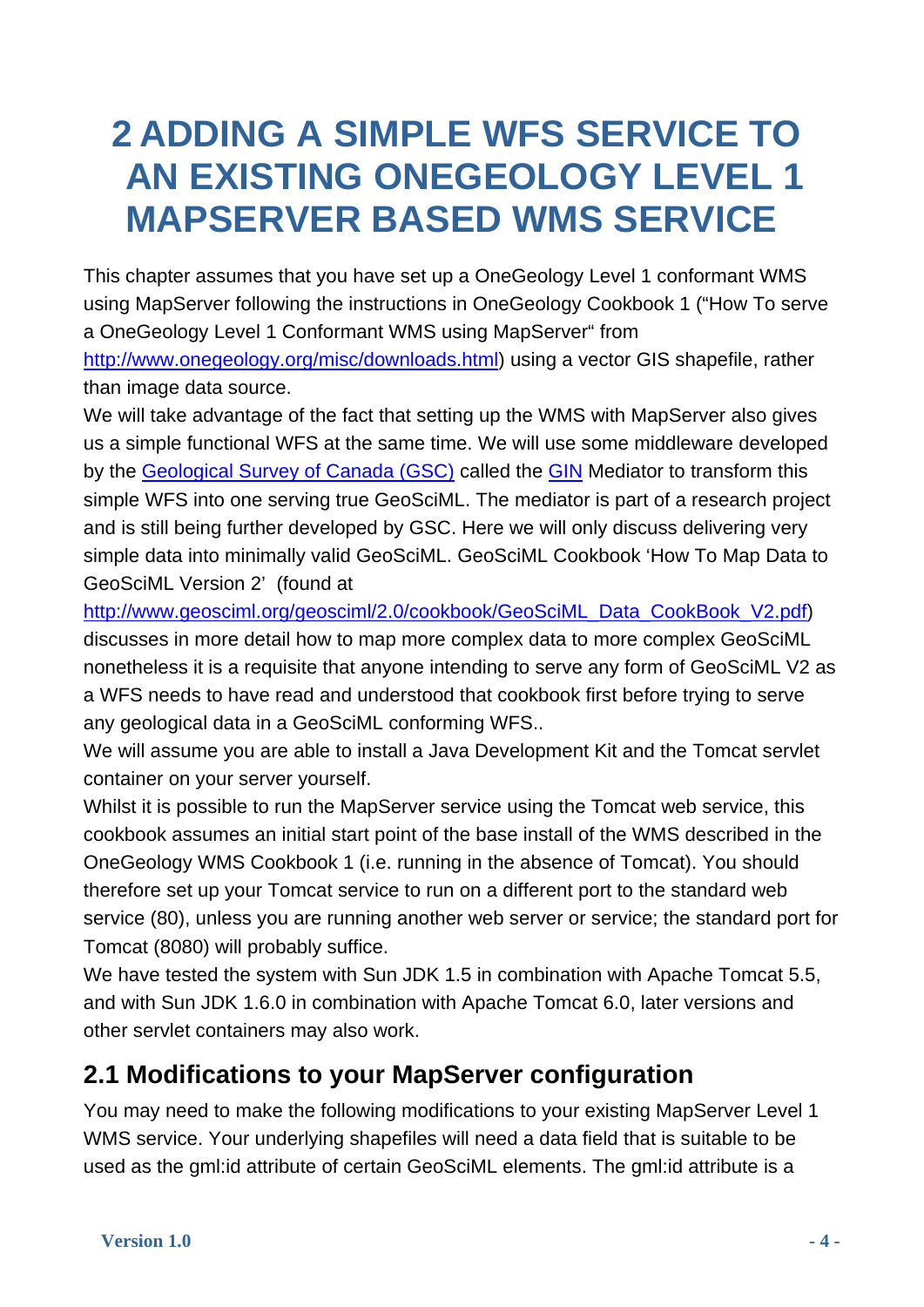unique identifier for any feature within your data, and is of type "ID"  $\sim$  a non casesensitive string beginning with a letter and followed by any combination of letters, numbers, periods, or hyphens. The "fid" field in the shapefile is therefore not suitable, but it can be used to generate one.

In the template example shapefiles we have added a field called "ID" (using ArcToolbox > Data Management Tools > Fields > Add Field) and then calculated our unique values (using ArcToolbox > Data Management Tools > Fields > Calculate Field), with the expression

"id." & [FID]

The MapServer map file that you created for the Level 1 WMS will need two kinds of modification. First, the WMS TITLE field needs changing to  $\cos$  TITLE, so that its value can be used by the WFS as well as the WMS. Secondly you will need to add a line to identify the gml: id field in the shapefile using  $GML$  FEATUREID, within each LAYER section such as:

GML\_FEATUREID "ID" # where ="ID"= is replaced by the name of the field described above which you wish to use for gml:id attributes

You can test that the MapServer WFS is working by using the following URL request templates:

### GML 2 (default)

```
http://[yourserver.org]/cgi-
bin/[your_map_service_name]/wms?service=WFS&version=1.0.0&request=GetCapabilitie&
```
### GML 3 (by specifying it using the outputformat parameter)

```
http://[yourserver.org]/cgi-
bin/[your_map_service_name]/wms?service=WFS&outputformat=GML3&version=1.0.0&reque
st=GetCapabilities&
```
### Example:

If you have the BGS Bedrock and Superficial Geology example service set up and were browsing from the server itself, the following URL would return a valid result.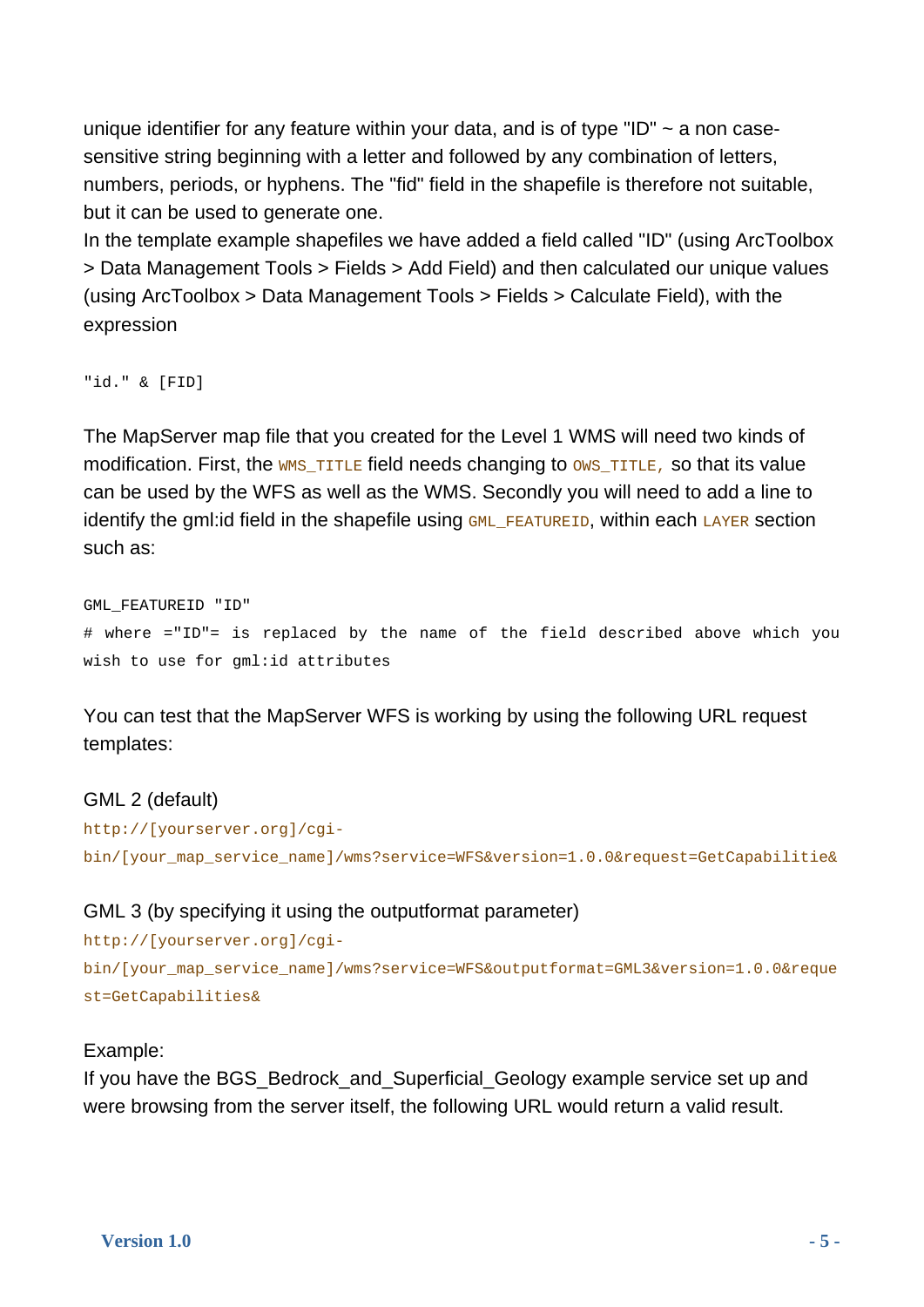http://127.0.0.1/cgi-

bin/BGS\_Bedrock\_and\_Superficial\_Geology/wms?service=WFS&outputformat=GML3& version=1.0.0&request=GetCapabilities&

Note these GetCapabilities requests (above) are only used to test that the MapServer WFS is working. We will use a different application (and therefore different URL) for our live WFS.

We are now going to set up the GIN mediator to sit between WFS clients and the above MapServer simple WFS to provide a new GeoSciML V2.0 compliant WFS that can be registered with the OneGeology portal.

### <span id="page-5-0"></span>**2.2 Serving the mediated WFS on the same port as your WMS**

In order to make OneGeology services as accessible as possible to people with possibly restrictive firewall policies (and also for aesthetic reasons) it is preferable to serve this from the standard web service (usually port 80). If you are already running your MapServer WMS through the Apache HTTP web server on the same machine you will not be able to make Tomcat run on port 80 as well. However, you can use the instructions below to configure Apache to proxy your Tomcat services so that you can make them available at a port 80 URL.

Edit the Apache HTTP server httpd.conf file (If your installation exactly follows that of Cookbook 1 this would be located at: c:\ms4w\Apache\conf\httpd.conf)

### **Change**

#LoadModule proxy\_module modules/mod\_proxy.so #LoadModule proxy\_ajp\_module modules/mod\_proxy\_ajp.so #LoadModule proxy\_http\_module modules/mod\_proxy\_http.so

### To:

LoadModule proxy\_module modules/mod\_proxy.so LoadModule proxy\_ajp\_module modules/mod\_proxy\_ajp.so LoadModule proxy\_http\_module modules/mod\_proxy\_http.so

### and add the following directives:

TraceEnable off

 **Version 1.0**  $-6$  -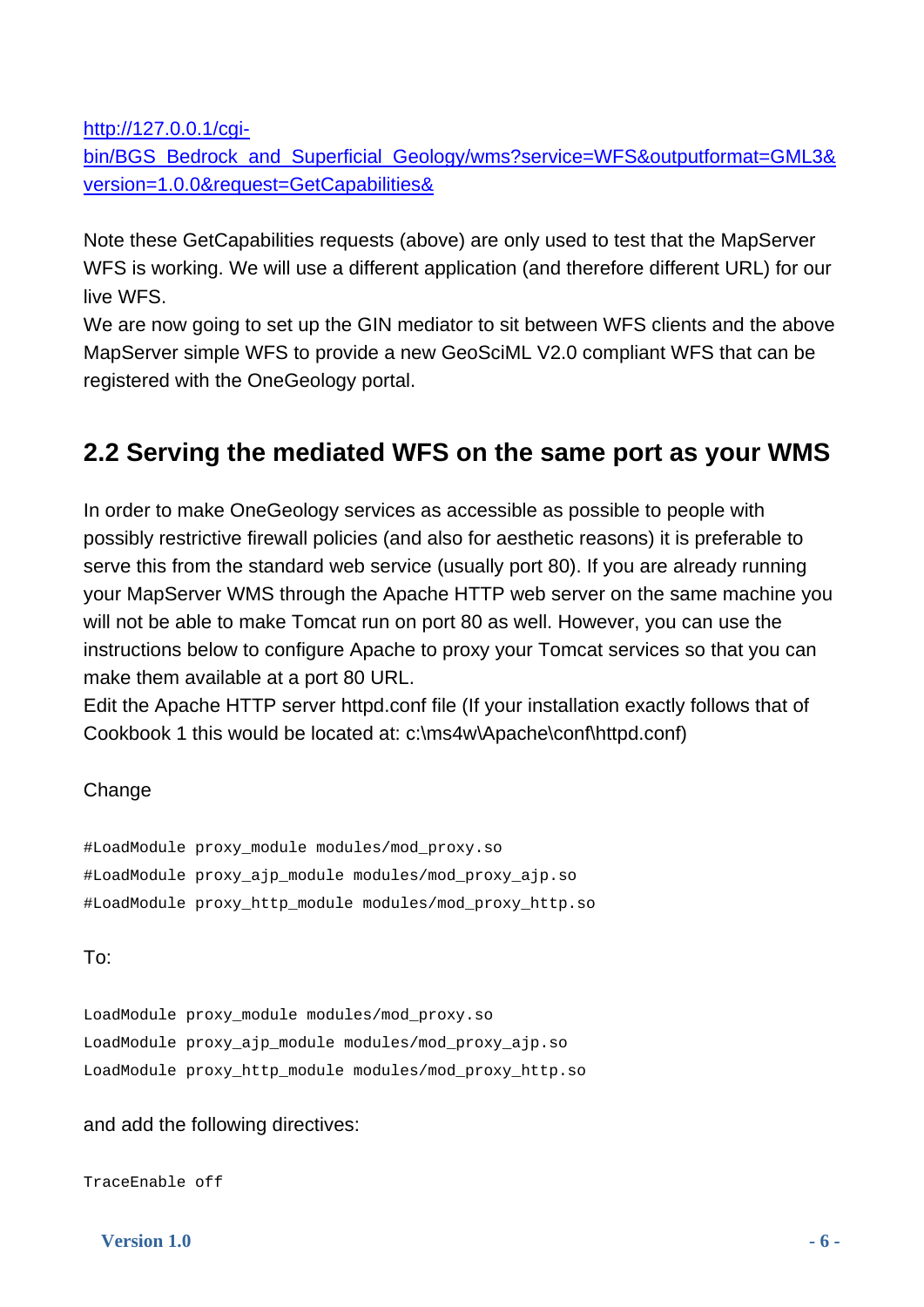```
# Configure Apache proxying to Tomcat 
ProxyRequests Off 
ProxyPreserveHost On 
# We only want requests for the cocoon service to be sent to Tomcat 
<ProxyMatch http://[^/]*/cocoon/*> 
     Order deny,allow 
     Allow from 127.0.0.1 
</ProxyMatch> 
# Include these two directives for each web application that you wish to forward 
to Tomcat 
ProxyPass /cocoon http://127.0.0.1:8080/cocoon/ 
ProxyPassReverse /cocoon http://127.0.0.1:8080/cocoon/
```
### <Location /cocoon> Order allow,deny

Allow from all

</Location>

### **Note**

The regular expression used in <ProxyMatch>, is designed to work with most implementations based on the WMS configuration specified in OneGeology Cookbook 1 (How to serve a OneGeology Level 1 conformant WMS using MapServer), and may be too greedy for your purposes; you could replace it with a variant more specific to your servers, or you could substitute <Proxy> instead.

See your Apache HTTP documentation for more details

http://yourserver.org/manual/mod/mod\_proxy.html#proxy

Now you need to edit the Tomcat server XML file (Eg. c:\Tomcat 6.0\conf\server.xml).

### Change:

<Connector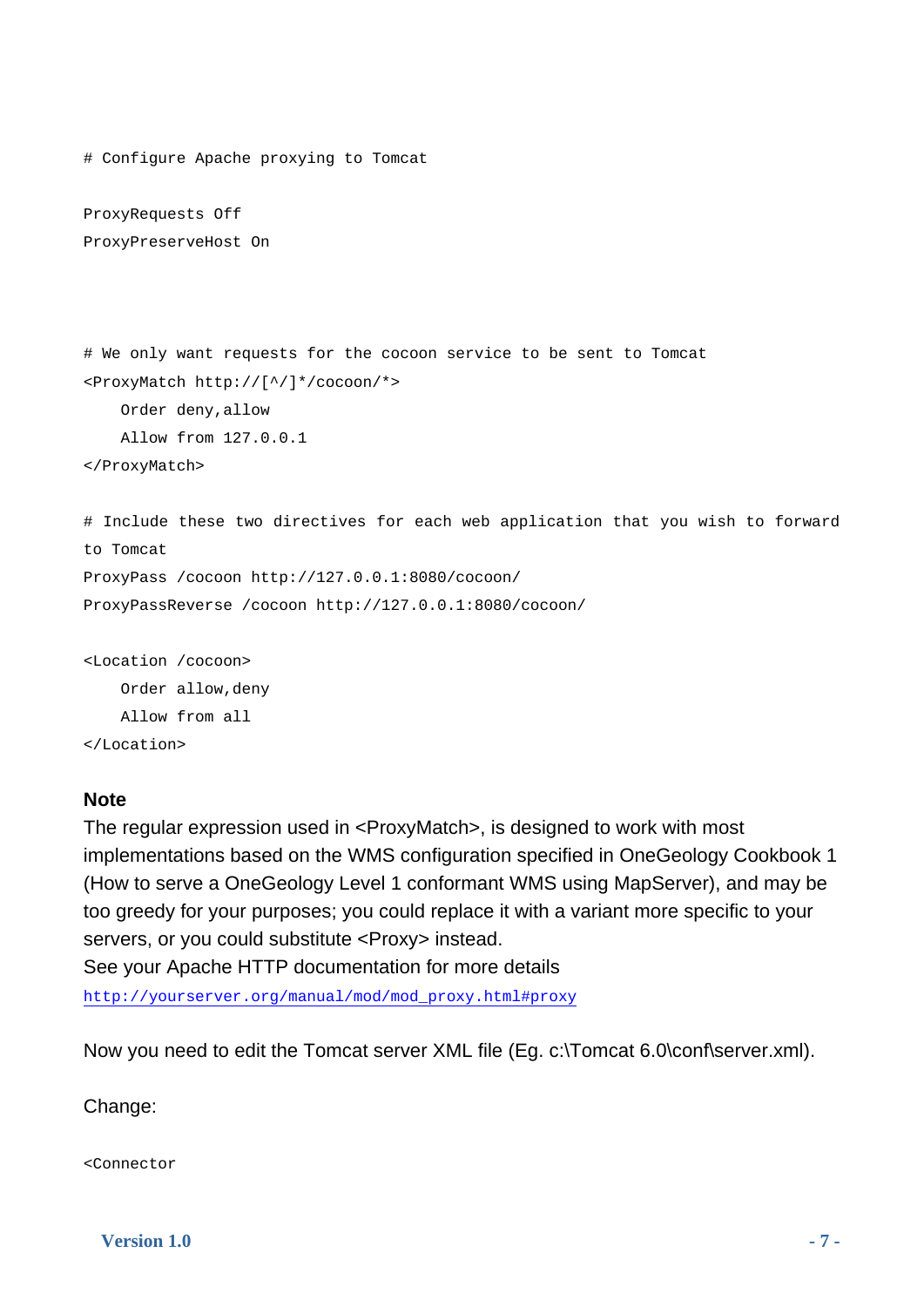```
 port="8080" 
 protocol="HTTP/1.1" 
 connectionTimeout="20000" 
 redirectPort="8443" />
```
### To:

```
<Connector 
   port="8080" 
  protocol="HTTP/1.1" 
   connectionTimeout="20000" 
   redirectPort="8443" 
  proxyName="yourserver.org" 
  proxyPort="80" 
/
```
ProxyName: is the domain name or IP of the standard (Apache HTTP Server) web service and can be omitted if you are running your Tomcat service on the same server as the http service.

### **Note:**

- It is better to configure the proxy at this stage rather than after testing through the Tomcat service as it reduces the number of edits to the configuration files
- We have used mod proxy here as it is included with the Apache HTTP Server binaries, but you could use other proxy modules such as mod\_jk if desired.

### **2.3 Installing the GIN mediator and creating a WFS profile**

Download the template web application (5.5 Mbytes in size) from the OneGeology ftp site (ftp://ftp.bgs.ac.uk/pubload/OneGeology/GINMediator v1.1.zip or later version if present).

If your Tomcat is installed in  $$TOMCAT_HOME$  then copy the template application to \$TOMCAT\_HOME\webapps\cocoon

Run Tomcat and make sure you can see the Apache Cocoon welcome page at http://yourserver.org:port/cocoon

Try browsing to http://yourserver.org(:port)/cocoon/geosciml/page/index.html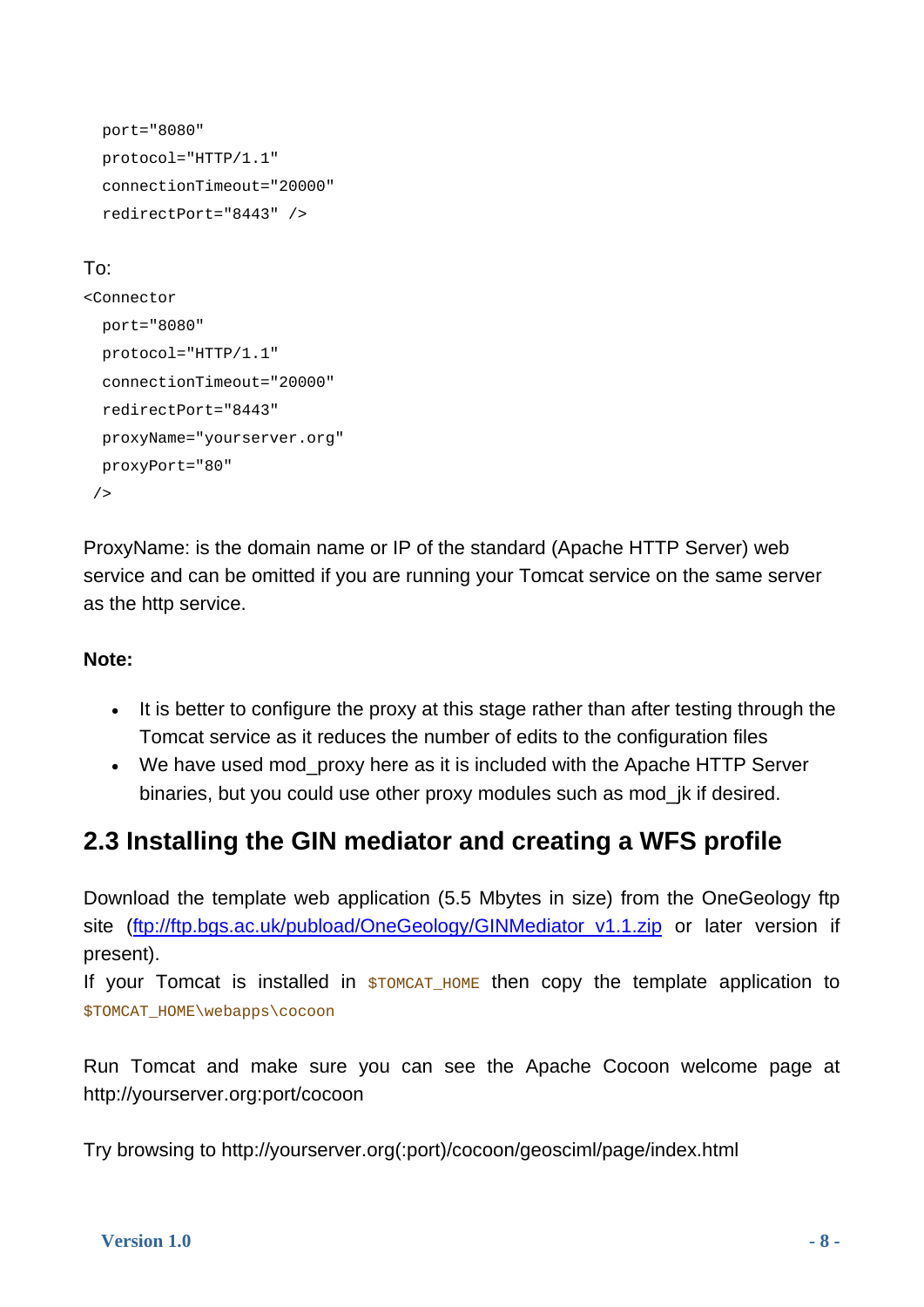If you have Tomcat Apache and Tomcat HTTP all running on your local machine then this page should display, and you should be able to access the 'Underlying MapServer WFS' links. If not you will need to change the example query links to something with the correct server hostname in e.g.

### http://yourserver.org/cocoon/geosciml/wfs/oneg\_bls?service=WFS&version=1.1.0&requ est=GetFeature&typename=gsml:MappedFeature&

Note here that the string "oneg\_bls" is the name of what we will call a "WFS profile". This identifies a particular WFS which can respond to certain defined queries with particular feature types with a defined level of detail in the property values returned. The template application comes with five WFS profiles (oneg\_bls, oneg\_blt, oneg\_ba, oneg\_sls and oneg\_slt) corresponding to 5 layers in the OneGeology WMS cookbook BGS example. (There is another WFS profile MappedFeature used as an example in Chapter 3 of this cookbook.) For OneGeology services we suggest using a WFS profile name like "oneg\_[layer]" where layer is a string specifying which of your WMS layers this service is providing associated data for. If you are serving a WFS for another OneGeology participant as well as say your own WFS for your own organisation, then to differentiate between such WFS services you are advised to include the geographical area and data provider codes (as described in the WMS cookbook WMS Layer Title naming conventions) in the layer segment of this name e.g. oneg\_ATA\_BGS\_bls (where the BGS serves the WFS of the Antarctic with data from the British Antarctic Survey).

In \$TOMCAT\_HOME\webapps\cocoon\geosciml\sitemap.xmap

### Change:

```
<map:pipelines> 
    <map:component-configurations>= 
       <global-variables> 
          <!-- WFS url of the mediator--> 
          <wfs-host>http://localhost:8080/cocoon/geosciml/wfs</wfs-host> 
       </global-variables> 
    </map:component-configurations> 
...
```
To: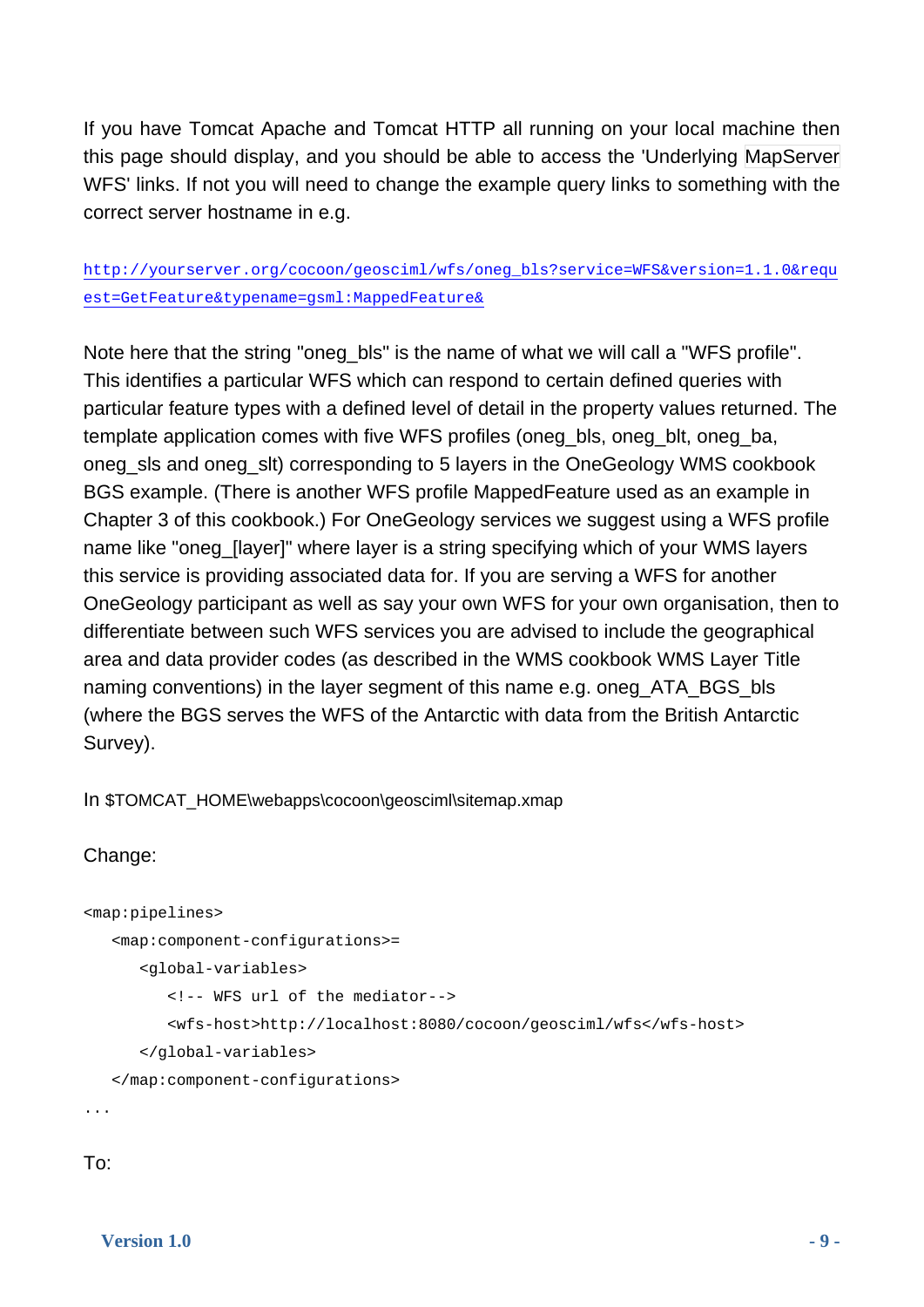```
<map:pipelines> 
    <map:component-configurations> 
       <global-variables> 
          <!-- WFS url of the mediator--> 
          <wfs-host>http://[yourserver.org:port]/cocoon/geosciml/wfs</wfs-host> 
       </global-variables> 
    </map:component-configurations>
```
The above change just alters the host name reported in the mediated WFS GetCapabilities response so that WFS clients not on the server machine will be able to extract the correct address for further queries from it.

Once you have confirmed that you can access index.html, you will need to set up a new WFS profile for the mediated services to run on top of your own MapServer simple WFS. This is done in four places. For each WFS profile you will set up a GetCapabilities response file in \$TOMCAT\_HOME\webapps\cocoon\geosciml\capabilities, a configuration file in  $$TOMCAT$   $HOME\webapps\cocon\q$  $\con\@iota\con\con\con\@iota\con\@iota\con\@iota\con\@iota\con\@iota\con\@iota\con\@iota\con\@iota\con\@iota\con\@iota\con\@iota\con\@iota\con\@iota\con\@iota\con\@iota\con\@iota\con\@iota\con\@iota\con\@iota\con\@iota\con\@iota\con\@iota\con\@i\cong\@i\cong\@i\cong\@i\cong\@i\cong\@i\cong\@i\cong\@i\con$ underlying simple WFS, a mapping file in a subdirectory of

\$TOMCAT\_HOME\webapps\cocoon\mapping that will specify how incoming queries specified in the GeoSciML model can be transformed to queries in the underlying simple WFS, and a handling transformation file (using XSLT) in a subdirectory of

\$TOMCAT\_HOME\webapps\cocoon\geosciml\handler that transforms the output of the simple WFS into GeoSciML.

### **Capabilities file**

To define the GetCapabilities response for your WFS profile you should create a file called [profile\_name].xml in \$TOMCAT\_HOME\webapps\cocoon\geosciml\capabilities. If you know that the response should be the same, except for the service URLs, for several of your WFS profiles you can edit the single file  $wfs-default.xml$  to provide that GetCapabilities response, and only specify a profile named file for those profiles which need a different response.

This file is used by client applications to discover what features are available from your service and details (metadata) about those features. This document also contains information about the organisation serving the data and the contact persons responsible for the data and/or the service. You can change most of the text in the ServiceProvider section. You will note here and there are strings that contains parameters in square brackets.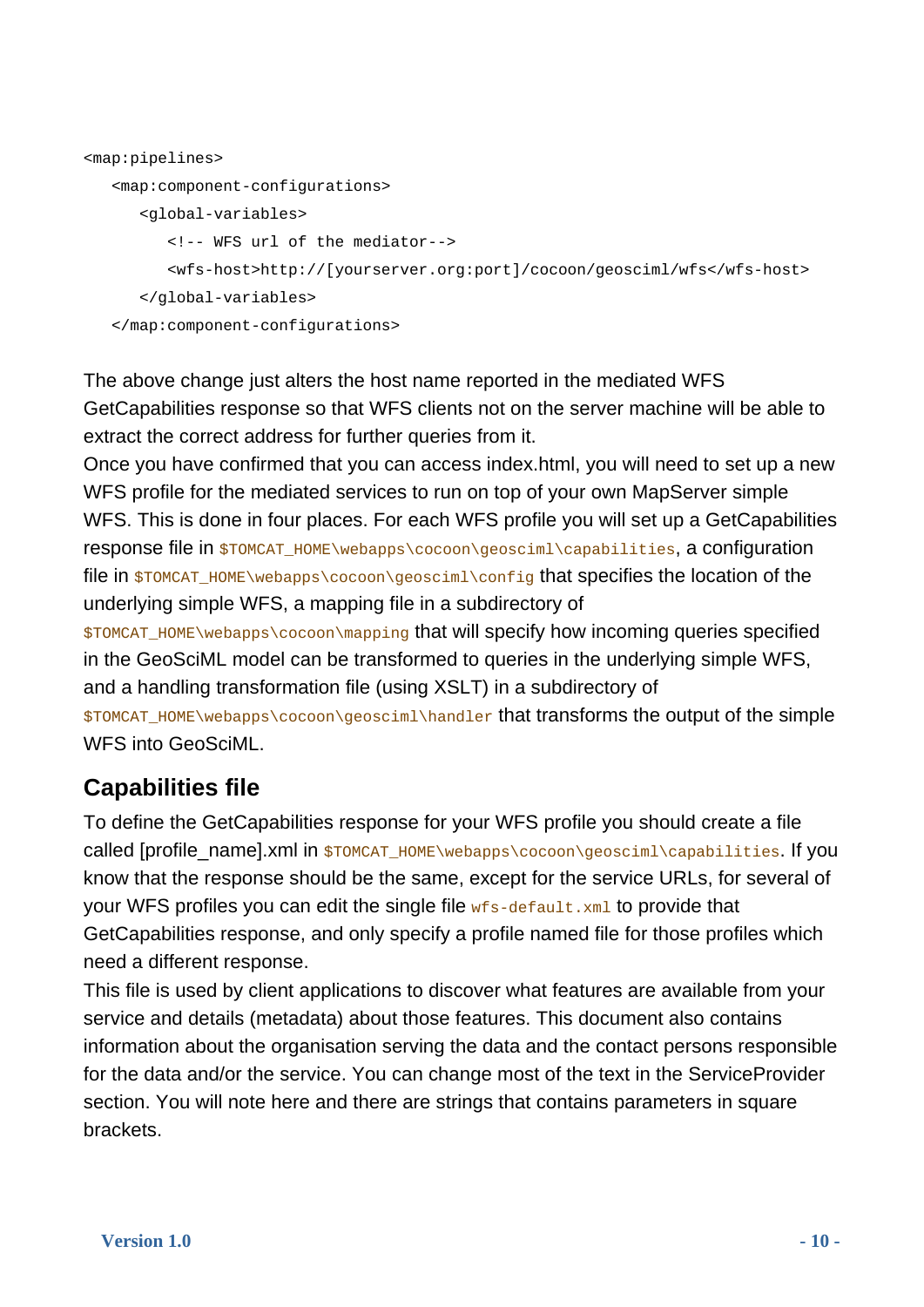EG:

```
 <ows:OnlineResource xlink:href="[host]" xlink:type="simple"/>
```
Don't alter these entries. These parameters will be replaced by the current url of your service (the wfs-host value you just changed in the previous step).

The other part you might want to edit is further down in the file where you can find a list of Features. The template application example files contain a definition for

gsml:MappedFeature which is what we expect most OneGeology registered services to provide. The human readable details and the bounding box should be altered to fit your specific data.

```
 <wfs:FeatureType> 
    <wfs:Name>gsml:MappedFeature</wfs:Name> 
    <wfs:Title>Mapped Feature</wfs:Title> 
    <wfs:Abstract>Mapped features specified by Geologic Units</wfs:Abstract> 
    <ows:Keywords xmlns:ows="http://www.opengis.net/ows"> 
       <ows:Keyword>GeoSciML OneGeology</ows:Keyword> 
    </ows:Keywords> 
    <wfs:DefaultSRS>EPSG:4326</wfs:DefaultSRS> 
    <wfs:OtherSRS>EPSG:4326</wfs:OtherSRS> 
    <wfs:OutputFormats> 
       <wfs:Format>text/xml; subtype=gml/3.1.1</wfs:Format> 
    </wfs:OutputFormats> 
    <ows:WGS84BoundingBox xmlns:ows="http://www.opengis.net/ows"> 
       <ows:LowerCorner>-180 180</ows:LowerCorner> 
       <ows:UpperCorner>--90 90</ows:UpperCorner> 
    </ows:WGS84BoundingBox> 
 </wfs:FeatureType>
```
You will need to change the Title, Abstract, LowerCorner, UpperCorner, SRS and keywords elements as appropriate to describe your service, but don't\* alter the Name tag value.

### **WFS service profile configuration files**

\$TOMCAT\_HOME\webapps\cocoon\geosciml\config\oneg\_\*.xml

In the \$TOMCAT\_HOME\webapps\cocoon\geosciml\config directory you will find 5 example BGS configuration files named oneg\_\*.xml There is one for each of the 5 layers of the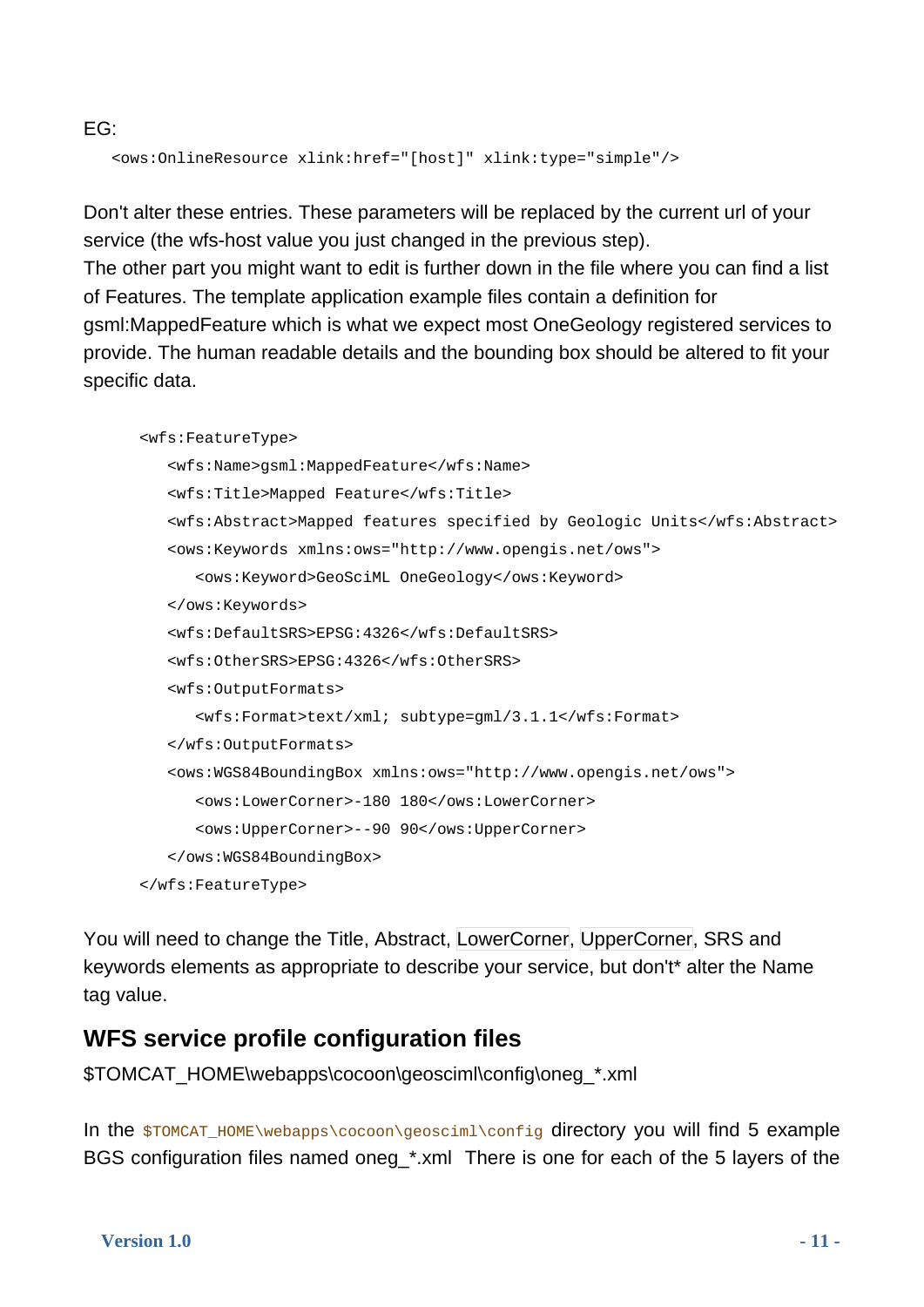BGS OneGeology WMS service and they have been set up to provide 5 different WFS services, one per WMS layer. For your OneGeology services it may be appropriate to do something similar or it may be that a single WFS would provide appropriate data for all your WMS layers. The content of all five files is the same, however, and you can copy any one of them to a new configuration file for your WFS. You should then edit the service-url attribute of the <proc:datasource> element to point to your OneGeology WMS service.

If you have followed OneGeology Cookbook 1 this will mean changing the path element "BGS\_Bedrock\_and\_Superficial\_Geology" to your map service name. The host name in the URL will also need changing if your MapServer OneGeology service is on a different machine from Tomcat.

#### Change:

<proc:datasources>

```
 <proc:datasource name="oneg"
```

```
 service-url="http://127.0.0.1/cgi-
```

```
bin/BGS Bedrock and Superficial Geology/wms?outputformat=GML3&">
```

```
 <proc:handledFeature name="gsml:MappedFeature" handler="MappedFeature"/>
```

```
 <!--<proc:processor name="debug"/>-->
```

```
 <proc:processor name="wfs"/>
```

```
 </proc:datasource>
```

```
</proc:datasources>
```
### To:

<proc:datasources>

<proc:datasource name="oneg"

```
 service-url="http://[yourserver.org]/cgi-
```
bin/[yourmapservice]wms?outputformat=GML3&">

```
 <proc:handledFeature name="gsml:MappedFeature" handler="MappedFeature"/>
```

```
 <!--<proc:processor name="debug"/>-->
```

```
 <proc:processor name="wfs"/>
```
</proc:datasource>

</proc:datasources>

### **Note**

The service URL has "outputformat=GML3" as an extra parameter on the end. This is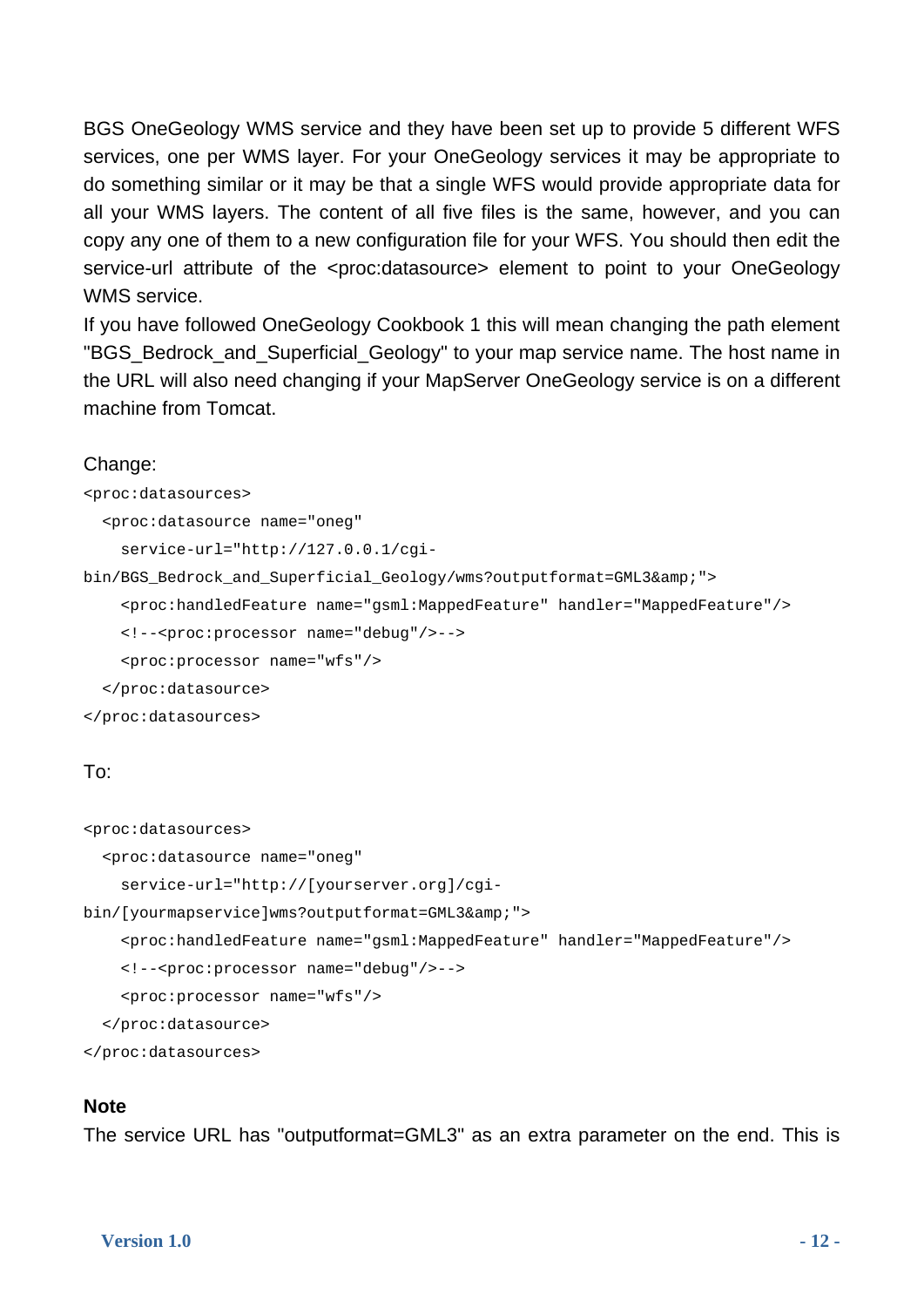because the MapServer WFS created by following Cookbook 1 produces GML2 unless explicitly changed and GeoSciML uses GML3 for its geometry properties.

### **Handler and Mapping**

These are obviously related as they are both based on how the fields in the underlying WFS map to fields in the GeoSciML model. For more information on how to map your data to GeoSciML see the GeoSciML cookbook 'How to map data to GeoSciML Version 2'. Here, we are going to show some very simple examples. All the BGS examples except Bedrock Lithostratigrapy (BLS) deal with only a single data field in the underlying simple WFS which we map to the name and description of the GeoSciML GeologicUnits in an output GeoSciML serialization. This data field is the field which determines the symbology of the corresponding WMS layer (CLASSITEM). We expect everyone who has set up a shapefile based OneGeology WMS should be able to achieve at least this level of mapping.

### *Uniform Resource Names (URNs)*

GeoSciML uses URNs as a method to uniquely identify any data provided. URNs (by definition) are intended to serve as persistent, location-independent, resource identifiers; to satisfy the simplest implementation of a valid GeoSciML output, (as discussed in this chapter), URNs do not need to be resolvable. You may define your own URNs to identify your data resource (see URN Syntax ), or you may use the CGI pattern. Using the CGI pattern, all that is required is to change the {authority} and the name of the {vocabulary} as appropriate; so for example using the below codeSpace string, you would need to change **BGS** to be an identifier for your organization, and **Lithology** to be the name of (or type of) your vocabulary (or dictionary) for the data you are providing.

codeSpace="urn:cgi:classifierScheme:BGS:Lithology:description"

If the WFS was supplying structural geology data provided by the Afghanistan Geological Survey, the above URN could conceivably be modified to codeSpace="urn:cgi:classifierScheme:AGS:StructuralFeatures:description"

For a list of registered vocabularies see: http://appgeosciml.brgm.fr/GeoSciMLWeb/middleware.jsp

For a list of registered authorities see: https://www.seegrid.csiro.au/twiki/bin/view/CGIModel/CGIAuthorityRegister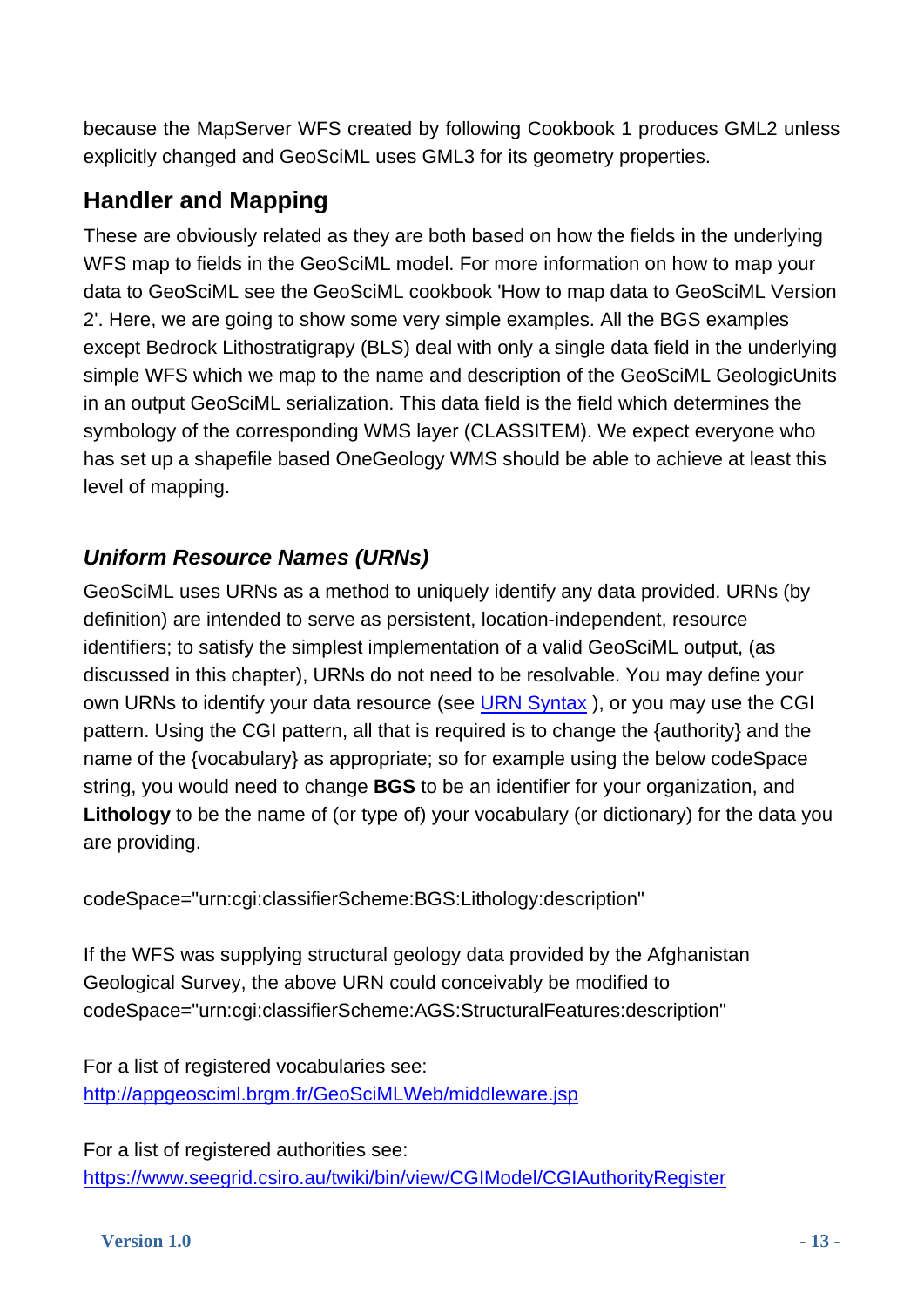OneGeology participants should register their organization details through the CGI Naming Authority

https://www.seegrid.csiro.au/twiki/bin/view/CGIModel/CGINamingAuthority

### *Mapping the incoming request to the underlying service*

\$TOMCAT\_HOME\webapps\cocoon\geosciml\mapping\oneg\_\* folders and \$TOMCAT\_HOME\webapps\cocoon\geosciml\mapping\oneg\_\*\oneg\MappedFeature.map

You can start by copying, for example, the \$TOMCAT\_HOME\webapps\cocoon\geosciml\mapping\oneg\_blt folder to a folder with your WFS profile name; if you look inside this folder and then inside the oneg folder you will find MappedFeature.map, an XML document.

The parts you will need to edit for your case are the mappedType attribute value of the gsml MappedFeature element (which represents your WMS LAYER name), and the values in the gml:description and gml:name elements (which corresponds to the GML\_INCLUDE\_ITEMS field).

### Change:

```
<?xml version="1.0" encoding="UTF-8"?> 
<gsml:MappedFeature xmlns:gsml="urn:cgi:xmlns:CGI:GeoSciML:2.0" 
  xmlns:gml="http://www.opengis.net/gml" xmlns:ogc="http://www.opengis.net/ogc" 
  xmlns:ms="http://mapserver.gis.umn.edu/mapserver" xmlns:proc="urn:x-lcnp:proc" 
  mappedType="GBR_BGS_625k_BLT"> 
  <proc:namespaces> 
   <proc:namespace name="gsml">urn:cgi:xmlns:CGI:GeoSciML:2.0</proc:namespace> 
   <proc:namespace name="gml">http://www.opengis.net/gml</proc:namespace> 
   <proc:namespace name="xlink">http://www.w3.org/1999/xlink</proc:namespace> 
   <proc:namespace 
name="ms">http://mapserver.gis.umn.edu/mapserver</proc:namespace> 
  </proc:namespaces> 
  <proc:targetVersion>1.0.0</proc:targetVersion> 
  <gsml:specification> 
   <gsml:GeologicUnit>
```

```
 <gml:description>RCS_D</gml:description>
```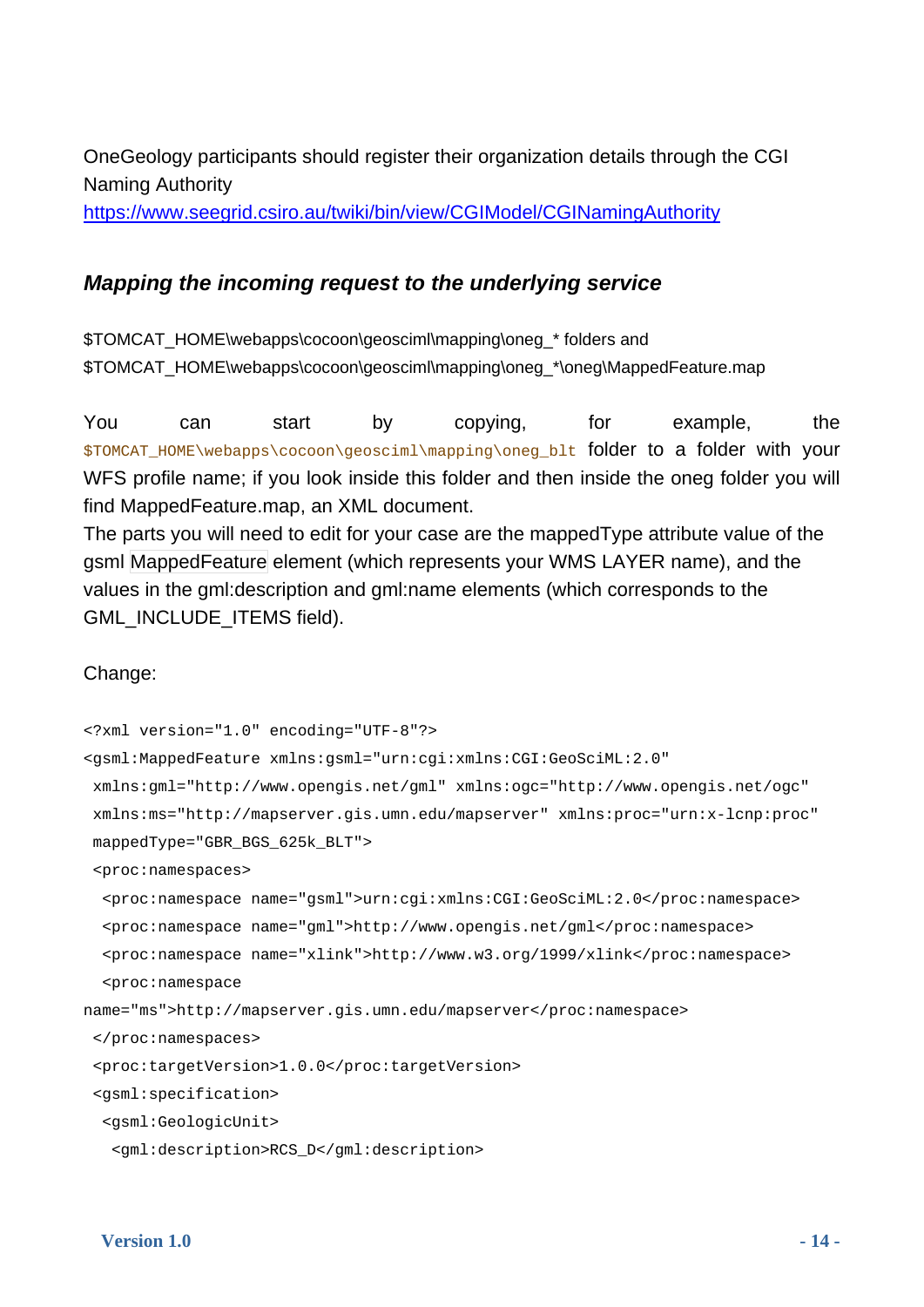```
 <gml:name
```
codeSpace="urn:cgi:classifierScheme:BGS:Lithology:description">RCS\_D</gml:name> </gsml:GeologicUnit>

```
 </gsml:specification>
```
- <gsml:shape>msGeometry</gsml:shape>
- </gsml:MappedFeature>

#### To:

```
<?xml version="1.0" encoding="UTF-8"?> 
<gsml:MappedFeature xmlns:gsml="urn:cgi:xmlns:CGI:GeoSciML:2.0" 
  xmlns:gml="http://www.opengis.net/gml" xmlns:ogc="http://www.opengis.net/ogc" 
  xmlns:ms="http://mapserver.gis.umn.edu/mapserver" xmlns:proc="urn:x-lcnp:proc" 
  mappedType="[your WMS layer name]"> 
  <proc:namespaces> 
   <proc:namespace name="gsml">urn:cgi:xmlns:CGI:GeoSciML:2.0</proc:namespace> 
   <proc:namespace name="gml">http://www.opengis.net/gml</proc:namespace> 
   <proc:namespace name="xlink">http://www.w3.org/1999/xlink</proc:namespace> 
   <proc:namespace 
name="ms">http://mapserver.gis.umn.edu/mapserver</proc:namespace> 
  </proc:namespaces> 
  <proc:targetVersion>1.0.0</proc:targetVersion> 
  <gsml:specification> 
   <gsml:GeologicUnit> 
    <gml:description>[your GML_INCLUDE_ITEMS field]</gml:description> 
    <gml:name codeSpace="urn:cgi:classifierScheme:[your-organization-
descriptor]:[your-vocabulary-descriptor]:description"> 
       [your GML_INCLUDE_ITEMS field] 
    </gml:name> 
   </gsml:GeologicUnit> 
  </gsml:specification> 
  <gsml:shape>msGeometry</gsml:shape> 
</gsml:MappedFeature>
```
The mapping of the incoming queries may not be as complete as the output mapping below; the service will have some functionality but may not be able to handle queries on all properties.

### *Handler to transform output from the simple WFS into GeoSciML*

#### **Version 1.0** - 15 -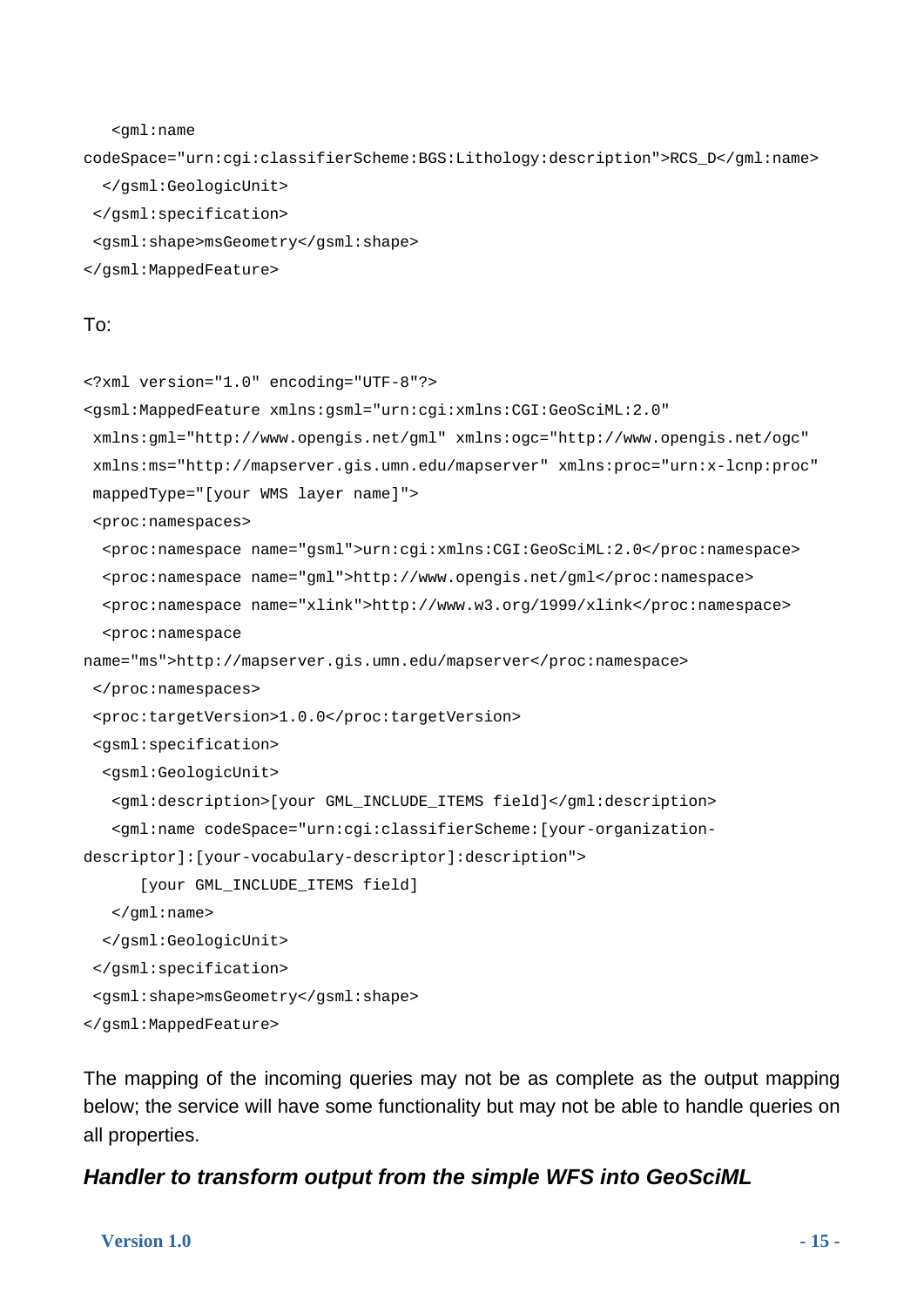\$TOMCAT\_HOME\webapps\cocoon\geosciml\handler\oneg\_\* folders and \$TOMCAT\_HOME\webapps\cocoon\geosciml\handler\oneg\_\*\oneg\MappedFeature.xslt

We will create the handler which transforms the output of the MapServer WFS to valid GeoSciML. You can start by copying, for example, the

\$TOMCAT\_HOME\webapps\cocoon\geosciml\handler\oneg\_blt folder to a folder with your WFS profile name. If you look inside this folder and then inside the oneg folder you will find MappedFeature.xslt, an XML Stylesheet which converts the BGS simple WFS into a GeoSciML instance.

The parts you will need to edit for your case are the ms:GBR\_BGS\_625k\_BLT value of the match attribute on the xsl:template element (which represents your WMS LAYER name), and the ms:RCS\_D values in the gml:description and gml:name elements (which corresponds to the GML\_INCLUDE\_ITEMS field).

### Change:

```
<xsl:template match="ms:GBR_BGS_625k_BLT"> 
   <gsml:MappedFeature gml:id="{@gml:id}"> 
     <xsl:apply-templates select="gml:boundedBy"/> 
     <gsml:observationMethod> 
       <gsml:CGI_TermValue> 
         <gsml:value 
codeSpace="http://urn.opengis.net">urn:ogc:def:nil:OGC:unknown</gsml:value> 
       </gsml:CGI_TermValue> 
     </gsml:observationMethod> 
     <gsml:positionalAccuracy> 
       <gsml:CGI_TermValue> 
         <gsml:value 
codeSpace="http://urn.opengis.net">urn:ogc:def:nil:OGC:unknown</gsml:value> 
       </gsml:CGI_TermValue> 
     </gsml:positionalAccuracy> 
     <gsml:samplingFrame xlink:href="urn:cgi:feature:BGS:EarthBedrockSurface"/> 
     <gsml:specification> 
       <gsml:GeologicUnit gml:id="gu.{@gml:id}"> 
         <gml:description> 
           <xsl:value-of select="ms:RCS_D"/> 
         </gml:description> 
         <gml:name codeSpace="urn:cgi:classifierScheme:BGS:Lithology:description">
```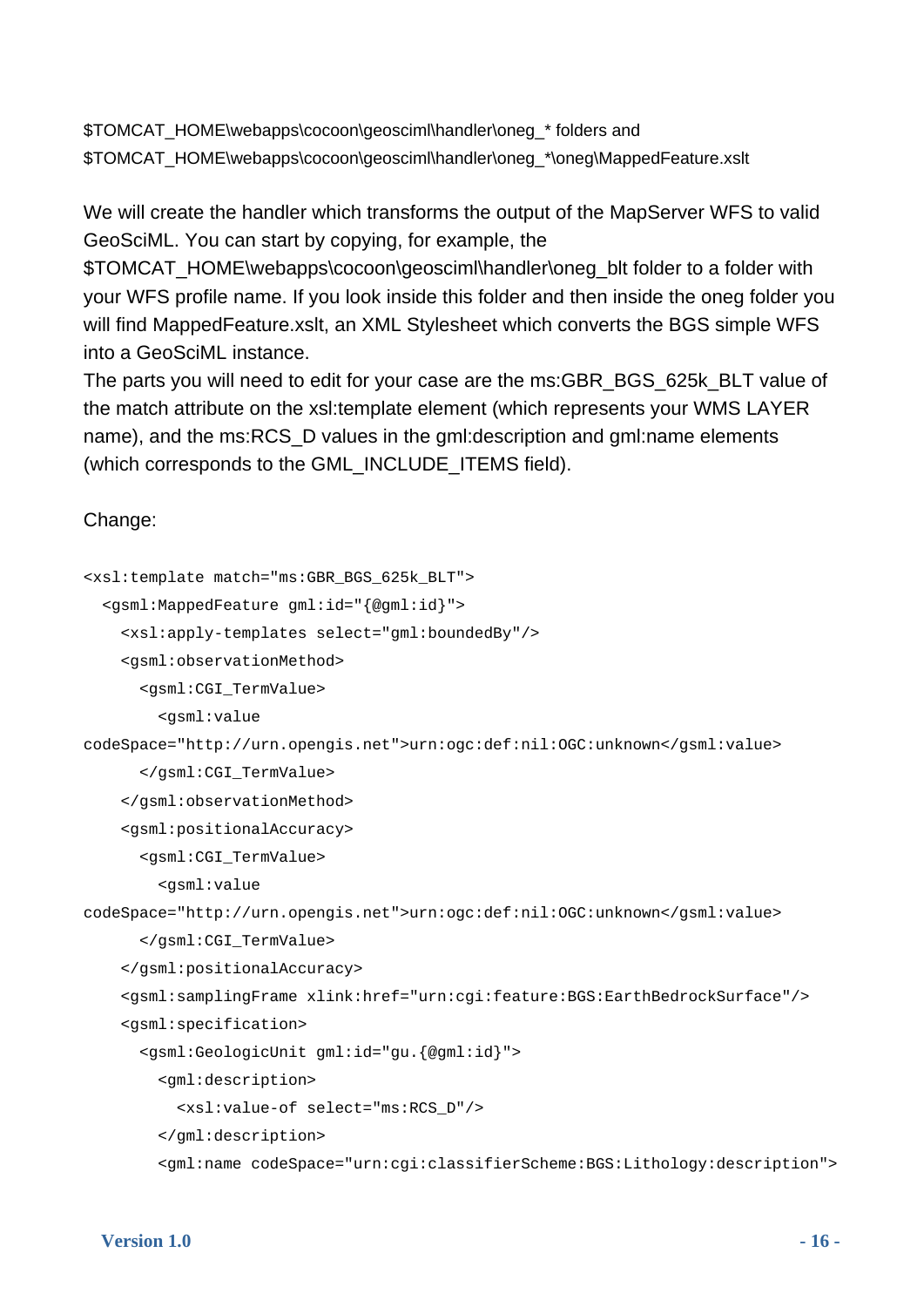```
 <xsl:value-of select="ms:RCS_D"/>
```

```
 </gml:name>
```

```
 <gsml:observationMethod>
```

```
 <gsml:CGI_TermValue>
```
<gsml:value

codeSpace="urn:cgi:classifier:BGS:ObservationMethod">Summary of published

```
 description</gsml:value> 
         </gsml:CGI_TermValue> 
       </gsml:observationMethod> 
       <gsml:purpose>instance</gsml:purpose> 
     </gsml:GeologicUnit> 
   </gsml:specification> 
   <gsml:shape> 
     <xsl:copy-of select="ms:msGeometry/*"/> 
   </gsml:shape> 
 </gsml:MappedFeature>
```
</xsl:template>

### To:

```
<xsl:template match="ms:[your WMS LAYER name]"> 
   <gsml:MappedFeature gml:id="{@gml:id}"> 
     <xsl:apply-templates select="gml:boundedBy"/> 
     <gsml:observationMethod> 
       <gsml:CGI_TermValue> 
         <gsml:value 
codeSpace="http://urn.opengis.net">urn:ogc:def:nil:OGC:unknown</gsml:value> 
       </gsml:CGI_TermValue> 
     </gsml:observationMethod> 
     <gsml:positionalAccuracy> 
       <gsml:CGI_TermValue> 
         <gsml:value 
codeSpace="http://urn.opengis.net">urn:ogc:def:nil:OGC:unknown</gsml:value> 
       </gsml:CGI_TermValue> 
     </gsml:positionalAccuracy> 
     <gsml:samplingFrame
```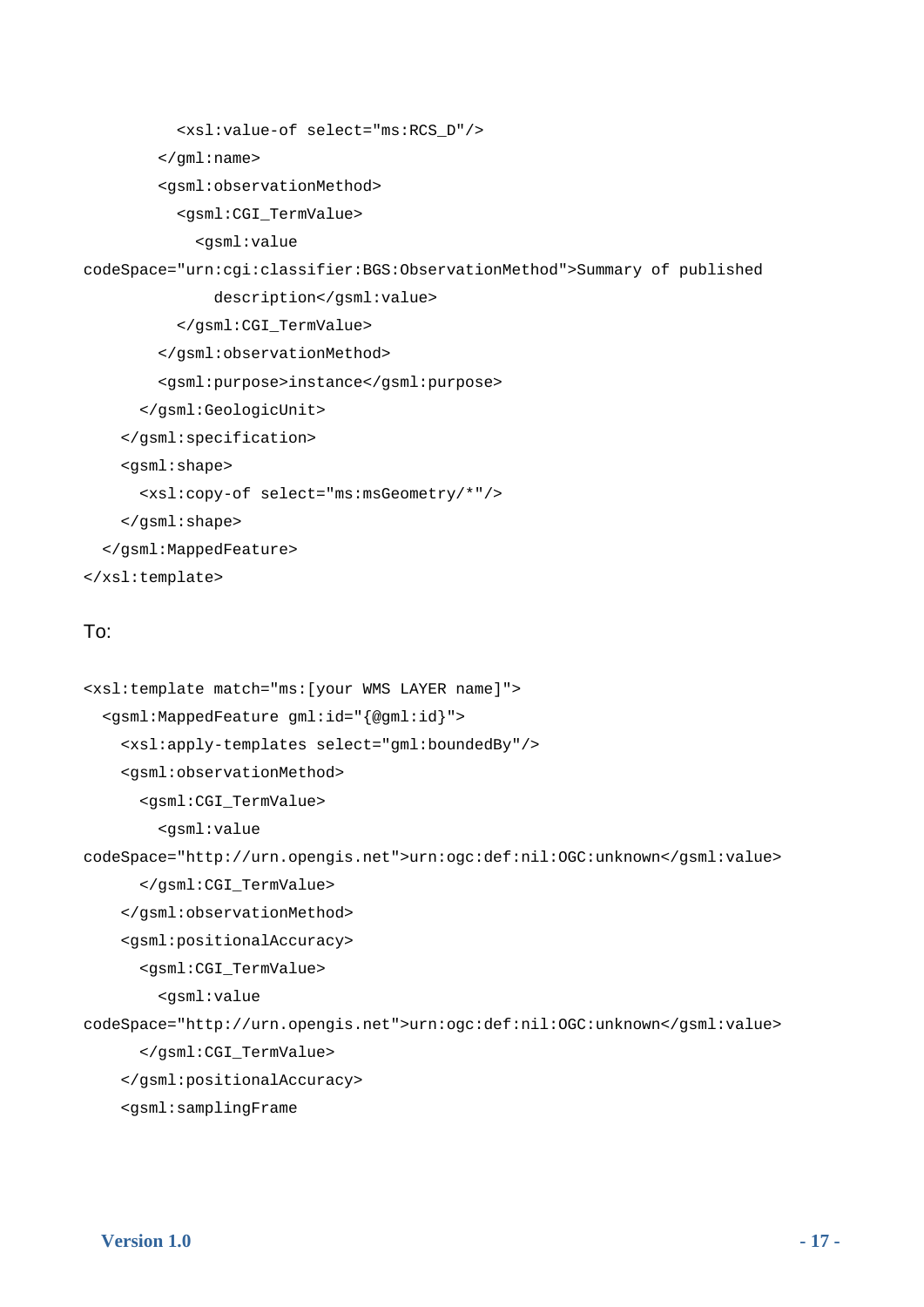```
 xlink:href="urn:cgi:feature:[your-organization-
descriptor]:EarthBedrockSurface"/> <!-- Or other value depending on what your 
mapping surface is --> 
     <gsml:specification> 
       <gsml:GeologicUnit gml:id="gu.{@gml:id}"> 
         <gml:description> 
           <xsl:value-of select="ms:[your GML_INCLUDE_ITEMS field]"/> 
         </gml:description> 
         <gml:name 
           codeSpace="urn:cgi:classifierScheme:[your-organization-
descriptor]:[your-vocabulary-descriptor]:description"> 
           <xsl:value-of select="ms:[your GML_INCLUDE_ITEMS field]"/> 
         </gml:name> 
         <gsml:observationMethod> 
           <gsml:CGI_TermValue> 
             <gsml:value 
               codeSpace="urn:cgi:classifier:[your-organization-
descriptor]:ObservationMethod" 
                >Summary of published description</gsml:value> 
           </gsml:CGI_TermValue> 
         </gsml:observationMethod> 
         <gsml:purpose>instance</gsml:purpose> 
       </gsml:GeologicUnit> 
     </gsml:specification> 
     <gsml:shape> 
       <xsl:copy-of select="ms:msGeometry/*"/> 
     </gsml:shape> 
   </gsml:MappedFeature> 
</xsl:template>
```
### <span id="page-17-0"></span>**2.4 Registering the new OneGeology Simple Web Feature Service**

You should now have finished and after testing your service you should register it with the OneGeology portal by sending an email to onegeologyportal@brgm.fr with the URL of your WFS profile(s) (e.g. http://[yourserver.org]/cocoon/geosciml/wfs/oneg\_bls) and noting which of your OneGeology WMS layers each WFS profile is to be associated with.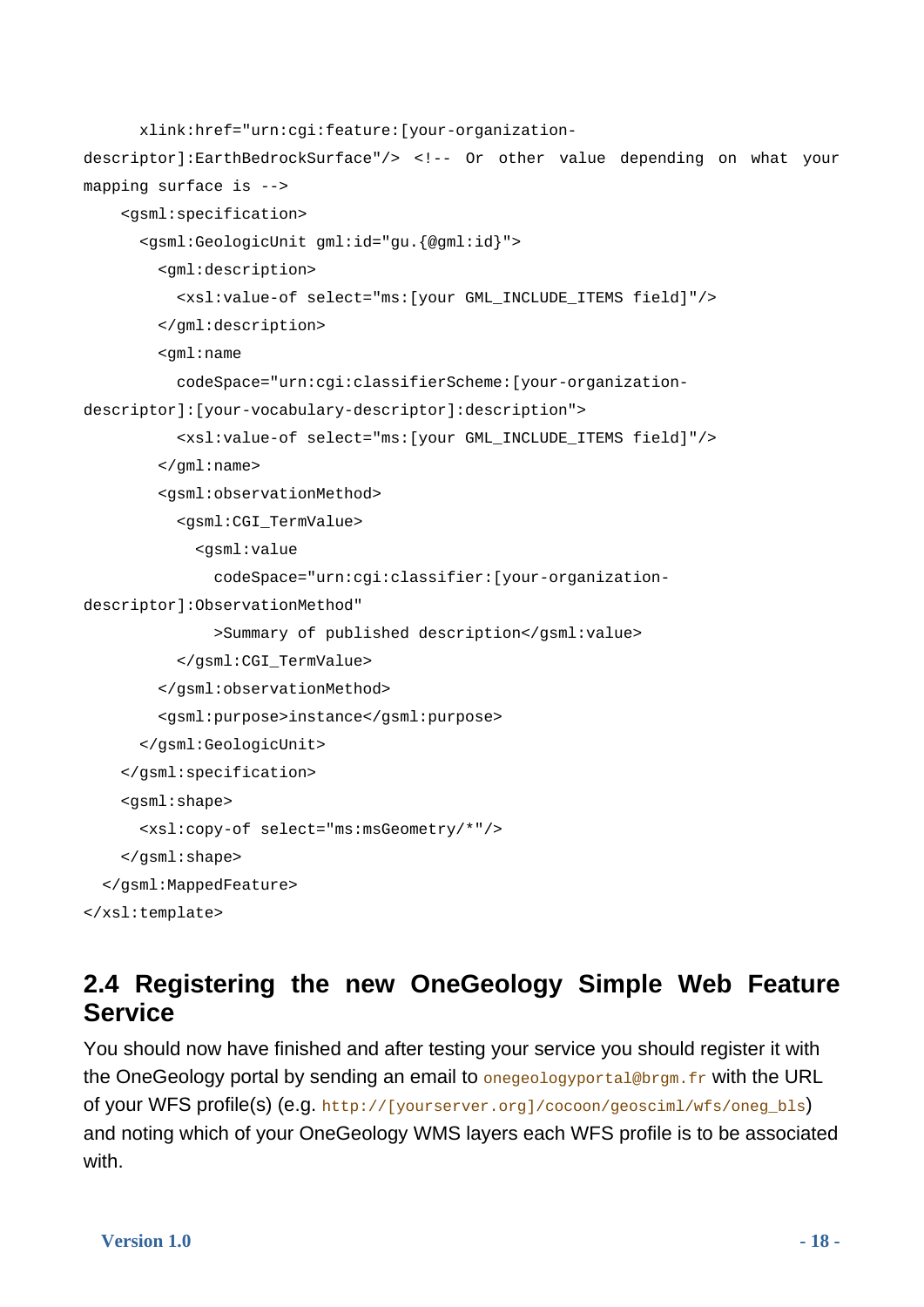### <span id="page-18-0"></span>**3 SERVING MAPPED GEOLOGICAL UNITS AS MAPPED FEATURES IN A WFS USING THE GIN MEDIATOR WITH DEEGREE WFS SOFTWARE**

### **3.1 Introduction**

<span id="page-18-1"></span>Chapter 2 showed how to use the GIN mediator to transform a flat WFS with only one attribute into GeoSciML. This chapter will show a more complex WFS that has more data and can deliver some complexity of structure, such as having nested one-to-many properties for each top-level feature returned by the WFS. More specifically we will use the deegree WFS server to generate XML that is close, but not quite the same as the intended GeoSciML. It may be possible to use similar techniques for other WFS servers that can produce reasonably complex XML. Here we will use an embedded deegree component that is included in the Chapter 2 download. The embedded component is more tightly integrated into the Cocoon pipeline and has OGC Filter functions enabled. The steps are:

- 1. Create a Database to GML mapping using the internal deegree component
- 2. Define one or more WFS services (WFS service profiles)
- 3. Create a mapping for the incoming request to the intermediary layer
- 4. Create a handler

The architecture of the GIN mediator is illustrated in the diagram below:

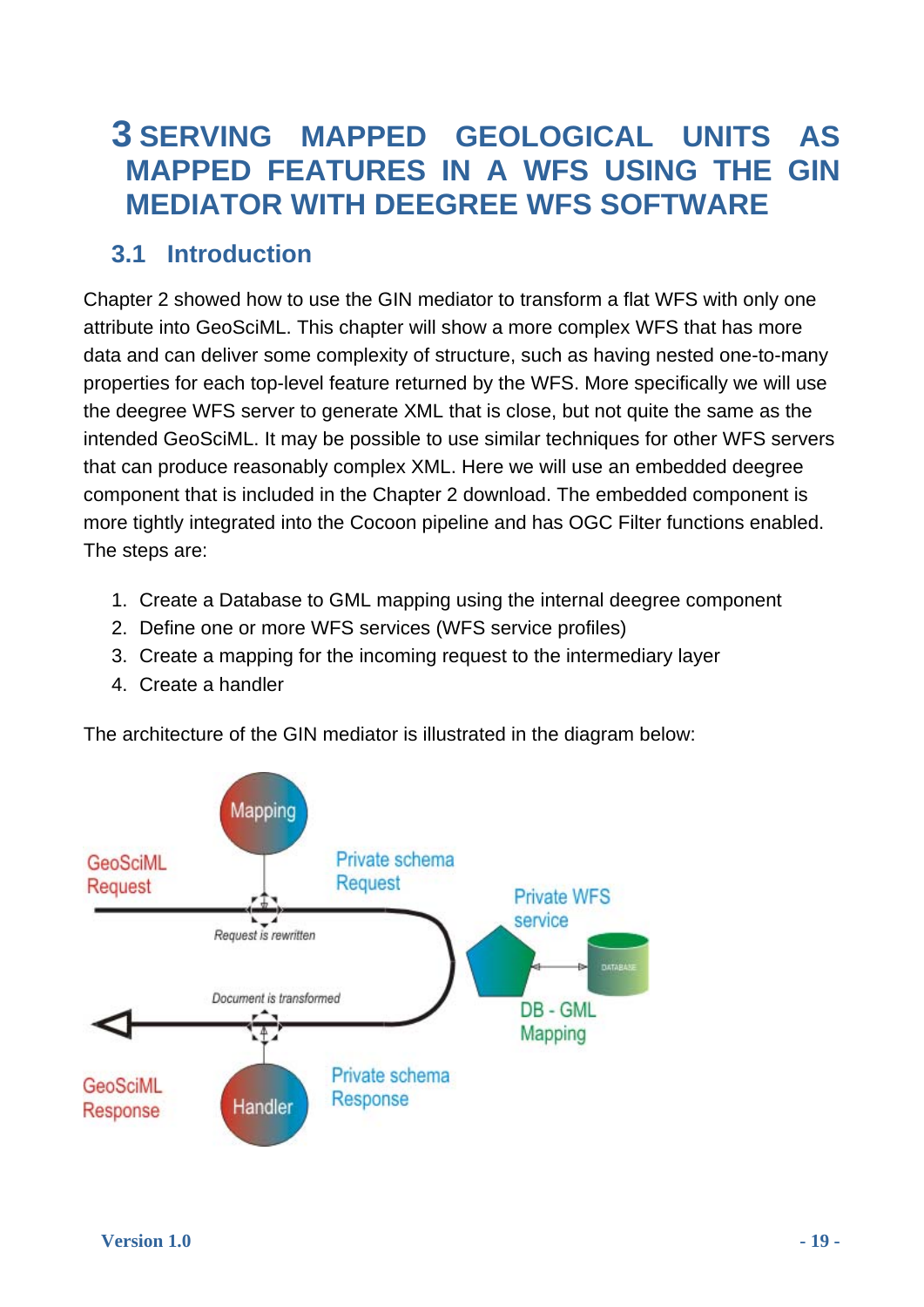The GIN mediator as configured with the template web application will further transform the final response to ensure that no duplicate features are returned. Duplicate features need to be handled to ensure the returned XML document is valid. The mediator converts any repeated features into internal (xlink:href) links to a single inline instance of the feature. For example in the BGS service described below, we have cases where the gsml:specification property of several 'gsml:MappedFeatures' is the same gsml:GeologicUnit.

### **3.2 Prerequisites**

- You will need to have a good understanding of GeoSciML 2.0 and GML 3.1.1 to implement the mappings of your data structure to them.
- A multi-table database (data with some level of normalisation)
- The database backend must be supported by deegree, see the introduction section of

http://download.deegree.org/deegree2.1/docs/htmldocu\_wfs/deegree\_wfs\_docu mentation\_en.html for the list of supported backends (note: deegree also supports non-spatial databases and provides a technique to handle geometries in those backends, so it's possible to use a non-geospatial aware backend, with some restrictions).

- The database must support database-side function execution if you want to implement queries with OGC Filter functions.
- The GIN mediator is installed (see Chapter 2)

### **3.3 deegree WFS data source configuration**

<span id="page-19-0"></span>\$TOMCAT\_HOME\webapps\cocoon\WEB-INF\conf\wfs

Data sources must be mapped to feature types in order to be served by the deegree WFS. There are 2 stages to this mapping, the first as described here, is a database to private GML schema mapping, and a second (as described in a later section) the GeoSciML to private schema mapping (which is a GML to GML mapping). The first (DB-Private) mapping is used by the WFS engine (the embedded deegree component in this case). The second mapping is used by the mediator trying to reconcile between the GML models (GeoSciML and your private GML structure). Obviously, the closer the private model is to GeoSciML, the less mediation is required. You should try to implement as much of this mapping as possible within the database backend, simply because database engines are optimised to manipulate data and deegree essentially generates a SQL statement from the mapping.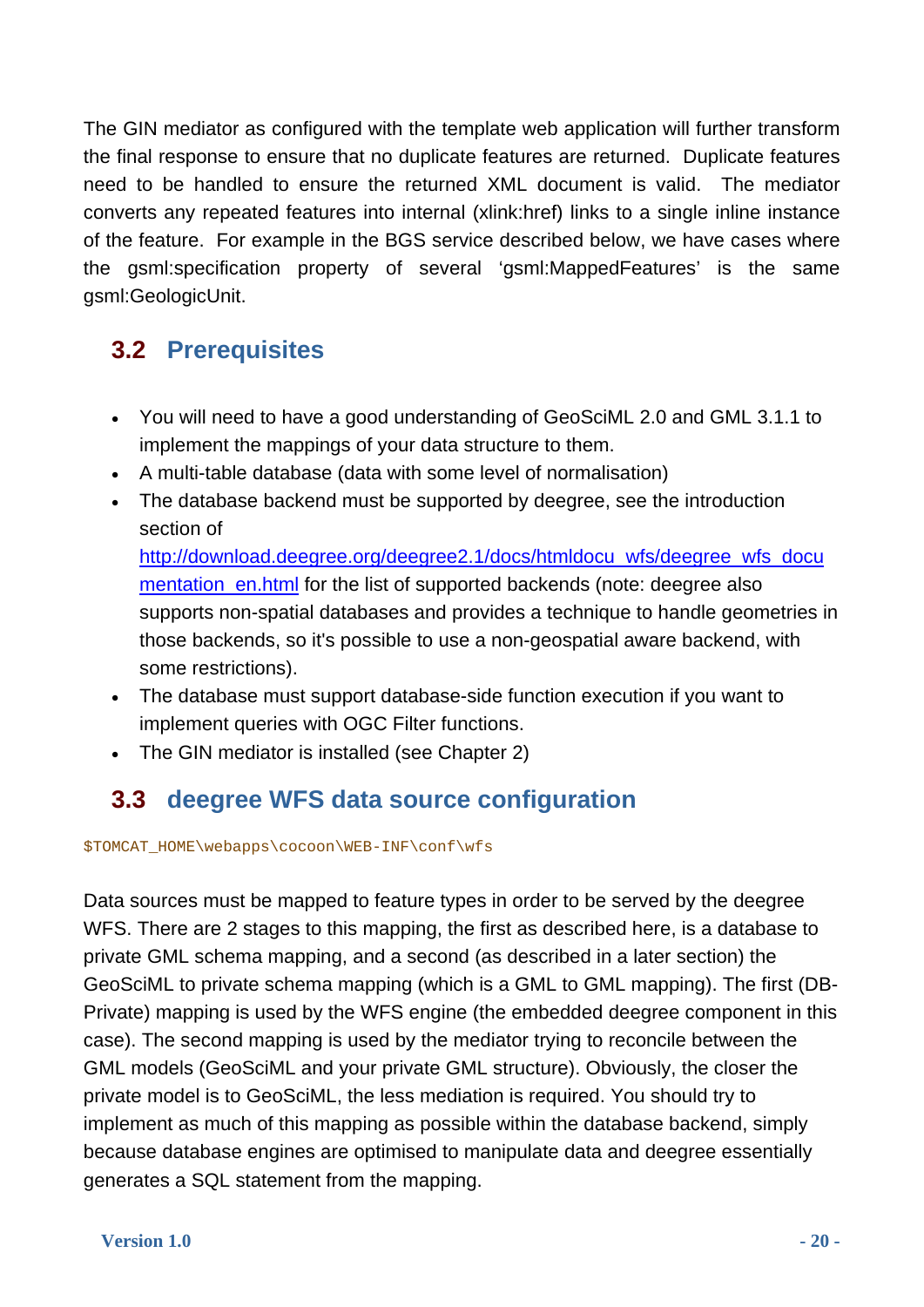The deegree component embedded in cocoon is essentially the same as the deegree you can find on the web. We have used an early 2.1.n version with two code changes; one, so it can serialize the results of the WFS query directly into a cocoon pipeline, and another so deegree can accept ogc:Function filters.

### See

http://download.deegree.org/deegree2.1/docs/htmldocu\_wfs/deegree\_wfs\_documentati on\_en.html for full documentation, especially section 4. Your goal is not to create a full GeoSciML mapping, though it may be possible in simple cases, but something which is close, and preferably (to save transformation effort) with all nesting in the correct order.

### **Database table structure for the BGS example WFS**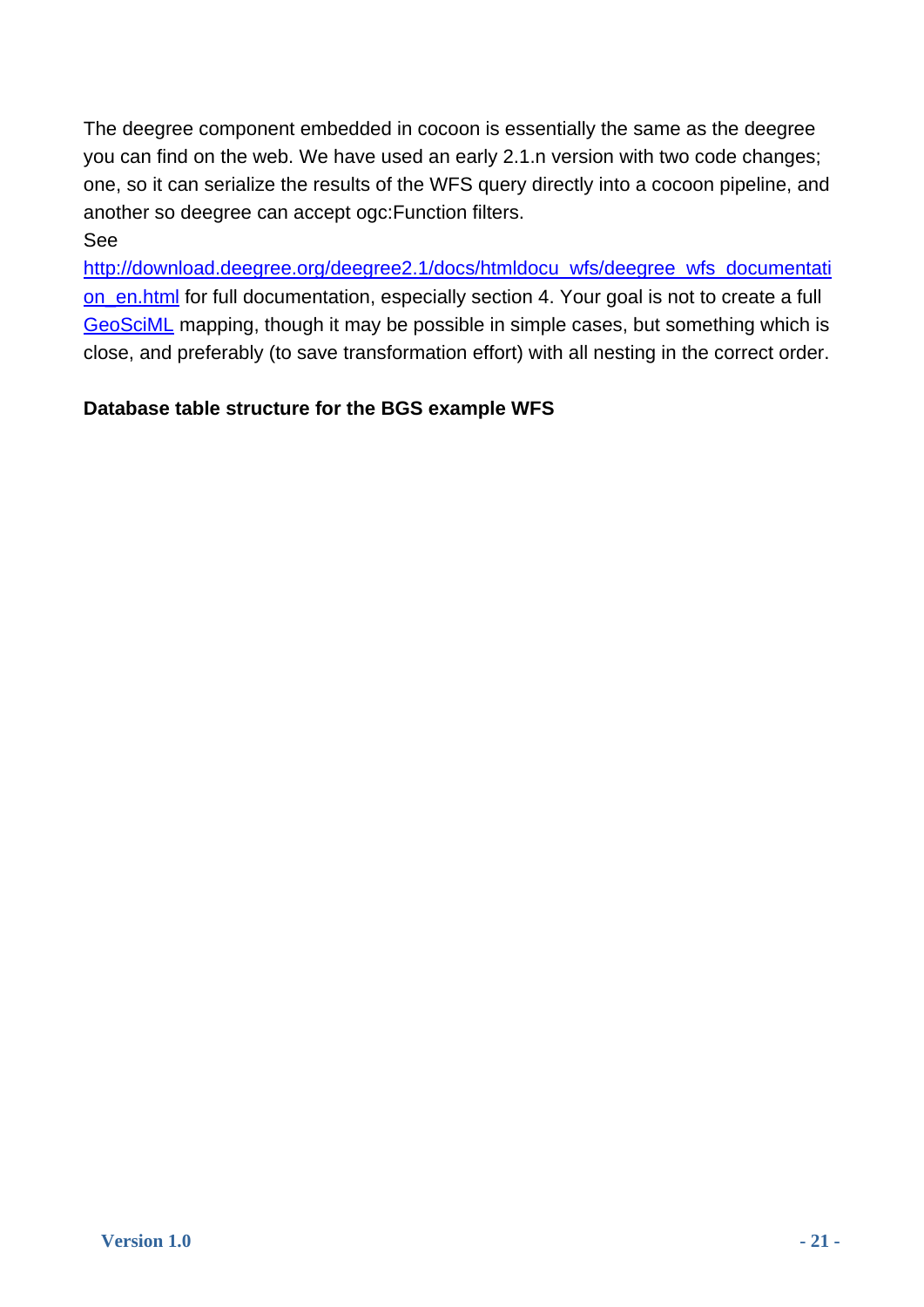

### **3.4 Create the intermediary (private) mapping**

<span id="page-21-0"></span>The datasource mapping is an XSD (W3C schema file) with the deegree tags placed within application information tags (xsd:appinfo), within an annotation element. You can create faily complex mappings by joining multiple tables. The intermediary mapping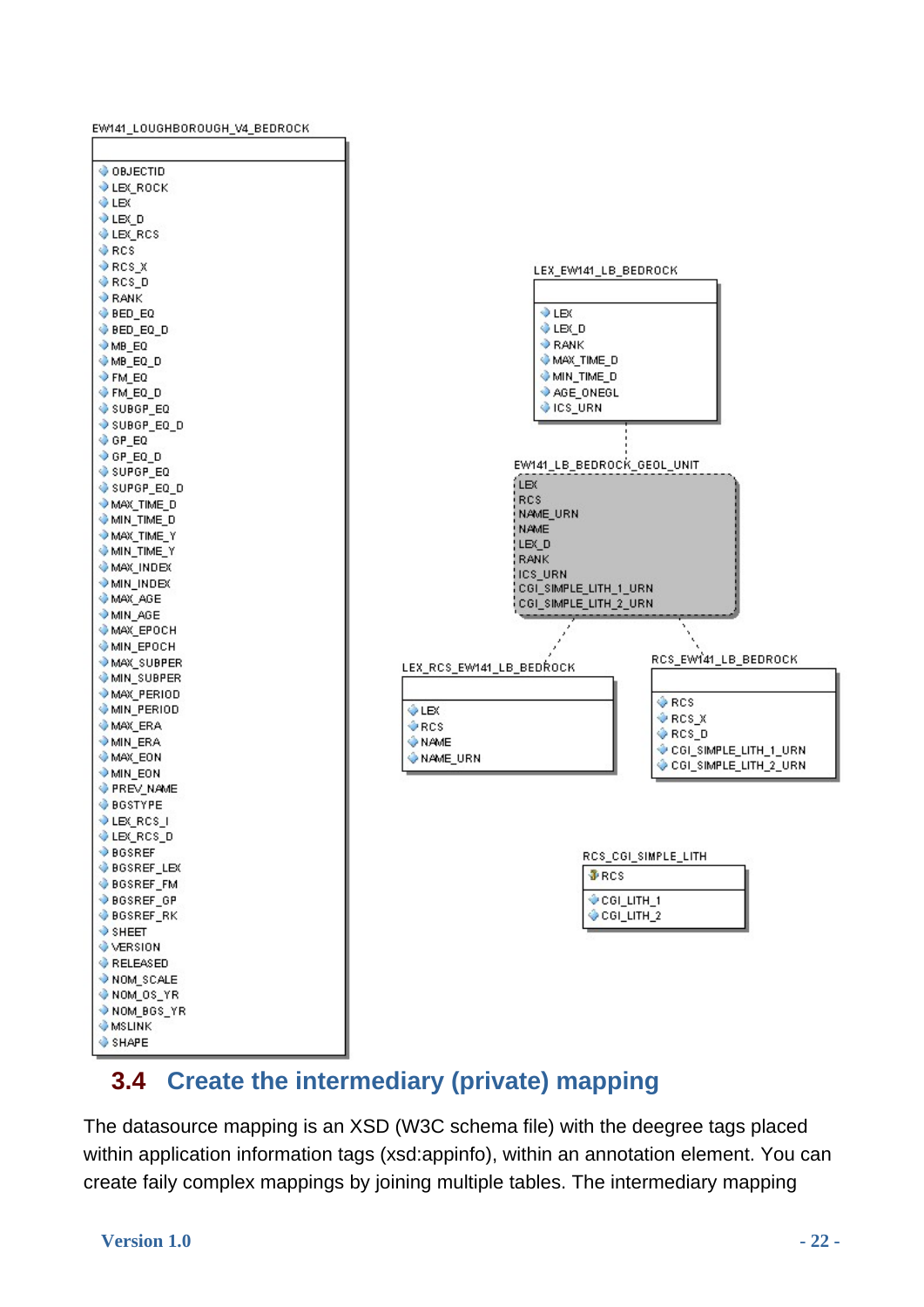uses a special namespace (http://www.iugs.org/cgi/tempInternal prefix:t) to distinguish it from the final GeoSciML output.

The complete intermediary mapping for the BGS example is shown below:

```
 <xsd:schema xmlns:gml="http://www.opengis.net/gml" 
xmlns:xsd="http://www.w3.org/2001/XMLSchema" 
     xmlns:deegreewfs="http://www.deegree.org/wfs" 
xmlns:ogc="http://www.opengis.net/ogc" 
     xmlns:t="http://www.iugs.org/cgi/temporary_internal" 
     targetNamespace="http://www.iugs.org/cgi/tempInternal" 
elementFormDefault="qualified"
     attributeFormDefault="unqualified"> 
     <xsd:import namespace="http://www.opengis.net/gml" 
       schemaLocation="http://schemas.opengis.net/gml/3.1.1/base/feature.xsd"/> 
     <xsd:import namespace="http://www.opengis.net/gml" 
schemaLocation="http://schemas.opengis.net/gml/3.1.1/base/geometryAggregates.xsd"
/ <!-- ============================================================== --> 
     <xsd:annotation> 
       <xsd:appinfo> 
         <deegreewfs:Prefix>t</deegreewfs:Prefix> 
         <deegreewfs:Backend>ORACLE</deegreewfs:Backend> 
         <deegreewfs:DefaultSRS>EPSG:4326</deegreewfs:DefaultSRS> 
         <JDBCConnection xmlns="http://www.deegree.org/jdbc"> 
           <Driver>oracle.jdbc.OracleDriver</Driver> 
           <Url>[jdbc connection string]</Url> 
           <User>[database user]</User> 
           <Password>[database password]</Password> 
           <SecurityConstraints/> 
           <Encoding>utf-8</Encoding> 
         </JDBCConnection> 
         <deegreewfs:SuppressXLinkOutput>true</deegreewfs:SuppressXLinkOutput> 
       </xsd:appinfo> 
     </xsd:annotation> 
     <!-- ============================================================== --> 
     <xsd:element name="MappedFeature" type="t:MappedFeatureType" 
substitutionGroup="gml:_Feature">
```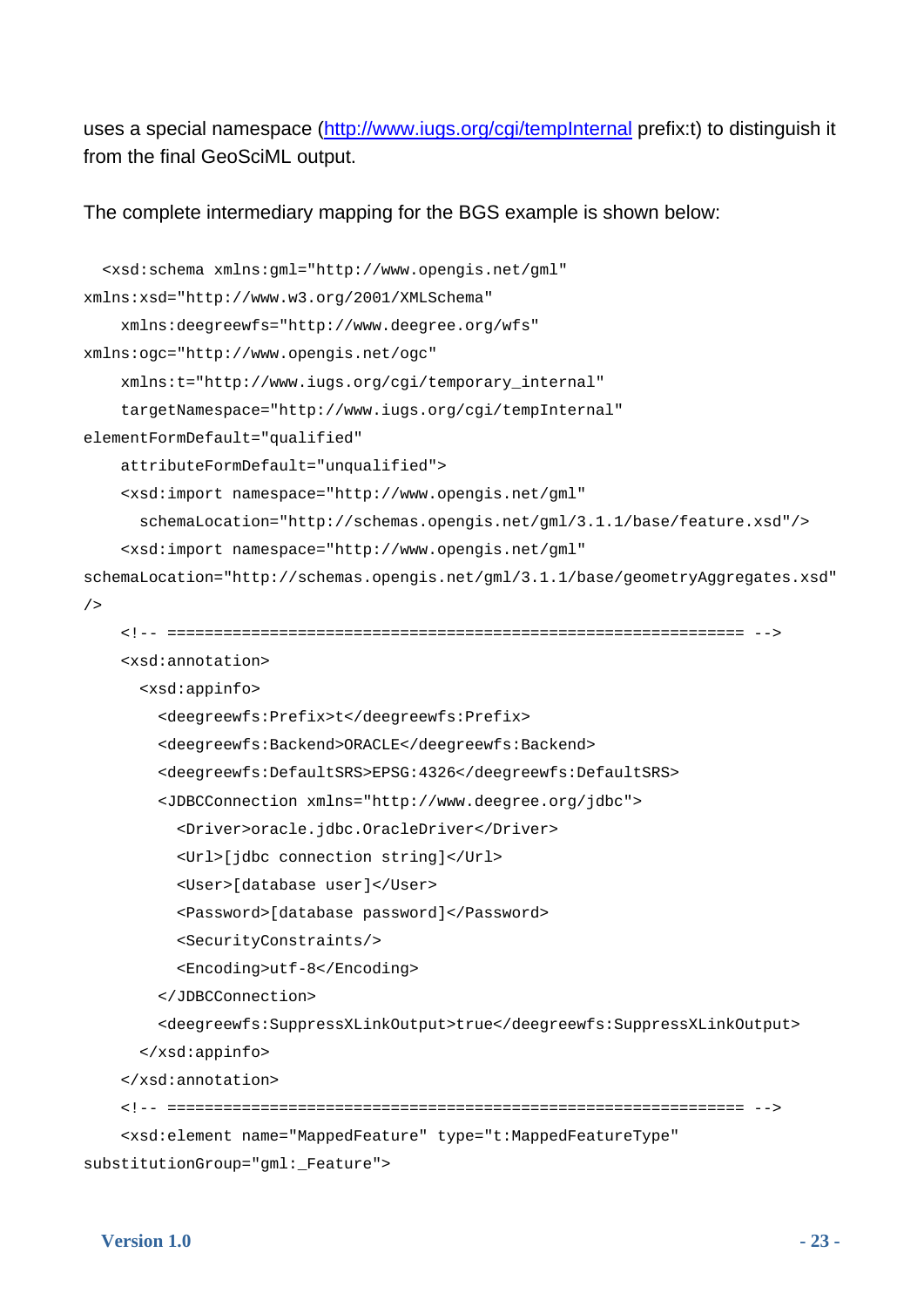```
 <xsd:annotation> 
         <xsd:appinfo> 
           <deegreewfs:table>OGC.EW141_LOUGHBOROUGH_V4_BEDROCK</deegreewfs:table> 
           <deegreewfs:gmlId prefix="t.mf."> 
              <deegreewfs:MappingField field="OBJECTID" type="INTEGER"/> 
           </deegreewfs:gmlId> 
         </xsd:appinfo> 
       </xsd:annotation> 
     </xsd:element> 
     <!-- ============================================================== --> 
     <xsd:complexType name="MappedFeatureType"> 
       <xsd:complexContent> 
         <xsd:extension base="gml:AbstractFeatureType"> 
           <xsd:sequence> 
              <xsd:element name="gid" type="xsd:integer"> 
                <xsd:annotation> 
                  <xsd:appinfo> 
                    <deegreewfs:Content> 
                      <deegreewfs:MappingField field="MSLINK" type="INTEGER"/> 
                    </deegreewfs:Content> 
                  </xsd:appinfo> 
                </xsd:annotation> 
              </xsd:element> 
              <xsd:element name="specification" type="gml:FeaturePropertyType" 
minOccurs="0" maxOccurs="unbounded"> 
                <xsd:annotation> 
                  <xsd:appinfo> 
                    <deegreewfs:Content type="t:GeologicUnit"> 
                      <deegreewfs:Relation> 
                        <deegreewfs:From> 
                           <deegreewfs:MappingField field="LEX" type="VARCHAR"/> 
                           <deegreewfs:MappingField field="RCS" type="VARCHAR"/> 
                        </deegreewfs:From> 
                         <deegreewfs:To> 
                           <deegreewfs:MappingField field="LEX" type="VARCHAR"/> 
                           <deegreewfs:MappingField field="RCS" type="VARCHAR"/> 
                         </deegreewfs:To>
```

```
 </deegreewfs:Relation>
```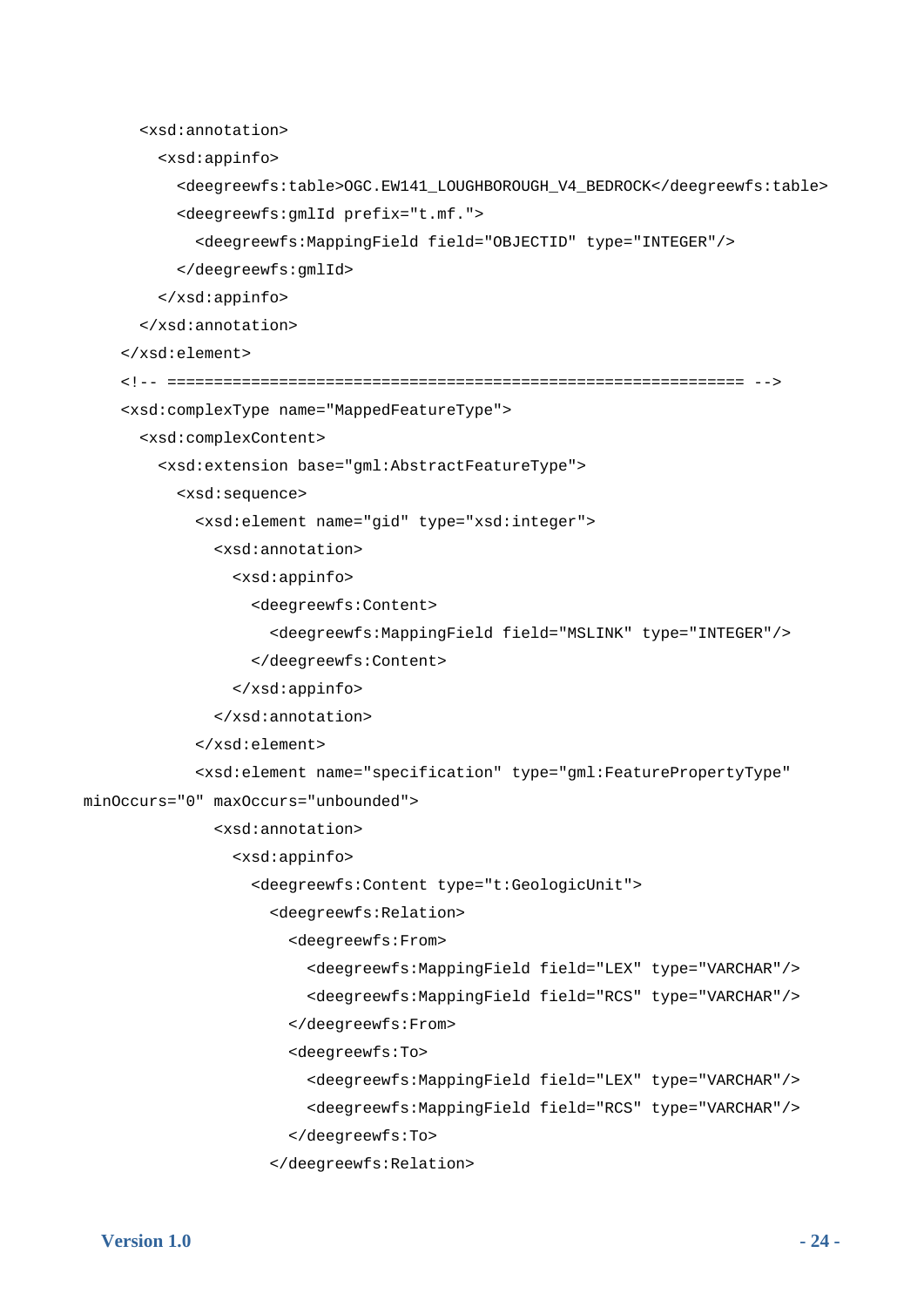```
 </deegreewfs:Content> 
                  </xsd:appinfo> 
                </xsd:annotation> 
              </xsd:element> 
              <xsd:element name="geom" type="gml:GeometryPropertyType"> 
                <xsd:annotation> 
                  <xsd:appinfo> 
                    <deegreewfs:Content> 
                      <deegreewfs:MappingField field="SHAPE" type="GEOMETRY" 
srs="4326"/> 
                    </deegreewfs:Content> 
                  </xsd:appinfo> 
                </xsd:annotation> 
              </xsd:element> 
           </xsd:sequence> 
         </xsd:extension> 
       </xsd:complexContent> 
     </xsd:complexType> 
     <!-- ============================================================== --> 
     <xsd:element name="GeologicUnit" type="t:GeologicUnitType" 
substitutionGroup="gml:_Feature"> 
       <xsd:annotation> 
         <xsd:appinfo> 
           <deegreewfs:table>OGC.EW141_LB_BEDROCK_GEOL_UNIT</deegreewfs:table> 
           <deegreewfs:gmlId prefix="t.gu."> 
              <deegreewfs:MappingField field="LEX" type="VARCHAR"/> 
              <deegreewfs:MappingField field="RCS" type="VARCHAR"/> 
           </deegreewfs:gmlId> 
           <deegreewfs:visible>true</deegreewfs:visible> 
         </xsd:appinfo> 
       </xsd:annotation> 
     </xsd:element> 
     <!-- ============================================================== --> 
     <xsd:complexType name="GeologicUnitType"> 
       <xsd:complexContent> 
         <xsd:extension base="gml:AbstractFeatureType"> 
           <xsd:sequence>
```

```
 <xsd:element name="name_urn" type="xsd:string">
```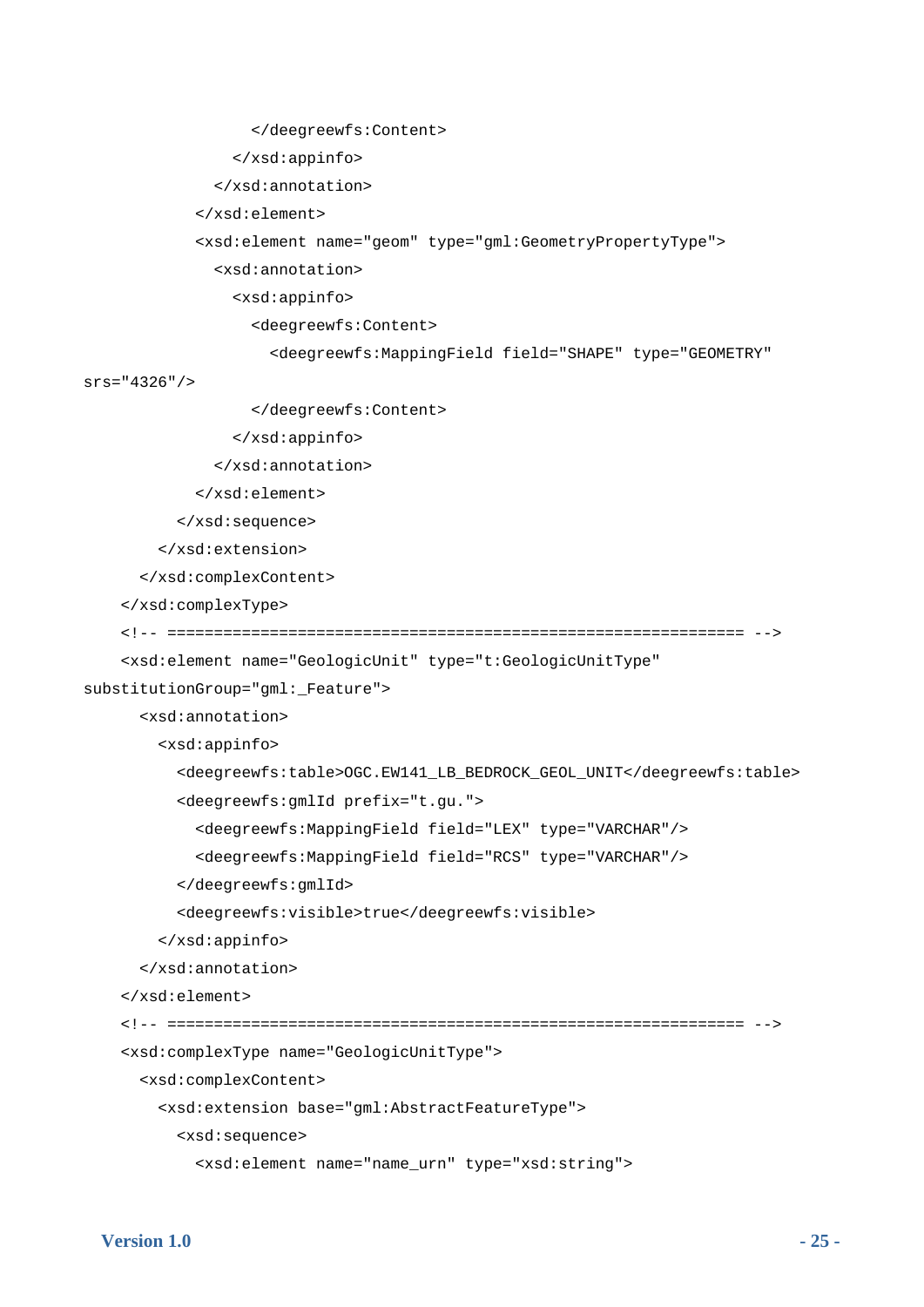<xsd:annotation>

```
 <xsd:appinfo>
```
<deegreewfs:Content>

```
 <deegreewfs:MappingField field="NAME_URN" type="VARCHAR"/>
```
</deegreewfs:Content>

</xsd:appinfo>

</xsd:annotation>

```
 </xsd:element>
```
<xsd:element name="descriptive\_name" type="xsd:string">

<xsd:annotation>

<xsd:appinfo>

<deegreewfs:Content>

```
 <deegreewfs:MappingField field="LEX_D" type="VARCHAR"/>
```
</deegreewfs:Content>

</xsd:appinfo>

</xsd:annotation>

</xsd:element>

<xsd:element name="age" type="xsd:string">

<xsd:annotation>

<xsd:appinfo>

<deegreewfs:Content>

<deegreewfs:MappingField field="ICS\_URN" type="VARCHAR"/>

</deegreewfs:Content>

```
 </xsd:appinfo>
```
</xsd:annotation>

```
 </xsd:element>
```
<xsd:element name="rank" type="xsd:string">

<xsd:annotation>

```
 <xsd:appinfo>
```
<deegreewfs:Content>

```
 <deegreewfs:MappingField field="RANK" type="VARCHAR"/>
```
</deegreewfs:Content>

```
 </xsd:appinfo>
```
</xsd:annotation>

</xsd:element>

<xsd:element name="lithology\_1" type="xsd:string">

<xsd:annotation>

<xsd:appinfo>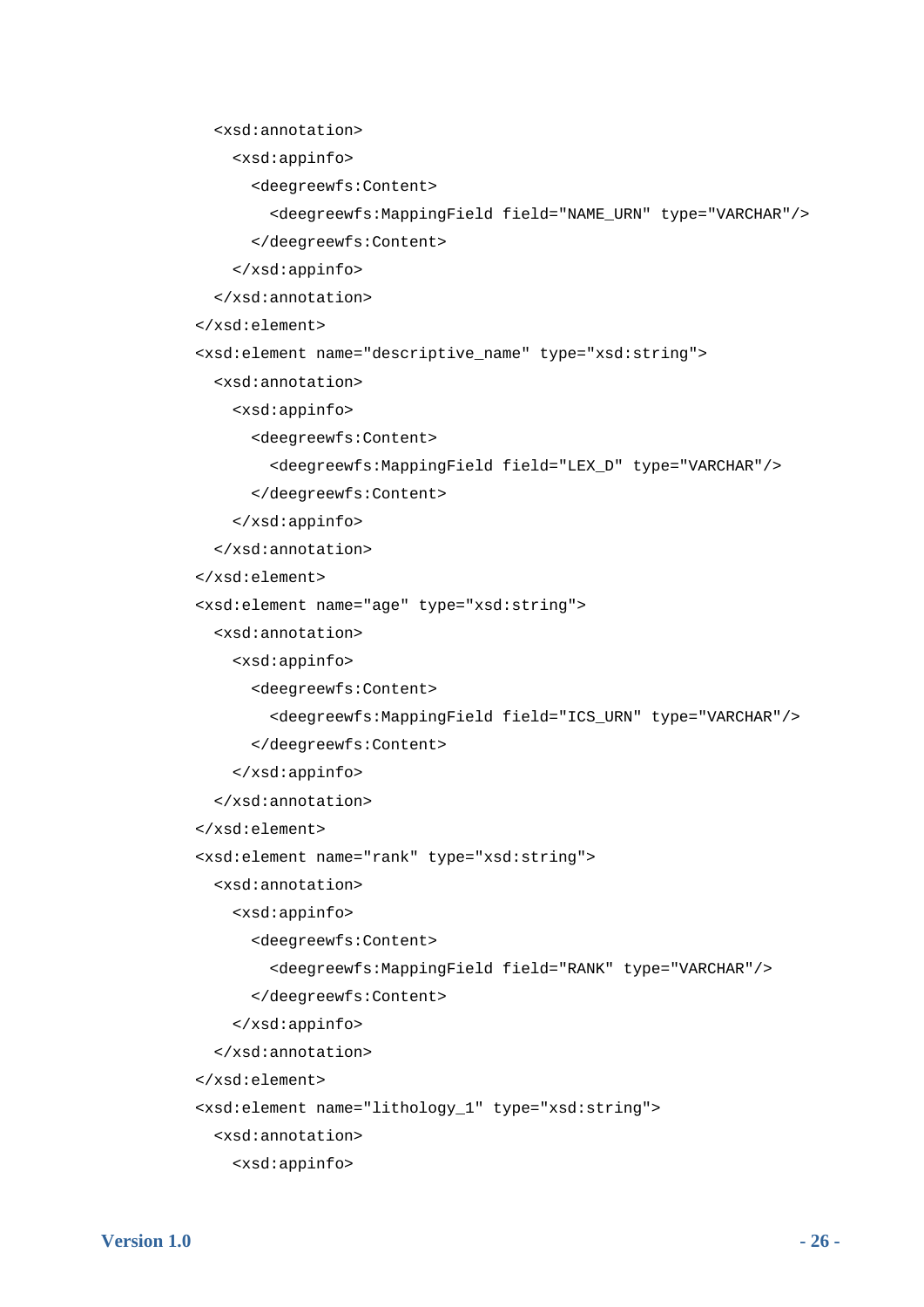```
 <deegreewfs:Content> 
                       <deegreewfs:MappingField field="CGI_SIMPLE_LITH_1_URN" 
type="VARCHAR"/> 
                    </deegreewfs:Content> 
                  </xsd:appinfo> 
                </xsd:annotation> 
              </xsd:element> 
              <xsd:element name="lithology_2" type="xsd:string"> 
                <xsd:annotation> 
                  <xsd:appinfo> 
                    <deegreewfs:Content> 
                       <deegreewfs:MappingField field="CGI_SIMPLE_LITH_2_URN" 
type="VARCHAR"/> 
                    </deegreewfs:Content> 
                  </xsd:appinfo> 
                </xsd:annotation> 
              </xsd:element> 
            </xsd:sequence> 
         </xsd:extension> 
       </xsd:complexContent> 
     </xsd:complexType> 
     <!-- ============================================================== --> 
   </xsd:schema>
```
Let's look at this is a bit more detail:

First we define the (persistent) connection to the back end data source, in this case ORACLE.

```
 <xsd:annotation> 
   <xsd:appinfo> 
     <deegreewfs:Prefix>t</deegreewfs:Prefix> 
     <deegreewfs:Backend>ORACLE</deegreewfs:Backend> 
     <deegreewfs:DefaultSRS>EPSG:4326</deegreewfs:DefaultSRS> 
     <JDBCConnection xmlns="http://www.deegree.org/jdbc"> 
       <Driver>oracle.jdbc.OracleDriver</Driver> 
       <Url>[jdbc connection string]</Url>
```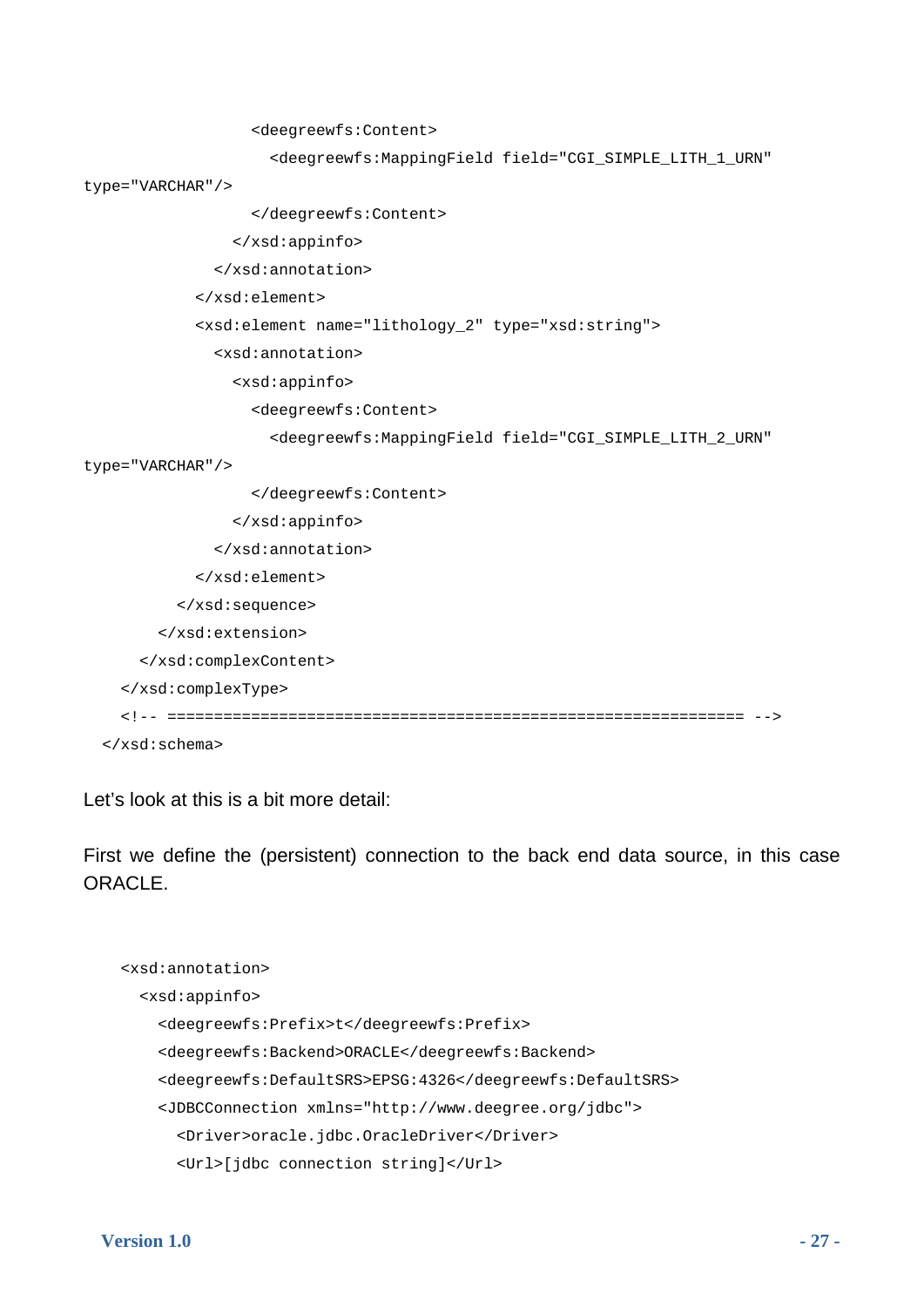```
 <User>[database user]</User> 
       <Password>[database password]</Password> 
       <SecurityConstraints/> 
       <Encoding>utf-8</Encoding> 
     </JDBCConnection> 
     <deegreewfs:SuppressXLinkOutput>true</deegreewfs:SuppressXLinkOutput> 
   </xsd:appinfo> 
 </xsd:annotation>
```
### Next we define the first element **t:MappedFeature** that we wish to create from our database and link it to the appropriate table **OGC.EW141\_LOUGHBOROUGH\_V4\_BEDROCK** :

```
 <xsd:element name="MappedFeature" type="t:MappedFeatureType" 
substitutionGroup="gml:_Feature"> 
       <xsd:annotation> 
         <xsd:appinfo> 
           <deegreewfs:table>OGC.EW141_LOUGHBOROUGH_V4_BEDROCK</deegreewfs:table> 
           <deegreewfs:gmlId prefix="t.mf."> 
              <deegreewfs:MappingField field="OBJECTID" type="INTEGER"/> 
           </deegreewfs:gmlId> 
         </xsd:appinfo> 
       </xsd:annotation> 
     </xsd:element>
```
Our element **t:MappedFeature** is of type **t:MappedFeatureType** and we now describe how the fields in our database map to this FeatureType, starting with our first sub element **t:gid** which is a straight mapping with **OGC.EW141\_LOUGHBOROUGH\_V4\_BEDROCK.MSLINK** .

```
 <xsd:complexType name="MappedFeatureType"> 
   <xsd:complexContent> 
     <xsd:extension base="gml:AbstractFeatureType"> 
       <xsd:sequence> 
         <xsd:element name="gid" type="xsd:integer"> 
           <xsd:annotation> 
              <xsd:appinfo> 
                <deegreewfs:Content>
```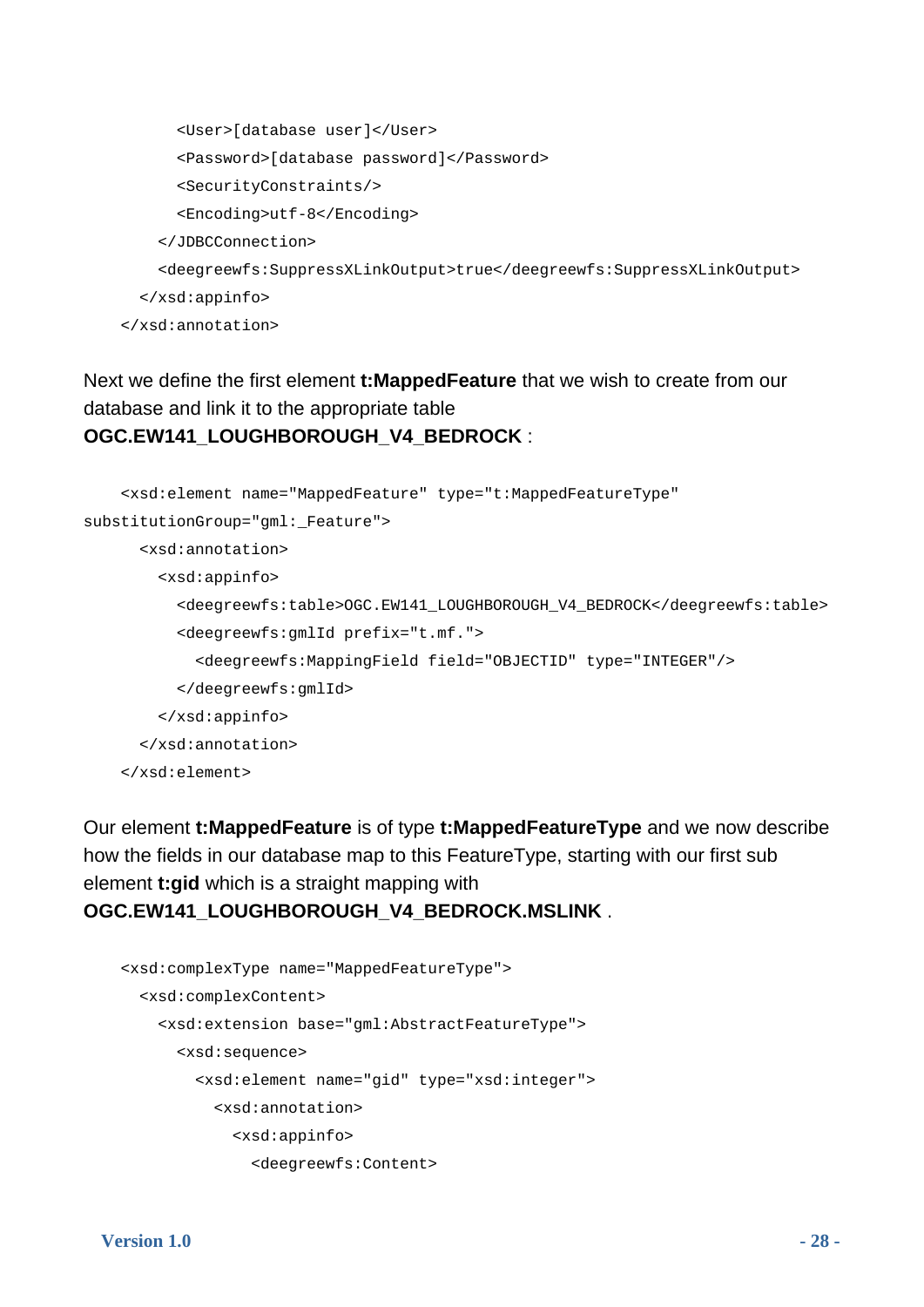```
 <deegreewfs:MappingField field="MSLINK" type="INTEGER"/> 
       </deegreewfs:Content> 
     </xsd:appinfo> 
   </xsd:annotation> 
 </xsd:element>
```
Our next element **t:specification** has a more complex relation to the database, defined by the compound foreign key relationship between **OGC.EW141\_LOUGHBOROUGH\_V4\_BEDROCK.LEX** and **OGC.EW141\_LOUGHBOROUGH\_V4\_BEDROCK.RCS** with **OGC.EW141\_LB\_BEDROCK\_GEOL\_UNIT.LEX** and **OGC.EW141\_LB\_BEDROCK\_GEOL\_UNIT.RCS:**

```
 <xsd:element name="specification" type="gml:FeaturePropertyType" 
minOccurs="0" maxOccurs="unbounded"> 
                <xsd:annotation> 
                  <xsd:appinfo> 
                    <deegreewfs:Content type="t:GeologicUnit"> 
                      <deegreewfs:Relation> 
                        <deegreewfs:From> 
                           <deegreewfs:MappingField field="LEX" type="VARCHAR"/> 
                           <deegreewfs:MappingField field="RCS" type="VARCHAR"/> 
                        </deegreewfs:From> 
                        <deegreewfs:To> 
                           <deegreewfs:MappingField field="LEX" type="VARCHAR"/> 
                           <deegreewfs:MappingField field="RCS" type="VARCHAR"/> 
                         </deegreewfs:To> 
                      </deegreewfs:Relation> 
                    </deegreewfs:Content> 
                  </xsd:appinfo> 
                </xsd:annotation> 
              </xsd:element>
```
Note, you need to look further down the schema to the definition of element **t:GeologicUnit** to understand the relationship with the **OGC.EW141\_LB\_BEDROCK\_GEOL\_UNIT** view.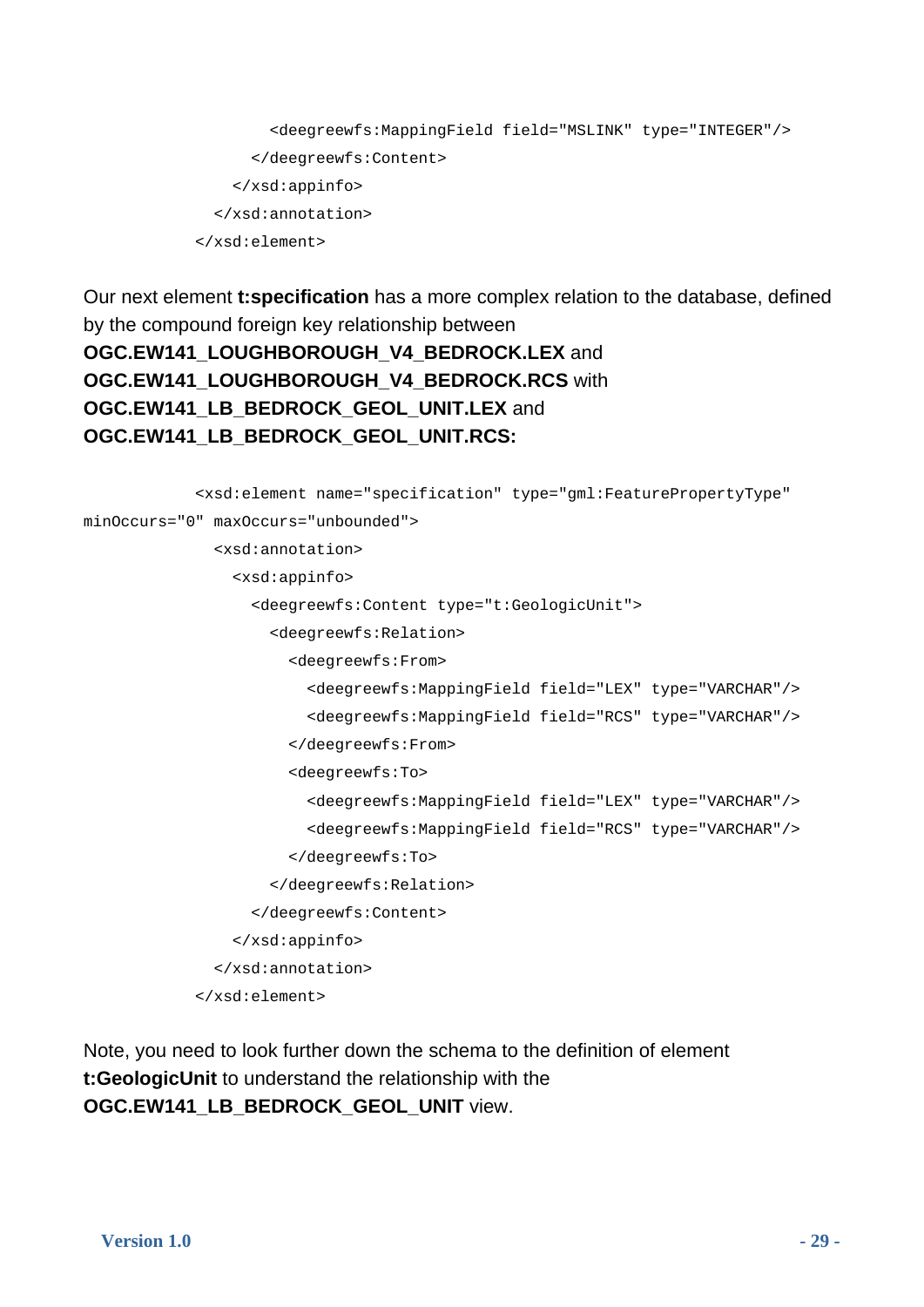```
 <xsd:element name="GeologicUnit" type="t:GeologicUnitType" 
substitutionGroup="gml:_Feature"> 
       <xsd:annotation> 
         <xsd:appinfo> 
           <deegreewfs:table>OGC.EW141_LB_BEDROCK_GEOL_UNIT</deegreewfs:table> 
           <deegreewfs:gmlId prefix="t.gu."> 
             <deegreewfs:MappingField field="LEX" type="VARCHAR"/> 
             <deegreewfs:MappingField field="RCS" type="VARCHAR"/> 
           </deegreewfs:gmlId> 
           <deegreewfs:visible>true</deegreewfs:visible> 
         </xsd:appinfo> 
       </xsd:annotation> 
     </xsd:element>
```
Finally we deal with the geometry of the feature:

```
 <xsd:element name="geom" type="gml:GeometryPropertyType"> 
                <xsd:annotation> 
                  <xsd:appinfo> 
                     <deegreewfs:Content> 
                       <deegreewfs:MappingField field="SHAPE" type="GEOMETRY" 
srs="4326"/> 
                    </deegreewfs:Content> 
                  </xsd:appinfo> 
                </xsd:annotation> 
              </xsd:element>
```
Remember that when this mapping is processed by deegree it will produce an incomplete version of the desired GeoSciML output; it must however return all the required data and attributes required by the final GeoSciML output.

Once you have created the mapping, double-check everything - the way deegree errors are reported by GIN mediator is not very helpful (most of the time, you'll get an empty file). Most of the time, a single typo (typing error) will prevent deegree from working. Once the mapping is completed, you must restart Tomcat.

### <span id="page-29-0"></span>**3.5 Using the GIN mediator to debug the intermediary (private) mapping**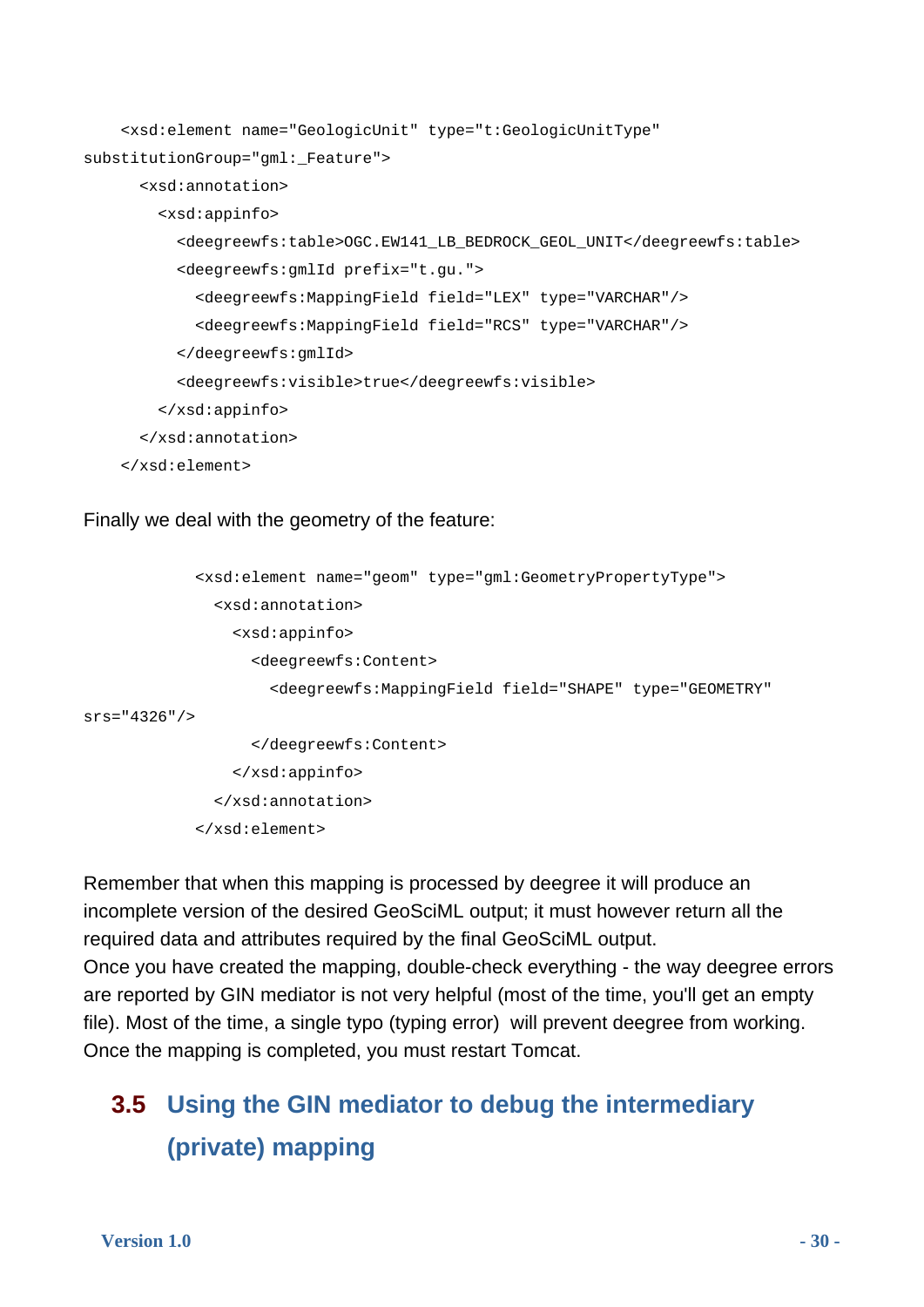\$TOMCAT\_HOME\webapps\cocoon\geosciml\document\

The GIN mediator has a special pipeline to test deegree, using any arbitrarily named wfs:Query xml instance.

For example:

Prepare a document like this one and save it as bgs.xml in the geosciml document folder.

```
<?xml version="1.0" encoding="utf-8"?> 
     <wfs:GetFeature 
         xmlns:wfs="http://www.opengis.net/wfs" 
         xmlns:ogc="http://www.opengis.net/ogc" 
         xmlns:t="http://www.iugs.org/cgi/tempInternal" 
         maxFeatures="5" service="WFS" 
         version="1.1.0" xmlns:gsml="urn:cgi:xmlns:CGI:GeoSciML:2.0"> 
         <wfs:Query typeName="t:MappedFeature"> 
         </wfs:Query> 
     </wfs:GetFeature>
```
To send this document to deegree, invoke this pipeline

http://yourserver.org(:port)/cocoon/geosciml/debug/deegree/bgs

The last part of the url must match the name of the file you just created in the document directory (less the file suffix), so here /bgs matches /document/bgs.xml) If everything works fine, you should see a document similar to this one:

```
<?xml version="1.0" encoding="ISO-8859-1"?> 
<wfs:FeatureCollection xmlns:t="http://www.iugs.org/cgi/tempInternal" 
     xmlns:wfs="http://www.opengis.net/wfs" 
xmlns:xlink="http://www.w3.org/1999/xlink" 
     xmlns:gml="http://www.opengis.net/gml" 
xmlns:xsi="http://www.w3.org/2001/XMLSchema-instance" 
     numberOfFeatures="5" 
     xsi:schemaLocation="http://www.iugs.org/cgi/tempInternal 
http://localhost:8080/deegree-
```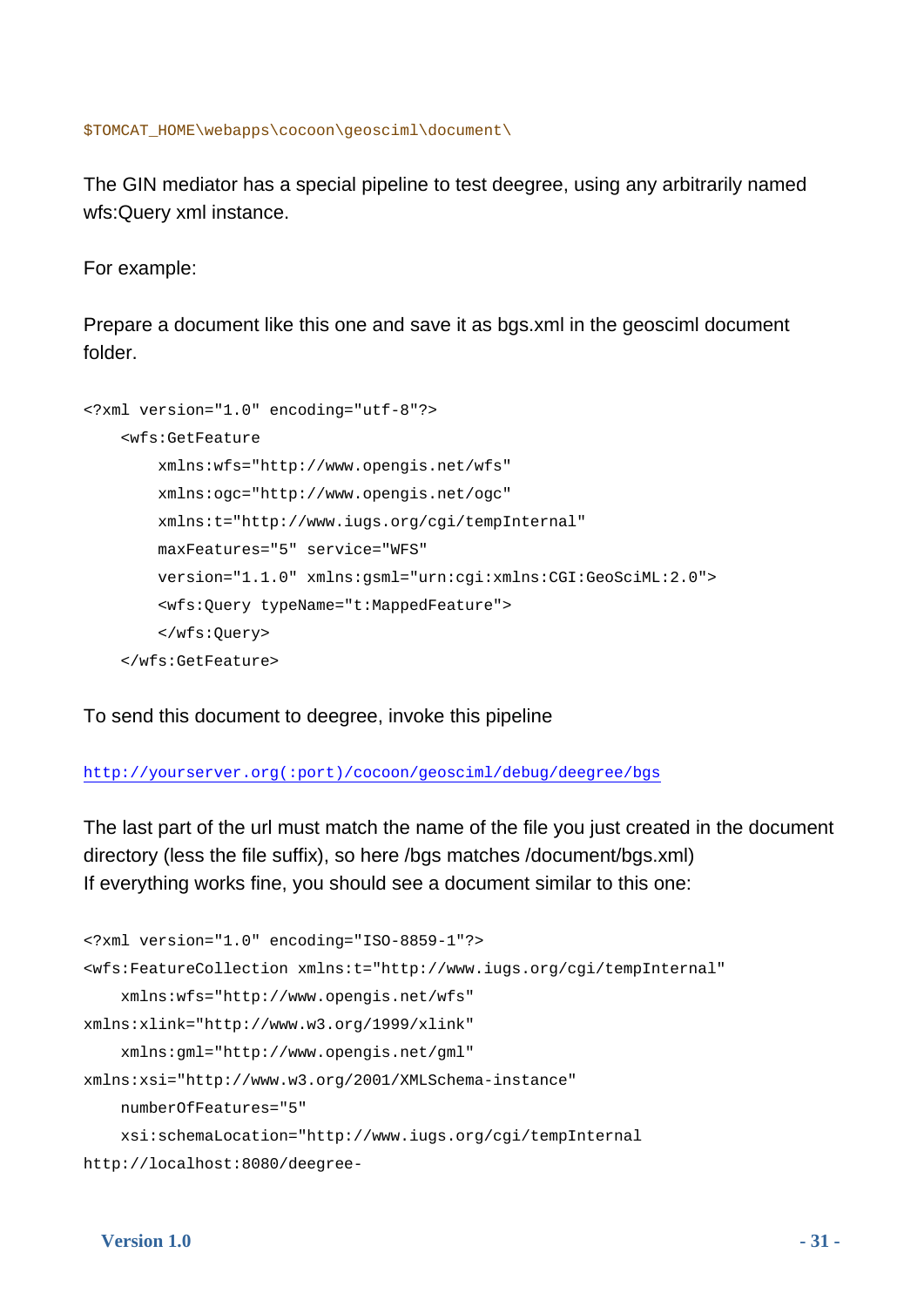```
wfs/services?SERVICE=WFS&VERSION=1.1.0&REQUEST=DescribeFeatureType&TY
PENAME=t:MappedFeature&NAMESPACE=xmlns(t=http://www.iugs.org/cgi/tempInternal
) http://www.opengis.net/wfs http://schemas.opengis.net/wfs/1.1.0/wfs.xsd"> 
     <gml:boundedBy> 
         <gml:Envelope srsName="EPSG:4326"> 
             <gml:pos srsDimension="2">-1.53358714293239 
52.7447745036496</gml:pos> 
             <gml:pos srsDimension="2">-1.25631067876913 
52.8204090327274</gml:pos> 
         </gml:Envelope> 
     </gml:boundedBy> 
     <gml:featureMember> 
         <t:MappedFeature gml:id="t.mf.53"> 
             <gml:boundedBy> 
                  <gml:Envelope srsName="EPSG:4326"> 
                      <gml:pos srsDimension="2">-1.25709663323346 
52.7447745036496</gml:pos> 
                      <gml:pos srsDimension="2">-1.25631067876913 
52.7454577448837</gml:pos> 
                  </gml:Envelope> 
             </gml:boundedBy> 
             <t:gid>595</t:gid> 
             <t:specification> 
                 <t:GeologicUnit gml:id="t.gu.BCTDATUF"> 
<t:name_urn>urn:cgi:feature:BGS:StratigraphicLexicon:BCT</t:name_urn> 
                      <t:descriptive_name>BEACON TUFF MEMBER</t:descriptive_name> 
<t:age>urn:cgi:classifier:ICS:StratChart:2008:Ediacaran</t:age> 
                      <t:rank>MEMBER</t:rank> 
                 </t:GeologicUnit> 
             </t:specification> 
             <t:geom> 
                  <gml:Polygon srsName="EPSG:4326"> 
                      <gml:outerBoundaryIs> 
                          <gml:LinearRing> 
                              <gml:coordinates cs="," decimal="." ts="" 
                                  >-1.25670372306689,52.7454577448837
```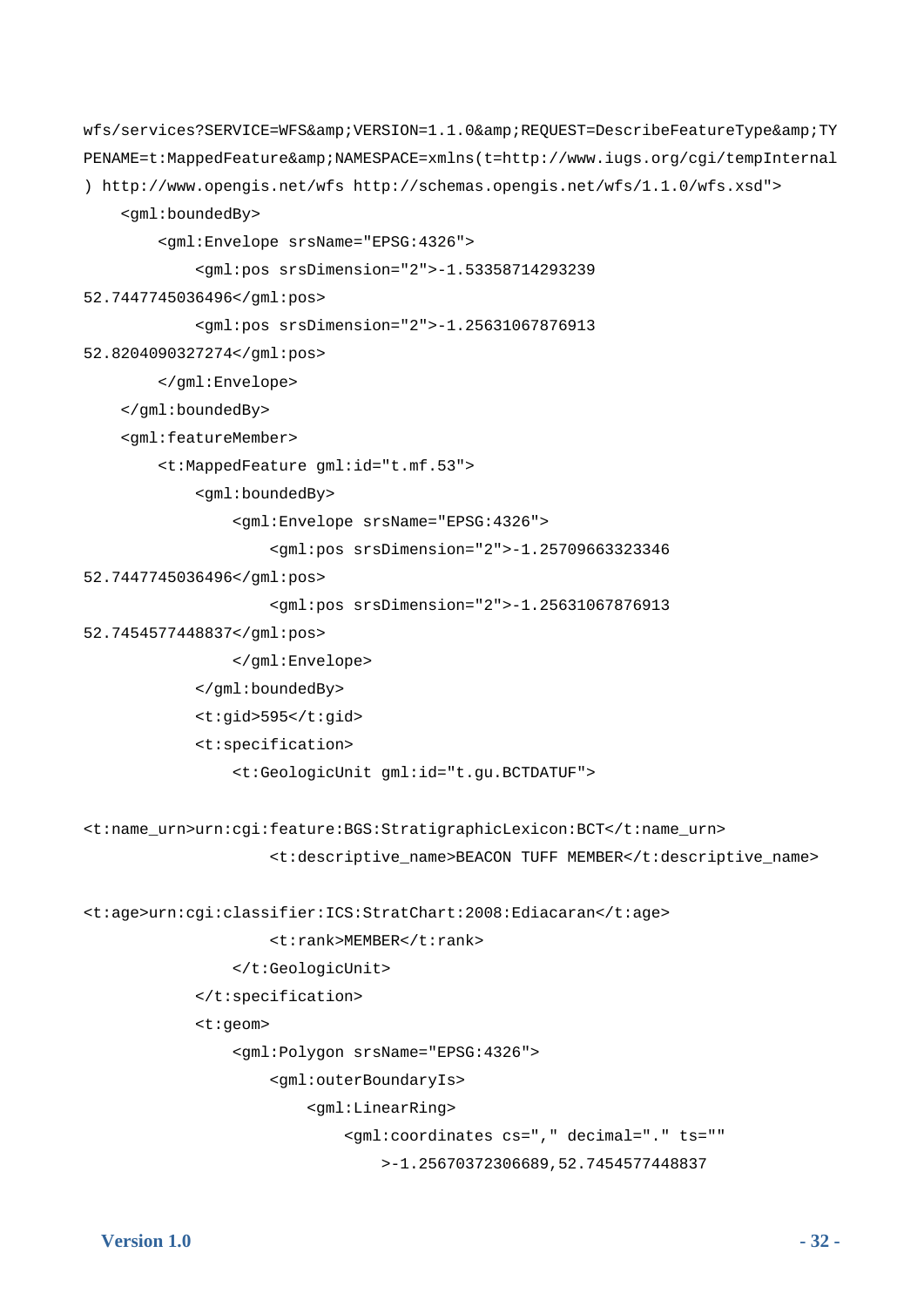```
 -1.25689780981031,52.7453690631345 
                                   -1.25703356437367,52.7452260771792 
                                   -1.25709663323346,52.7450017282326 
                                   -1.25705403117502,52.7448935842841 
                                   -1.25692209903121,52.7448118503595 
                                    -1.25670053155272,52.7447745036496 
                                   -1.25650721154648,52.7448182412529 
                                   -1.25634229163705,52.7449340744674 
                                     -1.25631067876913,52.745050743079 
                                   -1.2563380081549,52.7451857606649 
                                    -1.25640962123418,52.7453300456306 
                                   -1.25655575427669,52.7454478281049 
                                   -1.25670372306689,52.7454577448837 
                              </gml:coordinates> 
                           </gml:LinearRing> 
                      </gml:outerBoundaryIs> 
                  </gml:Polygon> 
              </t:geom> 
         </t:MappedFeature> 
     </gml:featureMember> 
  ... 
</wfs:FeatureCollection>
```
### **Note**

```
$TOMCAT_HOME\logs 
$TOMCAT_HOME\webapps\cocoon\WEB-INF\logs
```
If it doesn't work, check your Tomcat logs, especially the stdout\_[date].log which will record errors with the database connection.

Be aware that deegree will autoload all xsd files in the

\$TOMCAT\_HOME\webapps\cocoon\WEB-INF\conf\wfs\featuretypes\ directory, even if they are not referenced in the capability document. If any data source referenced in any xsd file is not available, deegree will fail.

Be aware too that deegree needs to write to your system temporary files folder and expects a sub-folder with the same name as your Tomcat version. If this folder doesn't exist degree will fail.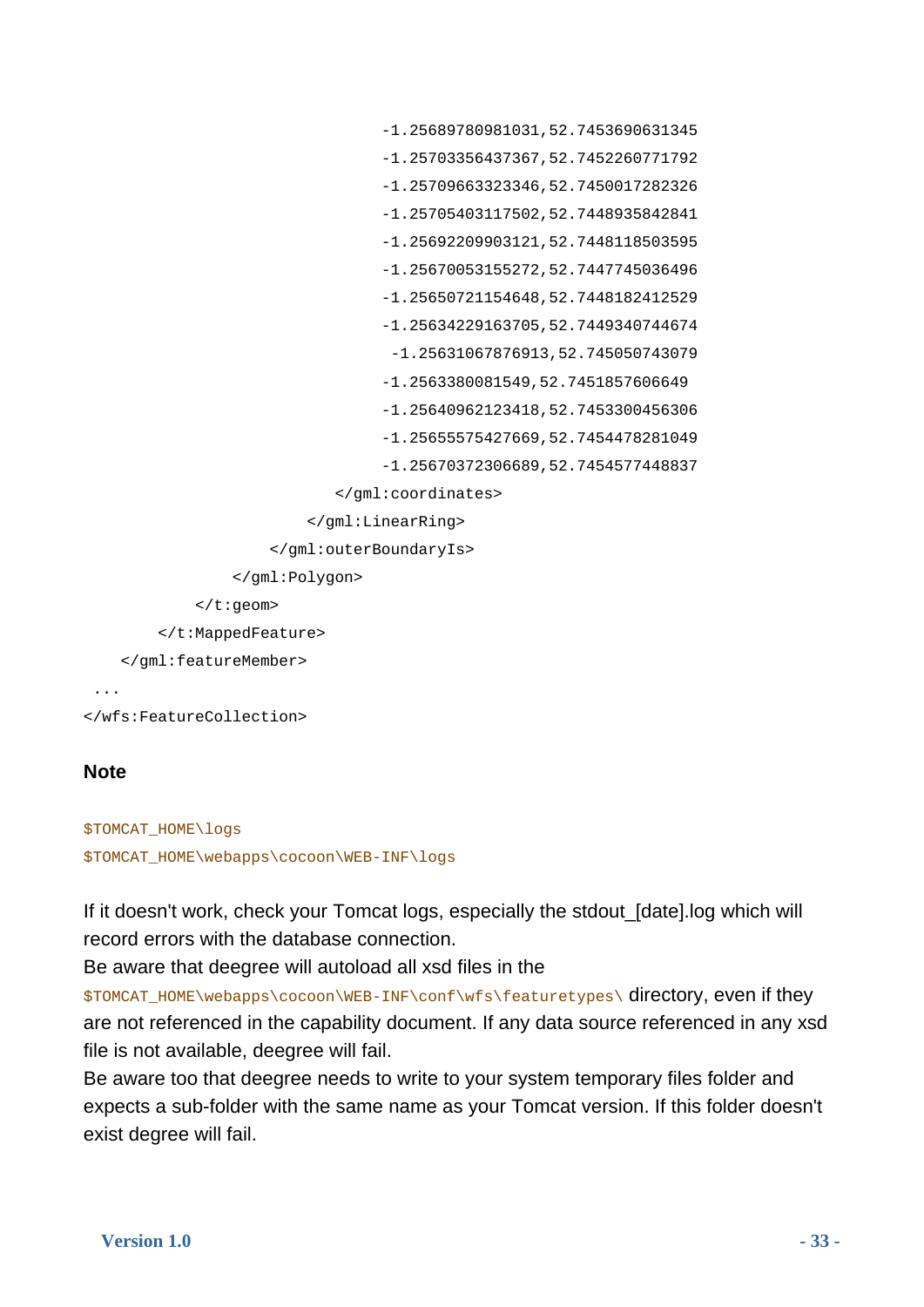You may wish to set up more than one WFS service to serve different variants (WFS service profiles) of your data depending on purpose or user. To distinguish between different versions of the same features within these profiles you could use a different namespace on your intermediary (private) mapping, such as t1:MappedFeature and t2:MappedFeature, or you could use the same namespace and with a different name, such as bgs:MappedFeature1, bgs:MappedFeature2. There is no semantic difference between these two methodologies, it's purely a matter of personal preference, and the mediator will convert either into proper GeoSciML.

### **3.6 Create a WFS service profile**

<span id="page-33-0"></span>\$TOMCAT\_HOME\webapps\cocoon\geosciml\capabilities\ \$TOMCAT\_HOME\webapps\cocoon\geosciml\config\

As mentioned described in Chapter 2 we create a WFS profile by editing files in four places. The example template application contains an example profile following the Chapter 3 procedure called "MappedFeature". The GetCapabilities response should be configured just as in Chapter 2. The WFS profile configuration file in the config directory will look like the MappedFeature.xml example below with "deegree" specified as the processor rather than "wfs" which was used in Chapter 2. We then rename the **proc:datasource** attribute name to one appropriate to BGS, and add appropriate FeatureTypes that we wish to be handled.

Our resultant configuration file looks like this:

```
<?xml version="1.0" encoding="UTF-8"?> 
<proc:config xmlns:proc="urn:x-lcnp:proc"> 
   <!-- LCNP GeoSciML service wrapper configuration --> 
   <proc:defaultPrefixMapping> 
     <proc:ns prefix="gsml">urn:cgi:xmlns:CGI:GeoSciML:2.0</proc:ns> 
   </proc:defaultPrefixMapping> 
   <proc:maxFeatures>1000</proc:maxFeatures> 
   <proc:defaultGeometries> 
     <!-- for BBOX queries in HTTP/GET mode, there is no way to tell the service
```
which geometry is to be filtered. If not defined here, defaultGeometry is used. The geometry property must be provided with the target Feature as the context node -->

 <proc:featureGeometry typeName="gsml:MappedFeature">gsml:shape</proc:featureGeometry>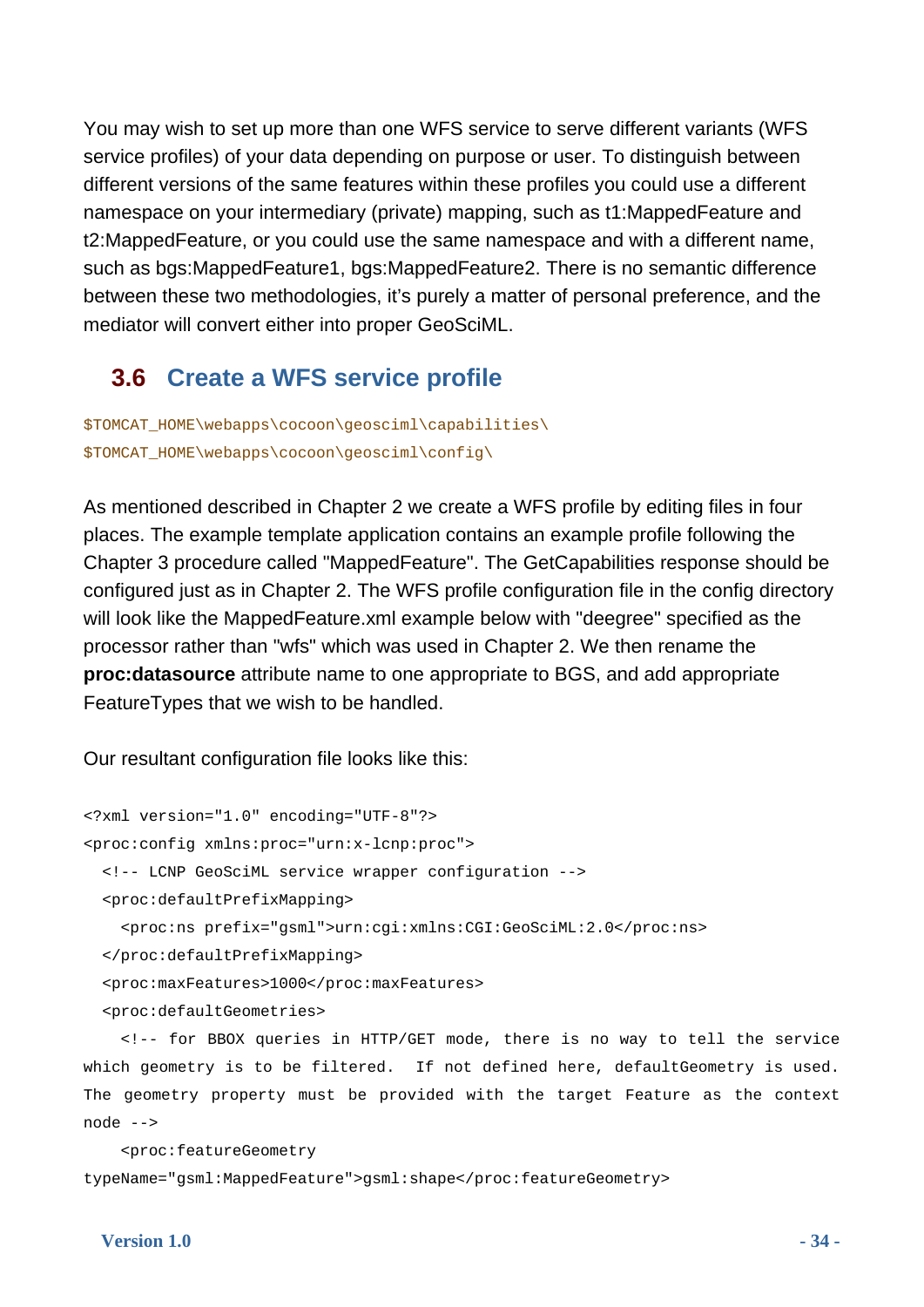```
 <proc:defaultGeometry>gsml:shape</proc:defaultGeometry> 
   </proc:defaultGeometries> 
   <proc:datasources> 
     <proc:datasource name="bgs"> 
       <proc:handledFeature name="gsml:MappedFeature" handler="MappedFeature"/> 
       <!--<proc:processor name="debug"/>--> 
       <proc:processor name="deegree"/> 
     </proc:datasource> 
   </proc:datasources> 
</proc:config>
```
#### The datasources/datasource part is the interesting part.

```
 <proc:datasources> 
   <proc:datasource name="bgs"> 
     <proc:handledFeature name="gsml:MappedFeature" handler="MappedFeature"/> 
     <!--<proc:processor name="debug"/>--> 
     <proc:processor name="deegree"/> 
   </proc:datasource> 
 </proc:datasources>
```
This tells the GIN mediator that when it receives a request for gsml:MappedFeature in the MappedFeature profile, it can be handled by the **bgs** datasource and the name of the handler is MappedFeature.

Three elements are important here:

- bas (the datasource name)
- MappedFeature (the profile name)
- MappedFeature (the handler)

These three components are important for the next step.

### **3.7 Mapping the incoming request via the intermediary layer**

\$TOMCAT\_HOME\webapps\cocoon\geosciml\mapping\

We now need to create a mapping between our intermediary gml output and GeoSciML for the GIN mediator to do the transformation to our desired output.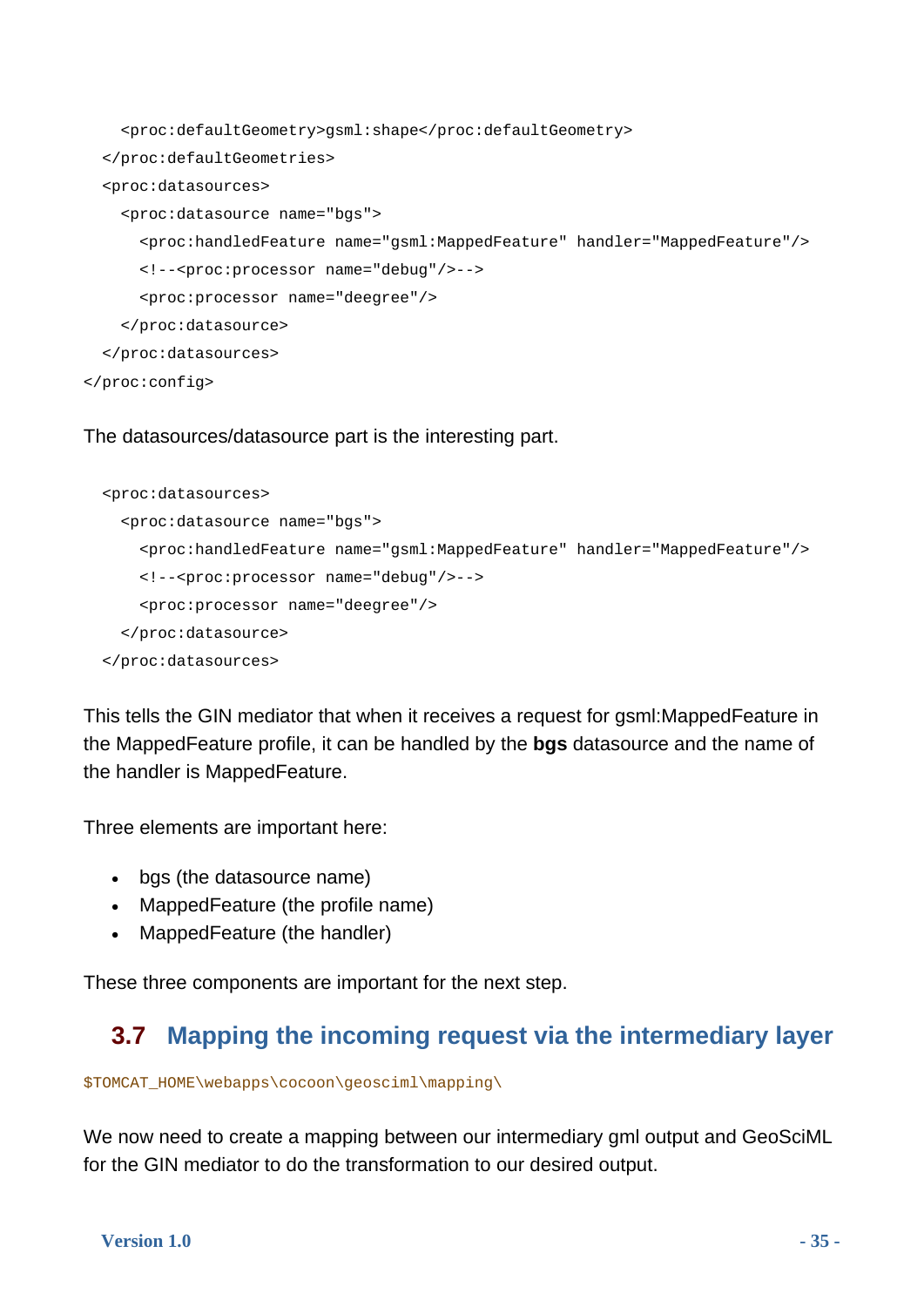The mapping file **looks** like an instance document, but it is not. The goals of the mapping file are to

- provide some key information such as target namespaces, etc..
- provide a way to resolve GeoSciML property names (expressed as XPath)

We need to create a directory structure under our geoscimi/mapping that looks like this:

- qeosciml <- already exists
	- o mapping <- already exists
		- MappedFeature <- must create.. (the name of the WFS service profile)
			- bgs <- must create.. (the name of the proc:datasource)

```
In the datasource directory (bgs), you must create a mapping file named 
MappedFeature.map:
```

```
<?xml version="1.0" encoding="UTF-8"?> 
<gsml:MappedFeature xmlns:gsml="urn:cgi:xmlns:CGI:GeoSciML:2.0" 
xmlns:gml="http://www.opengis.net/gml" xmlns:ogc="http://www.opengis.net/ogc" 
xmlns:xlink="http://www.w3.org/1999/xlink" xmlns:proc="urn:x-lcnp:proc" 
xmlns:t="http://www.iugs.org/cgi/tempInternal" mappedType="t:MappedFeature"> 
  <proc:namespaces> 
   <proc:namespace name="gsml">urn:cgi:xmlns:CGI:GeoSciML:2.0</proc:namespace> 
   <proc:namespace name="gml">http://www.opengis.net/gml</proc:namespace> 
   <proc:namespace name="xlink">http://www.w3.org/1999/xlink</proc:namespace> 
   <proc:namespace name="t">http://www.iugs.org/cgi/tempInternal</proc:namespace> 
  </proc:namespaces> 
  <proc:targetVersion>1.1.0</proc:targetVersion> 
  <gml:name>name</gml:name> 
  <gsml:specification> 
   <gsml:GeologicUnit> 
    <gml:name codeSpace="http://www.cgi-
iugs.org/uri">t:specification/t:GeologicUnit/t:name_urn</gml:name> 
    <gml:name 
codeSpace="urn:cgi:classifierScheme:BGS:StratigraphicLexicon:description">t:speci
fication/t:GeologicUnit/t:descriptive_name</gml:name> 
    <gsml:preferredAge> 
     <gsml:GeologicEvent>
```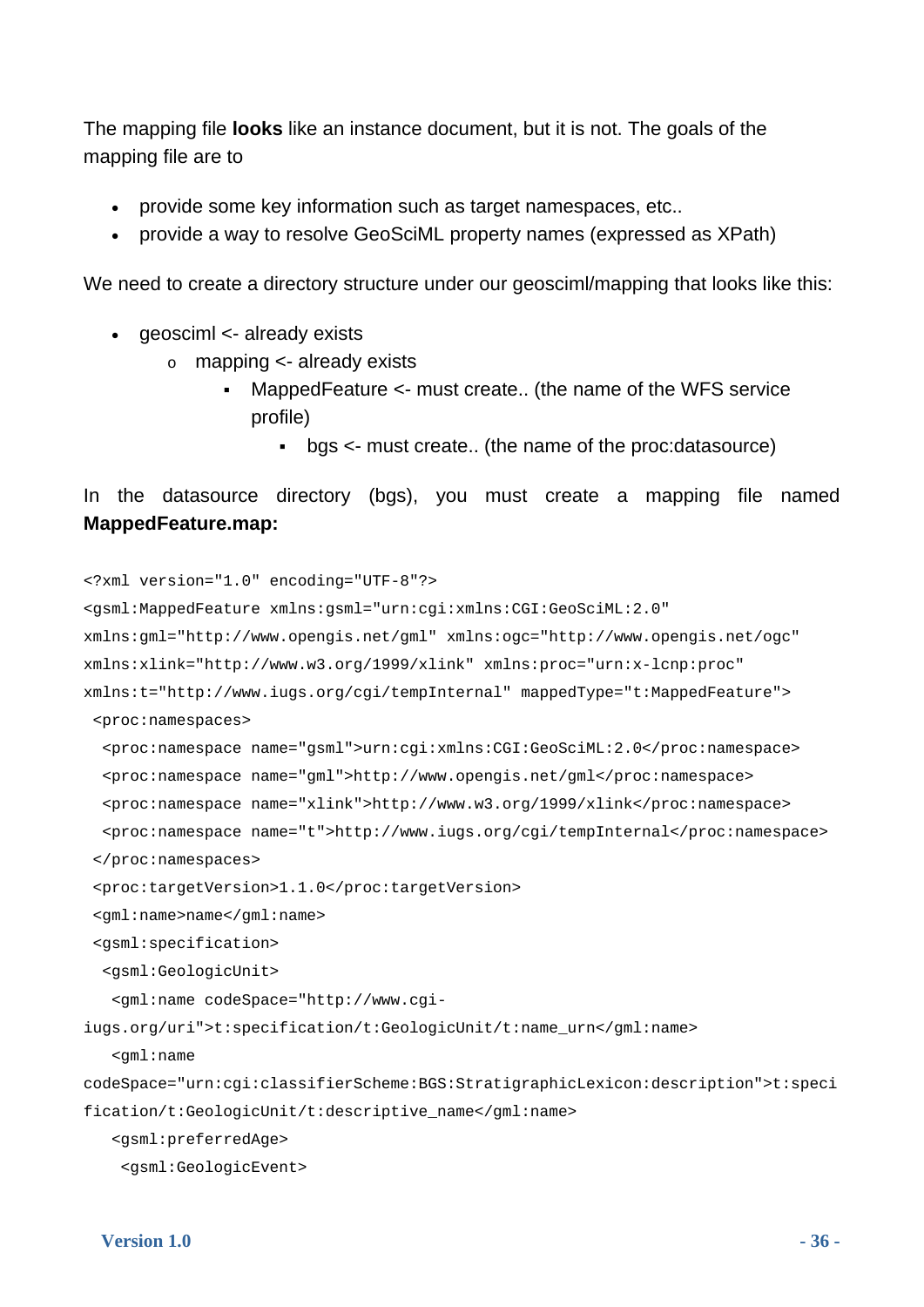```
 <gsml:eventAge>
```
<gsml:CGI\_TermValue>

<gsml:value

codeSpace="urn:cgi:classifierScheme:ICS:StratChart:2008">t:specification/t:Geolog icUnit/t:age</gsml:value>

</gsml:CGI\_TermValue>

</gsml:eventAge>

</gsml:GeologicEvent>

</gsml:preferredAge>

<gsml:rank

codeSpace="urn:cgi:classifierScheme:BGS:Rank">t:specification/t:GeologicUnit/t:ra nk</gsml:rank>

<gsml:composition>

<gsml:CompositionPart>

```
 <gsml:lithology xlink:href="t:specification/t:GeologicUnit/t:lithology_1"/> 
 <gsml:lithology xlink:href="t:specification/t:GeologicUnit/t:lithology_2"/>
```
<gsml:lithology>

<gsml:ControlledConcept>

<gsml:identifier codeSpace="http://www.cgi-

iugs.org/uri">t:specification/t:GeologicUnit/t:lithology\_1</gsml:identifier>

```
 <gsml:identifier codeSpace="http://www.cgi-
```
iugs.org/uri">t:specification/t:GeologicUnit/t:lithology\_2</gsml:identifier>

</gsml:ControlledConcept>

```
 </gsml:lithology>
```
</gsml:CompositionPart>

```
 </gsml:composition>
```

```
 </gsml:GeologicUnit>
```

```
 </gsml:specification>
```

```
 <gsml:shape>t:geom</gsml:shape>
```
</gsml:MappedFeature>

This file will be used by the GIN mediator to map the GeoSciML to the private schema properties.

Important things to check:

- be sure you have mappedType="t:MappedFeature" property filled in the root tag.
- be sure that all relevant namespaces are listed in the proc:namespaces section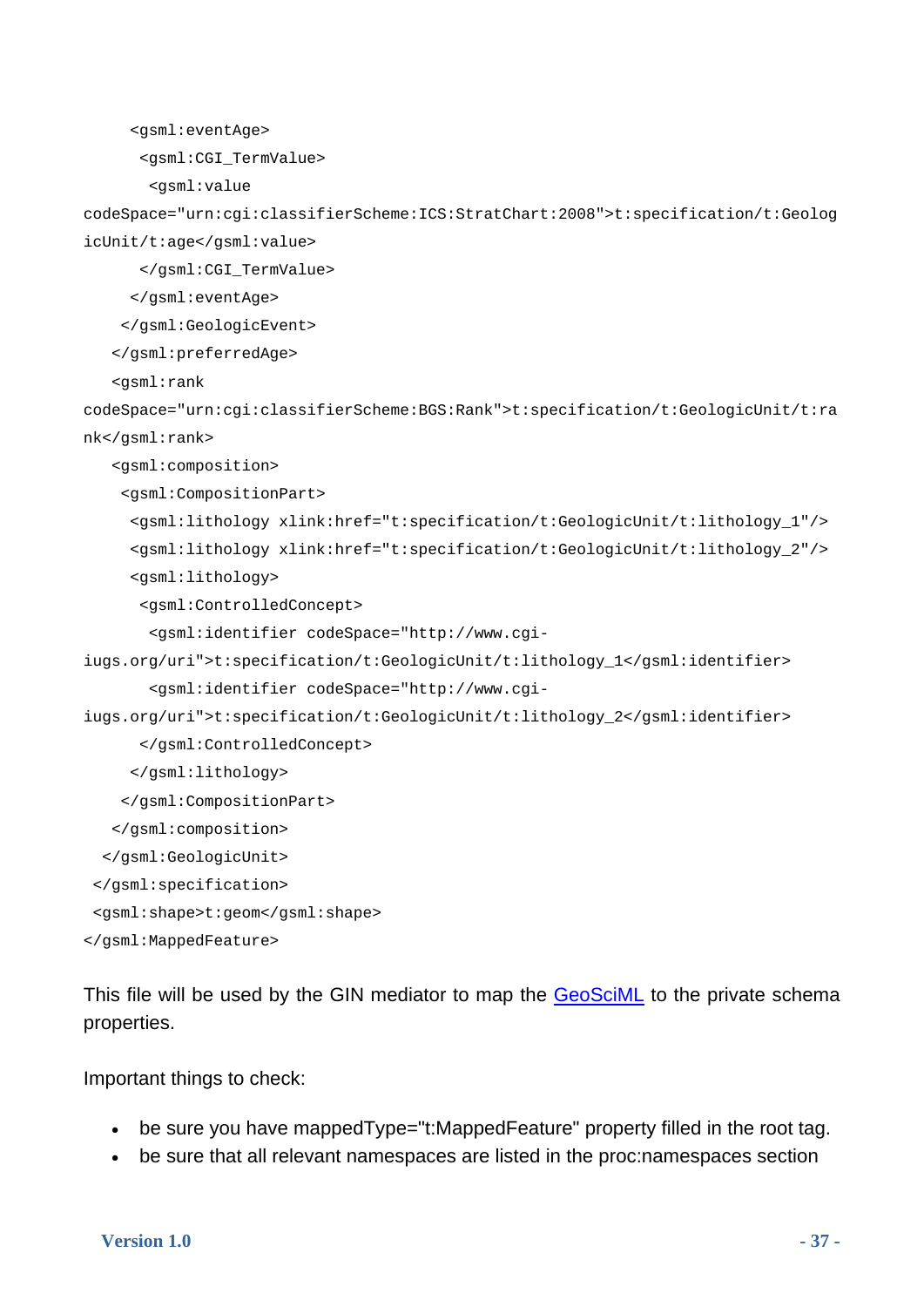be sure that all the relevant properties are mapped for this profile.

<span id="page-37-0"></span>The order of the alternate properties here is not important, as this is just a mapping file.

### **3.8 Using the debug processor to check your mapping is correct**

A special processor in the GIN mediator allows you to check your mapping, by sending an arbitrary file in the  $$TOME\webappa\ccoon\qoccum.$ To enable this, you must alter your WFS service profile configuration file to tell the mediator to use the 'debug' processor instead of the deegree processor. The debug processor will just perform the mapping and return the rewritten query.

First we open MappedFeature.xml and replace the processor in the datasource from 'deegree' to 'debug'.

From this:

```
 <proc:datasources> 
   <proc:datasource name="bgs"> 
     <proc:handledFeature name="gsml:MappedFeature" handler="MappedFeature"/> 
     <!--<proc:processor name="debug"/>--> 
     <proc:processor name="deegree"/> 
   </proc:datasource> 
 </proc:datasources>
```
To this:

```
 <proc:datasources> 
   <proc:datasource name="bgs"> 
     <proc:handledFeature name="gsml:MappedFeature" handler="MappedFeature"/> 
     <proc:processor name="debug"/> 
     <!--<proc:processor name="deegree"/>--> 
   </proc:datasource> 
 </proc:datasources>
```
Now we will use a couple of queries (cb-example1.xml and cb-example2.xml) as the files to send to the debug processor.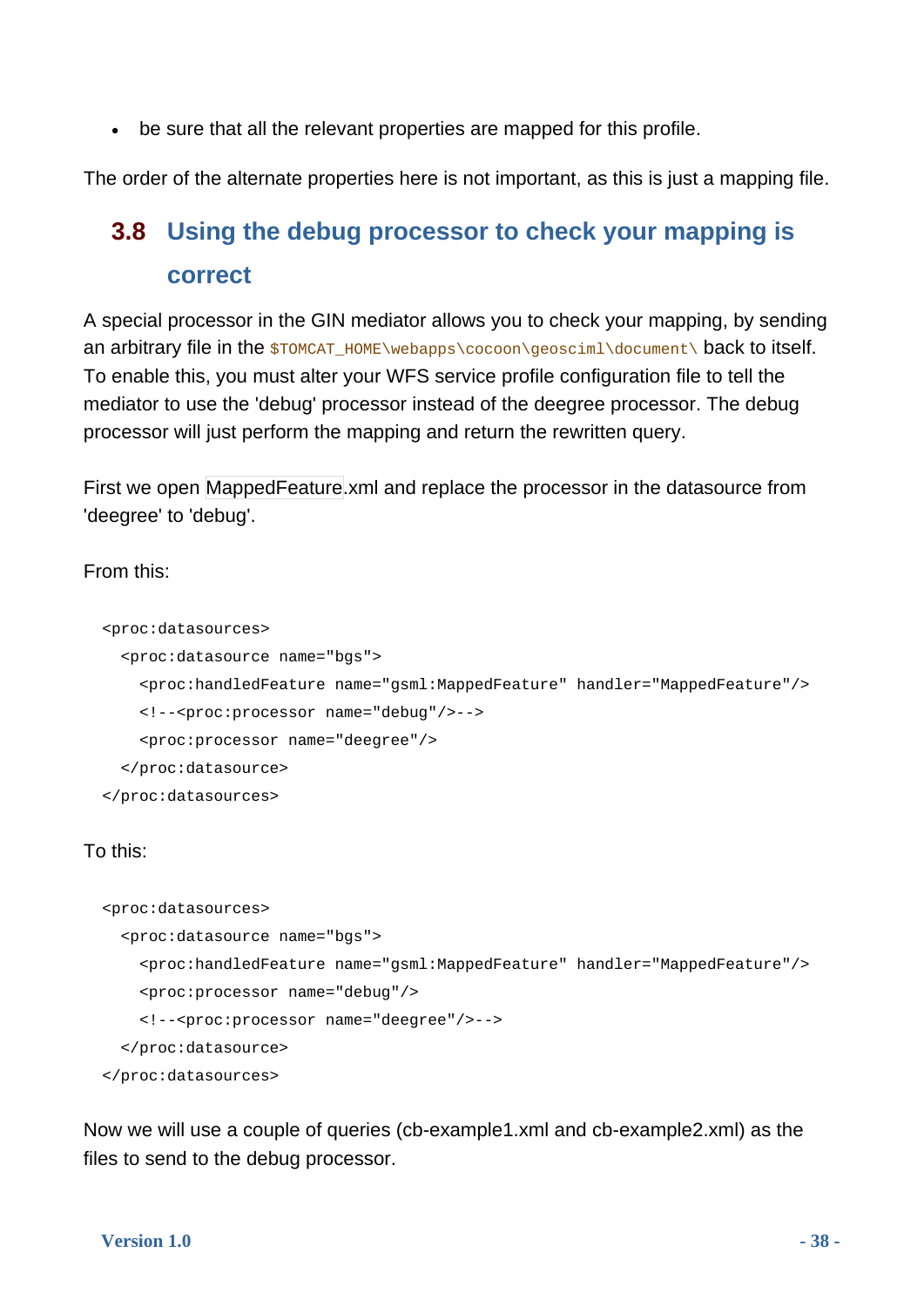#### **example cb-example1.xml**

```
<?xml version="1.0" encoding="utf-8"?> 
<wfs:GetFeature 
 xmlns:wfs="http://www.opengis.net/wfs" 
 xmlns:ogc="http://www.opengis.net/ogc" 
 xmlns:gml="http://www.opengis.net/gml" 
  xmlns:proc="urn:x-lcnp:proc" 
 maxFeatures="10" service="WFS" 
  traverseXlinkDepth = "20" 
  version="1.1.0" xmlns:gsml="urn:cgi:xmlns:CGI:GeoSciML:2.0"> 
    <wfs:Query typeName="gsml:MappedFeature"> 
    </wfs:Query> 
</wfs:GetFeature>
```
#### To send this document to deegree, invoke this pipeline:

http://yourserver.org:8080/cocoon/geosciml/wfs/MappedFeature?DEBUG=true&SRC=cbexample1

Where 'MappedFeature' is the name of our WFS service profile and SRC=cb-example1 matches the path to our test query document (document/cb-example1.xml). Returns:

```
<?xml version="1.0" encoding="ISO-8859-1"?> 
<wfs:GetFeature xmlns:wfs="http://www.opengis.net/wfs" 
     xmlns:src="http://apache.org/cocoon/source/1.0" 
     xmlns:include="http://apache.org/cocoon/include/1.0" 
xmlns:xs="http://www.w3.org/2001/XMLSchema" 
     xmlns:xlink="http://www.w3.org/1999/xlink" 
xmlns:h="http://apache.org/cocoon/request/2.0" 
     xmlns:proc="urn:x-lcnp:proc" xmlns:fn="http://www.w3.org/2005/xpath-
functions" 
     xmlns:gml="http://www.opengis.net/gml" xmlns:ogc="http://www.opengis.net/ogc" 
maxFeatures="10" 
     service="WFS" traverseXlinkDepth="20" version="1.1.0"> 
     <wfs:Query xmlns:gsml="urn:cgi:xmlns:CGI:GeoSciML:2.0"
```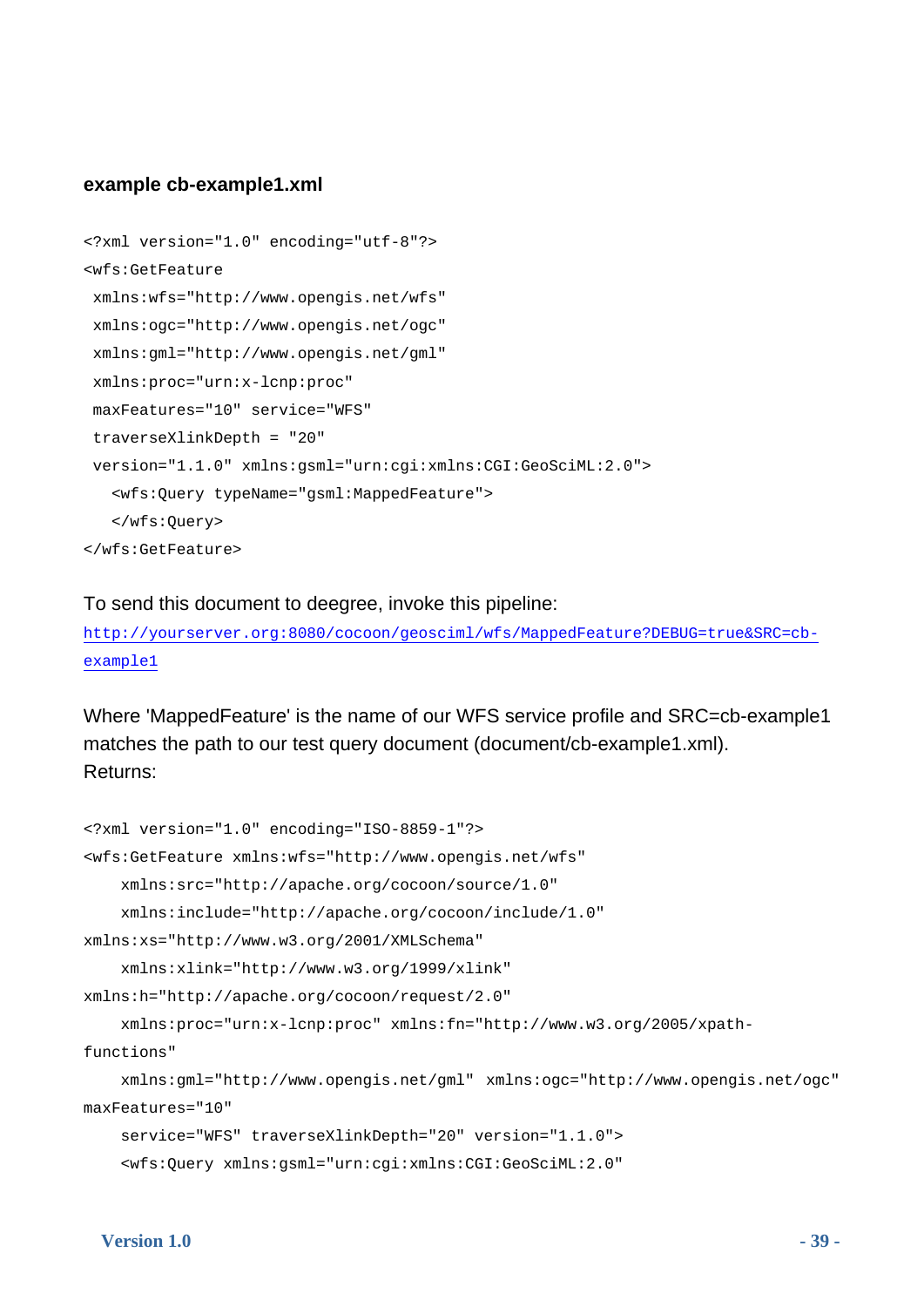```
 xmlns:t="http://www.iugs.org/cgi/tempInternal" 
typeName="t:MappedFeature"/> 
</wfs:GetFeature>
```
#### **example cb-example2.xml**

```
<?xml version="1.0" encoding="utf-8"?> 
<wfs:GetFeature xmlns:wfs="http://www.opengis.net/wfs" 
xmlns:ogc="http://www.opengis.net/ogc" 
   maxFeatures="5" service="WFS" version="1.1.0" 
xmlns:gsml="urn:cgi:xmlns:CGI:GeoSciML:2.0"> 
   <wfs:Query typeName="gsml:MappedFeature"> 
     <ogc:Filter xmlns:ogc="http://www.opengis.net/ogc"> 
       <ogc:PropertyIsEqualTo>
```

```
<ogc:PropertyName>gsml:specification/gsml:GeologicUnit/gsml:preferredAge/gsml:Geo
logicEvent/gsml:eventAge/gsml:CGI_TermValue/gsml:value</ogc:PropertyName> 
         <ogc:Literal>urn:cgi:classifier:ICS:StratChart:2008:Visean</ogc:Literal> 
       </ogc:PropertyIsEqualTo> 
     </ogc:Filter> 
   </wfs:Query> 
</wfs:GetFeature>
```
#### Returns:

```
<?xml version="1.0" encoding="ISO-8859-1"?> 
<wfs:GetFeature xmlns:wfs="http://www.opengis.net/wfs" 
     xmlns:src="http://apache.org/cocoon/source/1.0" 
     xmlns:include="http://apache.org/cocoon/include/1.0" 
xmlns:xs="http://www.w3.org/2001/XMLSchema" 
     xmlns:xlink="http://www.w3.org/1999/xlink" 
xmlns:h="http://apache.org/cocoon/request/2.0" 
     xmlns:proc="urn:x-lcnp:proc" xmlns:fn="http://www.w3.org/2005/xpath-
functions" 
     xmlns:gml="http://www.opengis.net/gml" xmlns:ogc="http://www.opengis.net/ogc" 
maxFeatures="5" 
     service="WFS" version="1.1.0"> 
     <wfs:Query xmlns:gsml="urn:cgi:xmlns:CGI:GeoSciML:2.0"
```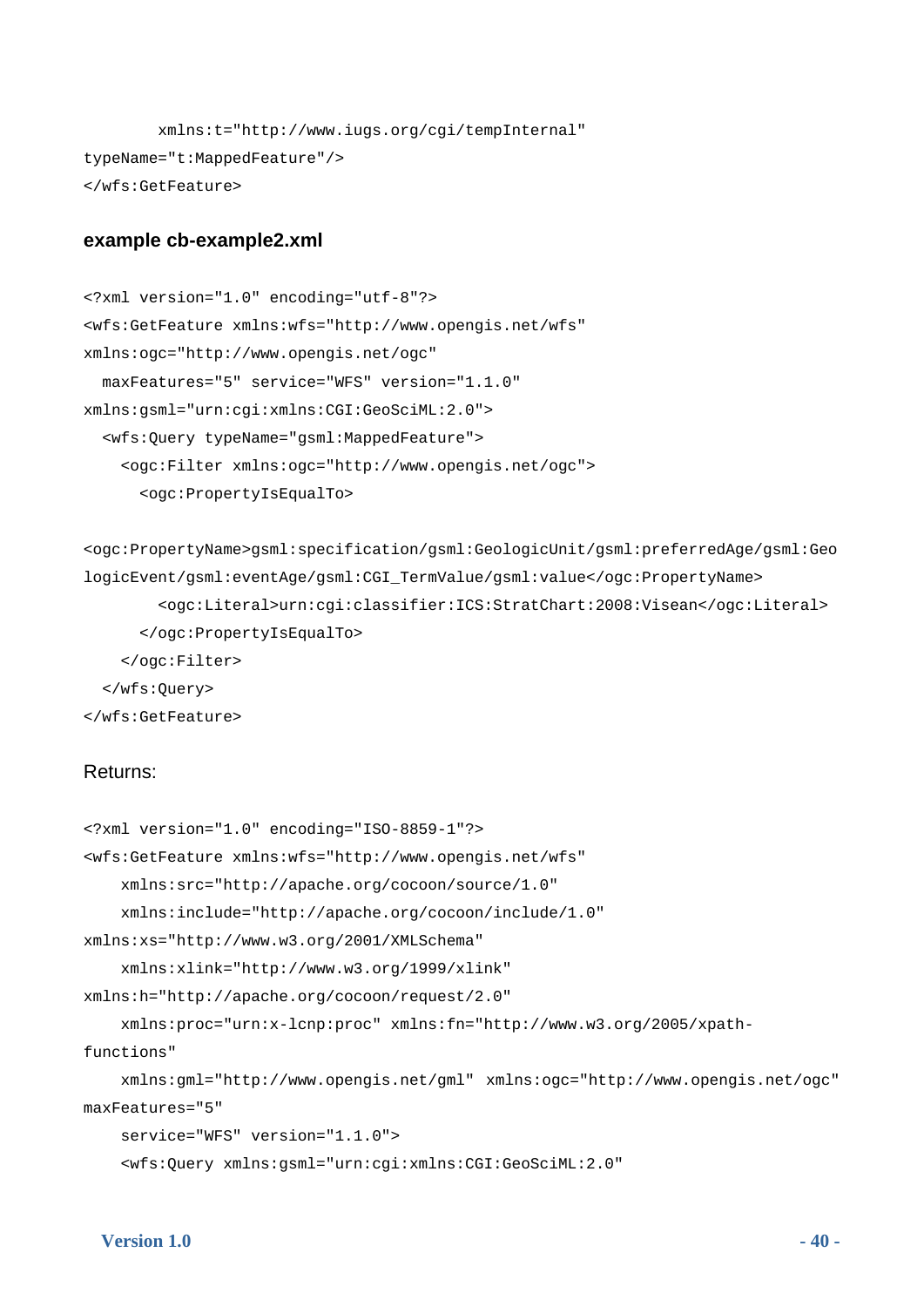```
 xmlns:t="http://www.iugs.org/cgi/tempInternal" 
typeName="t:MappedFeature"> 
         <ogc:Filter> 
             <ogc:PropertyIsEqualTo> 
<ogc:PropertyName>t:specification/t:GeologicUnit/t:age</ogc:PropertyName> 
<ogc:Literal>urn:cgi:classifier:ICS:StratChart:2008:Visean</ogc:Literal> 
             </ogc:PropertyIsEqualTo> 
         </ogc:Filter> 
     </wfs:Query> 
</wfs:GetFeature>
```
### Note the change in XPaths in the <ogc:PropertyName> element from **gsml:specification/gsml:GeologicUnit/gsml:preferredAge/gsml:GeologicEvent/gs ml:eventAge/gsml:CGI\_TermValue/gsml:value** to **t:specification/t:GeologicUnit/t:age** - the translation of the GeoSciML query to the location of that property in your private schema.

To test with the deegree processor revert your setting in the WFS service profile (MappedFeature.xml) configuration file.

### **example cb-example1.xml**

#### Invoked using:

http://yourserver.org:8080/cocoon/geosciml/wfs/MappedFeature?DEBUG=true&SRC=cbexample1

#### Now returns:

```
<?xml version="1.0" encoding="ISO-8859-1"?> 
<wfs:FeatureCollection xmlns:wfs="http://www.opengis.net/wfs" 
     xmlns:xs="http://www.w3.org/2001/XMLSchema" 
xmlns:xlink="http://www.w3.org/1999/xlink" 
     xmlns:h="http://apache.org/cocoon/request/2.0" 
     xmlns:xsi="http://www.w3.org/2001/XMLSchema-instance" xmlns:proc="urn:x-
lcnp:proc"
```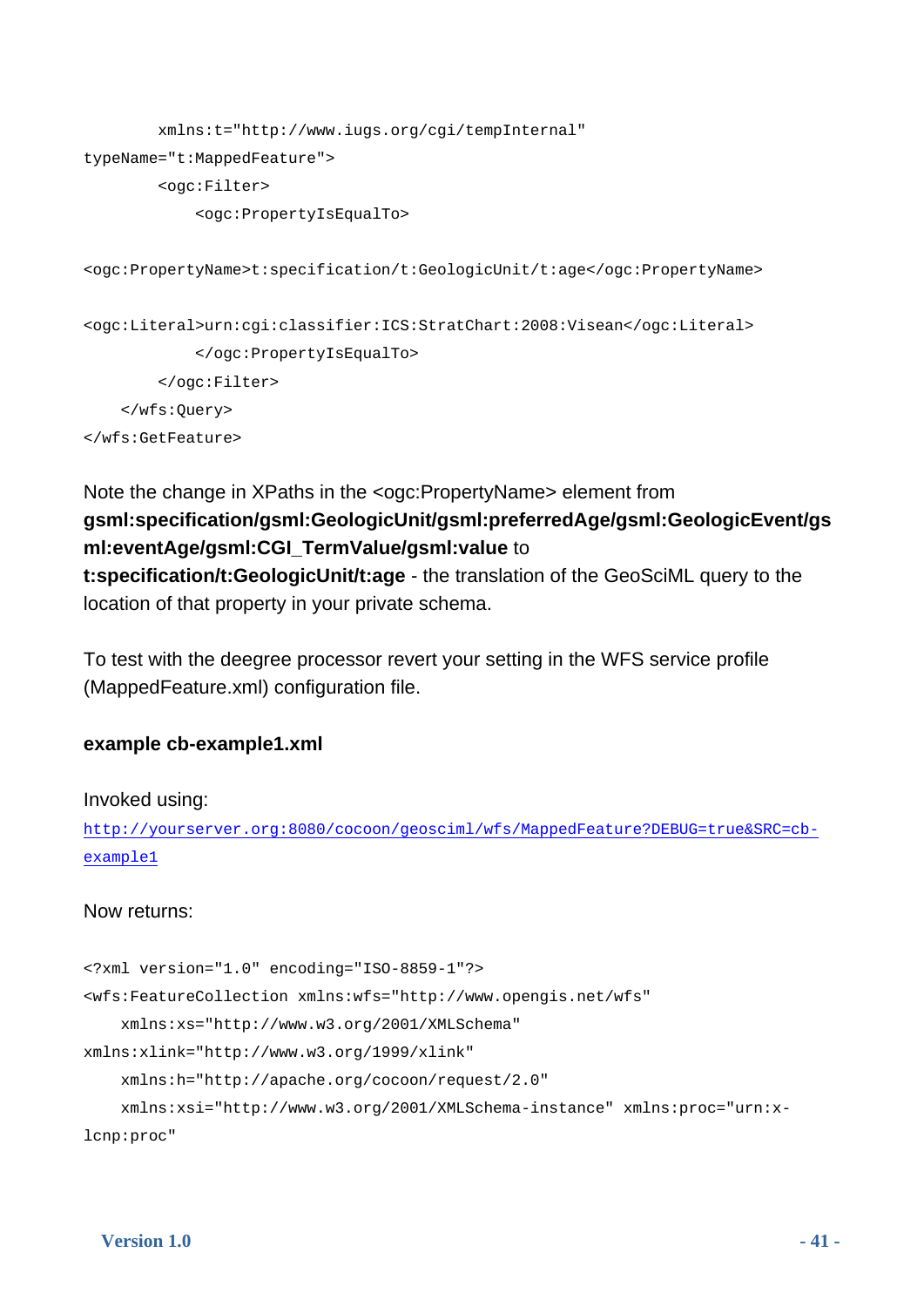```
 xmlns:fn="http://www.w3.org/2005/xpath-functions" 
xmlns:gml="http://www.opengis.net/gml" 
     xmlns:t="http://www.iugs.org/cgi/tempInternal" 
xmlns:ogc="http://www.opengis.net/ogc"> 
    2.1 - 1 WFS service processed by Groundwater Information Network (GIN) Mediator 
     Groundwater Mapping Program / Geological Survey of Canada - Québec / LCNP 
     (c) 2008 Earth Sciences Secteur / Natural Resources Canada / Government of 
Canada--> 
     <gml:featureMember> 
         <t:MappedFeature gml:id="t.mf.53"> 
             <gml:boundedBy> 
                  <gml:Envelope srsName="EPSG:4326"> 
                      <gml:pos srsDimension="2">-1.25709663323346 
52.7447745036496</gml:pos> 
                      <gml:pos srsDimension="2">-1.25631067876913 
52.7454577448837</gml:pos> 
                  </gml:Envelope> 
             </gml:boundedBy> 
             <t:gid>595</t:gid> 
             <t:specification> 
                  <t:GeologicUnit gml:id="t.gu.BCTDATUF"> 
<t:name_urn>urn:cgi:feature:BGS:StratigraphicLexicon:BCT</t:name_urn> 
                      <t:descriptive_name>BEACON TUFF MEMBER</t:descriptive_name> 
                    <t:age>urn:cgi:classifier:ICS:StratChart:2008:Ediacaran</t:age> 
                      <t:rank>MEMBER</t:rank> 
                  </t:GeologicUnit> 
             </t:specification> 
             <t:geom> 
                  <gml:Polygon srsName="EPSG:4326"> 
                      <gml:outerBoundaryIs> 
                          <gml:LinearRing> 
                               <gml:coordinates cs="," decimal="." ts="" 
                                   >-1.25670372306689,52.7454577448837 
                                   -1.25689780981031,52.7453690631345 
                                   -1.25703356437367,52.7452260771792 
                                   -1.25709663323346,52.7450017282326 
                                   -1.25705403117502,52.7448935842841
```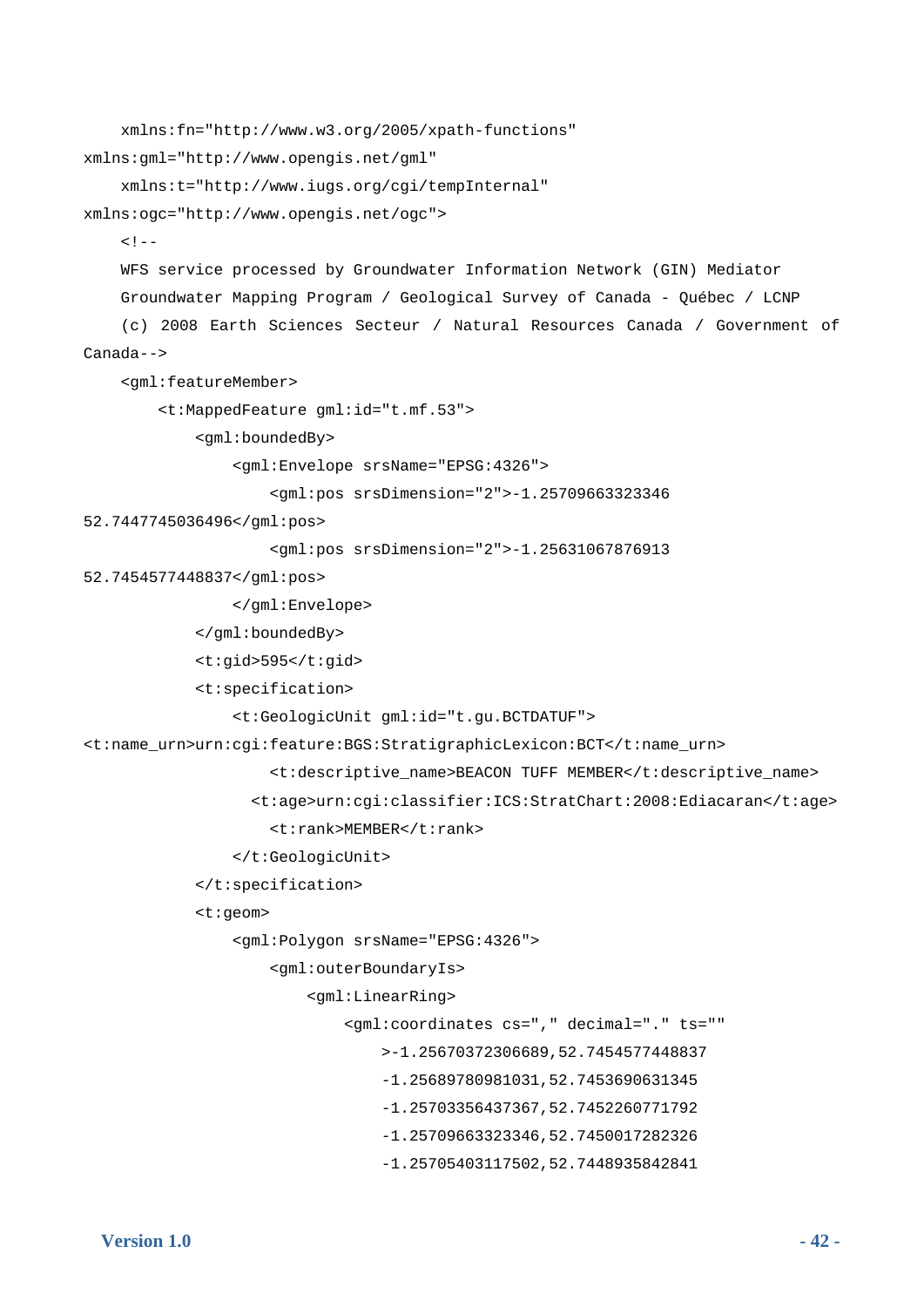```
 -1.25692209903121,52.7448118503595 
                                    -1.25670053155272,52.7447745036496 
                                    -1.25650721154648,52.7448182412529 
                                    -1.25634229163705,52.7449340744674 
                                     -1.25631067876913,52.745050743079 
                                    -1.2563380081549,52.7451857606649 
                                     -1.25640962123418,52.7453300456306 
                                    -1.25655575427669,52.7454478281049 
                                    -1.25670372306689,52.7454577448837 
                             </gml:coordinates> 
                           </gml:LinearRing> 
                      </gml:outerBoundaryIs> 
                  </gml:Polygon> 
             </t:geom> 
         </t:MappedFeature> 
     </gml:featureMember> 
...
```
</wfs:FeatureCollection>

#### **example cb-example2.xml**

#### Invoked using:

http://yourserver.org:8080/cocoon/geosciml/wfs/MappedFeature?DEBUG=true&SRC=cbexample2

#### Now returns:

```
<?xml version="1.0" encoding="ISO-8859-1"?> 
<wfs:FeatureCollection xmlns:wfs="http://www.opengis.net/wfs" 
     xmlns:xs="http://www.w3.org/2001/XMLSchema" 
xmlns:xlink="http://www.w3.org/1999/xlink" 
     xmlns:h="http://apache.org/cocoon/request/2.0" 
     xmlns:xsi="http://www.w3.org/2001/XMLSchema-instance" xmlns:proc="urn:x-
lcnp:proc" 
     xmlns:fn="http://www.w3.org/2005/xpath-functions" 
xmlns:gml="http://www.opengis.net/gml" 
     xmlns:t="http://www.iugs.org/cgi/tempInternal" 
xmlns:ogc="http://www.opengis.net/ogc">
```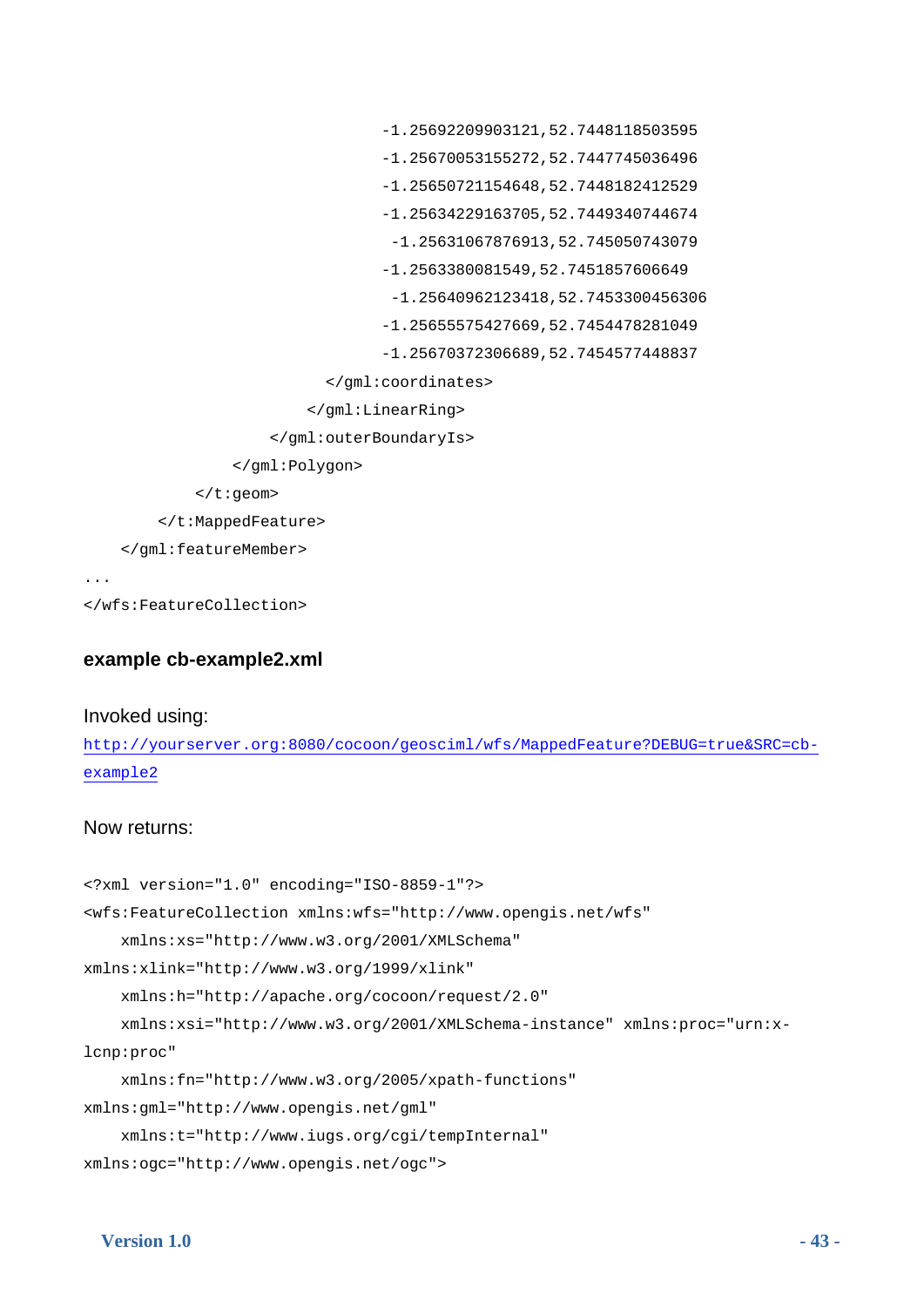```
\leq ! - WFS service processed by Groundwater Information Network (GIN) Mediator 
     Groundwater Mapping Program / Geological Survey of Canada - Québec / LCNP 
     (c) 2008 Earth Sciences Secteur / Natural Resources Canada / Government of 
Canada--> 
     <gml:featureMember> 
         <t:MappedFeature gml:id="t.mf.133"> 
             <gml:boundedBy> 
                  <gml:Envelope srsName="EPSG:4326"> 
                      <gml:pos srsDimension="2">-1.36881827459842 
52.7705204628598</gml:pos> 
                      <gml:pos srsDimension="2">-1.36757043721036 
52.7712380023487</gml:pos> 
                  </gml:Envelope> 
             </gml:boundedBy> 
             <t:gid>712</t:gid> 
             <t:specification> 
                  <t:GeologicUnit gml:id="t.gu.TILLMST"> 
             <t:name_urn>urn:cgi:feature:BGS:StratigraphicLexicon:TIL</t:name_urn> 
                      <t:descriptive_name>TICKNALL LIMESTONE 
FORMATION</t:descriptive_name>
                      <t:age>urn:cgi:classifier:ICS:StratChart:2008:Visean</t:age> 
                      <t:rank>FORMATION</t:rank> 
<t:lithology_1>urn:cgi:classifier:CGI:SimpleLithology:2008:calcareous_carbonate_s
edimentary_rock</t:lithology_1> 
                  </t:GeologicUnit> 
             </t:specification> 
             <t:geom> 
                  <gml:Polygon srsName="EPSG:4326"> 
                      <gml:outerBoundaryIs> 
                          <gml:LinearRing> 
                               <gml:coordinates cs="," decimal="." ts="" 
                                   >-1.36881827459842,52.7707837449203 
                                   -1.36864315115429,52.770594030513 
                                   -1.36833294954209,52.7705204628598 
                                   -1.36797646438526,52.7705725032038 
                                   -1.36767783057701,52.7707237368446
```

```
 -1.36757043721036,52.7709748750386
```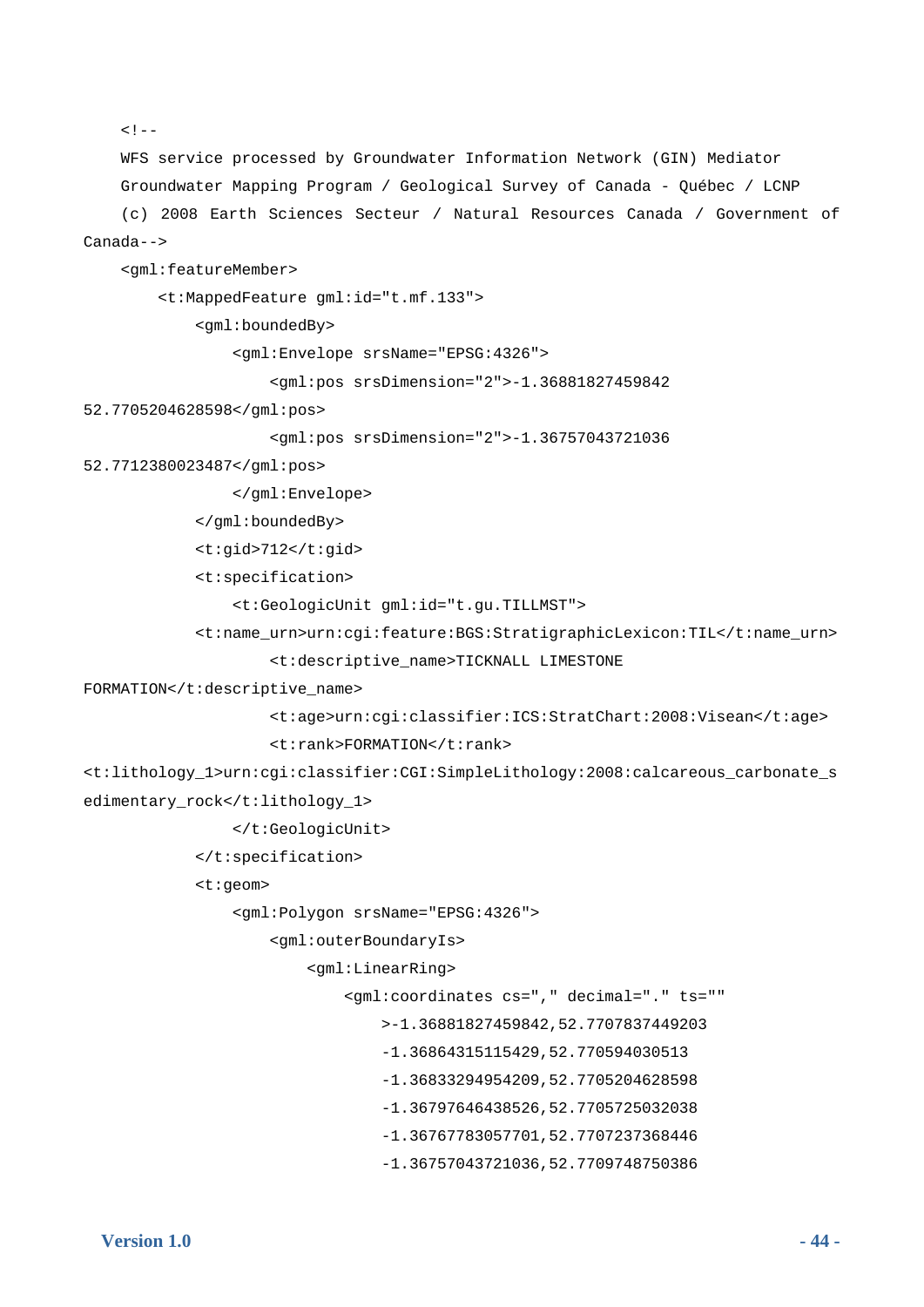```
 -1.36773021570826,52.7712004677276 
                                    -1.36802612012787,52.7712380023487 
                                    -1.3684424156711,52.7711503215879 
                                    -1.36875639102448,52.7709632088151 
                                    -1.36881827459842,52.7707837449203 
                                 </gml:coordinates> 
                           </gml:LinearRing> 
                       </gml:outerBoundaryIs> 
                  </gml:Polygon> 
              </t:geom> 
         </t:MappedFeature> 
     </gml:featureMember> 
... 
</wfs:FeatureCollection>
```
### **Note:**

The above results are using our private schema because we haven't yet provided a GeoSciML mapping for the returned content.

### **3.9 Handler**

<span id="page-44-0"></span>The final step is to transform the private schema output to GeoSciML.

We need to create a directory structure under our geosciml/handler using the same logic as the mapping folder:

- geosciml <- already exists
	- o mapping <- already exists
		- MappedFeature<- must create.. (the name of the WFS service profile)
			- bgs <- must create.. (the name of the proc:datasource)

In the bgs directory, we then create an XSLT 2.0 file called MappedFeature.xslt; it is this stylesheet which will convert the private schema output to GeoSciML. Our MappedFeature.xslt file in this case looks like this:

```
<?xml version="1.0" encoding="UTF-8"?> 
<xsl:stylesheet version="2.0" xmlns:xsl="http://www.w3.org/1999/XSL/Transform" 
    xmlns:xs="http://www.w3.org/2001/XMLSchema" 
   xmlns:fn="http://www.w3.org/2005/xpath-functions"
```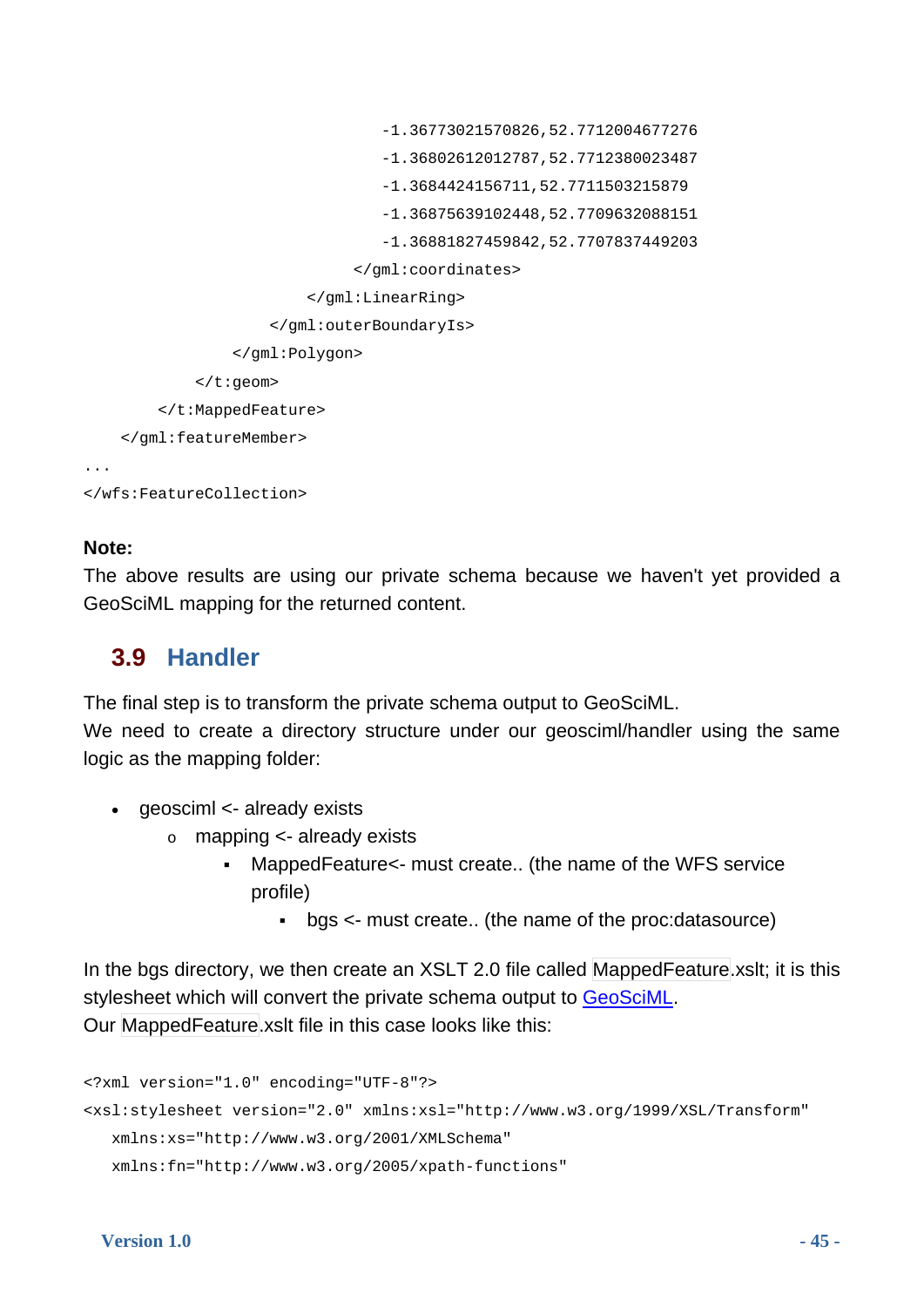```
 xmlns:t="http://www.iugs.org/cgi/tempInternal" 
    xmlns:gsml="urn:cgi:xmlns:CGI:GeoSciML:2.0" 
    xmlns:xlink="http://www.w3.org/1999/xlink" 
    xmlns:gml="http://www.opengis.net/gml" 
    xmlns:wfs="http://www.opengis.net/wfs" 
    xmlns:xsi="http://www.w3.org/2001/XMLSchema-instance" 
    xsi:schemaLocation="http://www.opengis.net/wfs 
http://schemas.opengis.net/wfs/1.1.0/wfs.xsd urn:cgi:xmlns:CGI:GeoSciML:2.0 
http://www.geosciml.org/schemas/geosciml/2.0_rc2/geosciml.xsd" 
   \sim <xsl:output method="xml" version="1.0" encoding="UTF-8" indent="yes"/> 
    <xsl:template match="t:MappedFeature"> 
       <gsml:MappedFeature gml:id="{@gml:id}"> 
          <xsl:apply-templates select="gml:boundedBy"/> 
          <gsml:observationMethod> 
             <gsml:CGI_TermValue> 
                 <gsml:value 
codeSpace="urn:cgi:classifierScheme:BGS:ObservationMethod">fieldObservation</gsml
:value> 
             </gsml:CGI_TermValue> 
          </gsml:observationMethod> 
          <gsml:observationMethod> 
             <gsml:CGI_TermValue> 
                 <gsml:value 
codeSpace="urn:cgi:classifierScheme:BGS:ObservationMethod">Boreholes</gsml:value> 
             </gsml:CGI_TermValue> 
          </gsml:observationMethod> 
      <gsml:positionalAccuracy> 
             <gsml:CGI_TermValue> 
                 <gsml:value 
codeSpace="http://urn.opengis.net">urn:ogc:def:nil:OGC:unknown</gsml:value> 
             </gsml:CGI_TermValue>
```
</gsml:positionalAccuracy>

<gsml:samplingFrame

xlink:href="urn:cgi:feature:BGS:EarthBedrockSurface"/>

<gsml:specification>

<xsl:apply-templates select="t:specification/t:GeologicUnit"/>

</gsml:specification>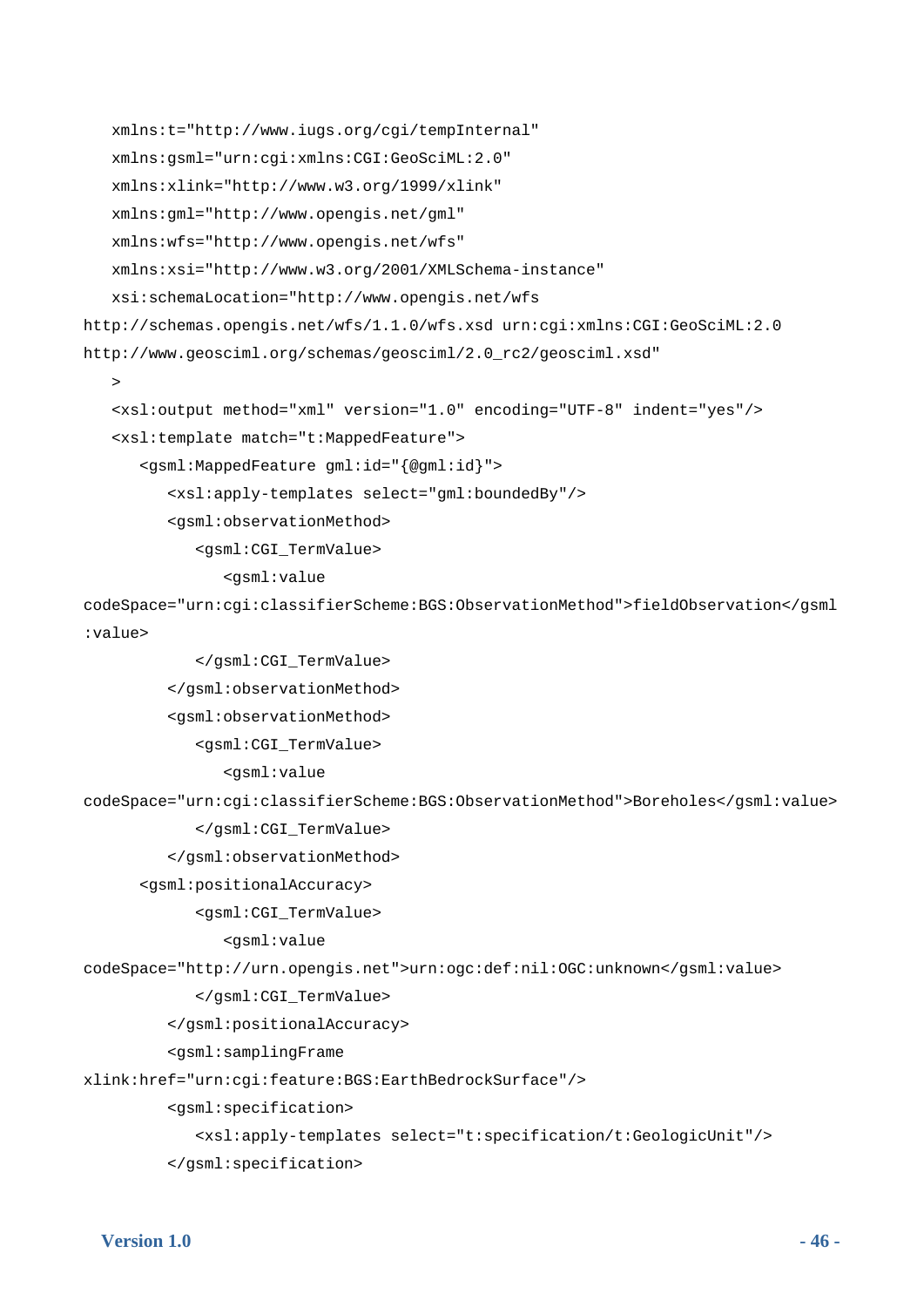```
 <gsml:shape> 
              <xsl:apply-templates select="t:geom/*"/> 
          </gsml:shape> 
       </gsml:MappedFeature> 
    </xsl:template> 
    <xsl:template match="t:GeologicUnit"> 
       <gsml:GeologicUnit gml:id="{@gml:id}"> 
          <gml:name codeSpace="http://www.cgi-iugs.org/uri"> 
              <xsl:value-of select="t:name_urn"/> 
          </gml:name> 
          <gml:name 
codeSpace="urn:cgi:classifierScheme:BGS:StratigraphicLexicon:description"> 
              <xsl:value-of select="t:descriptive_name"/> 
          </gml:name> 
          <gsml:observationMethod> 
              <gsml:CGI_TermValue> 
                 <gsml:value 
codeSpace="urn:cgi:classifier:BGS:ObservationMethod">Summary of published 
description</gsml:value> 
              </gsml:CGI_TermValue> 
          </gsml:observationMethod> 
          <gsml:purpose>instance</gsml:purpose> 
          <gsml:preferredAge> 
              <gsml:GeologicEvent> 
                 <gsml:eventAge> 
                    <gsml:CGI_TermValue> 
                       <gsml:value 
codeSpace="urn:cgi:classifierScheme:ICS:StratChart:2008"> 
                           <xsl:value-of select="t:age"/> 
                       </gsml:value> 
                    </gsml:CGI_TermValue> 
                 </gsml:eventAge> 
                 <gsml:eventEnvironment> 
                    <gsml:CGI_TermValue> 
                       <gsml:value 
codeSpace="http://urn.opengis.net">urn:ogc:def:nil:OGC:unknown</gsml:value> 
                    </gsml:CGI_TermValue> 
                 </gsml:eventEnvironment>
```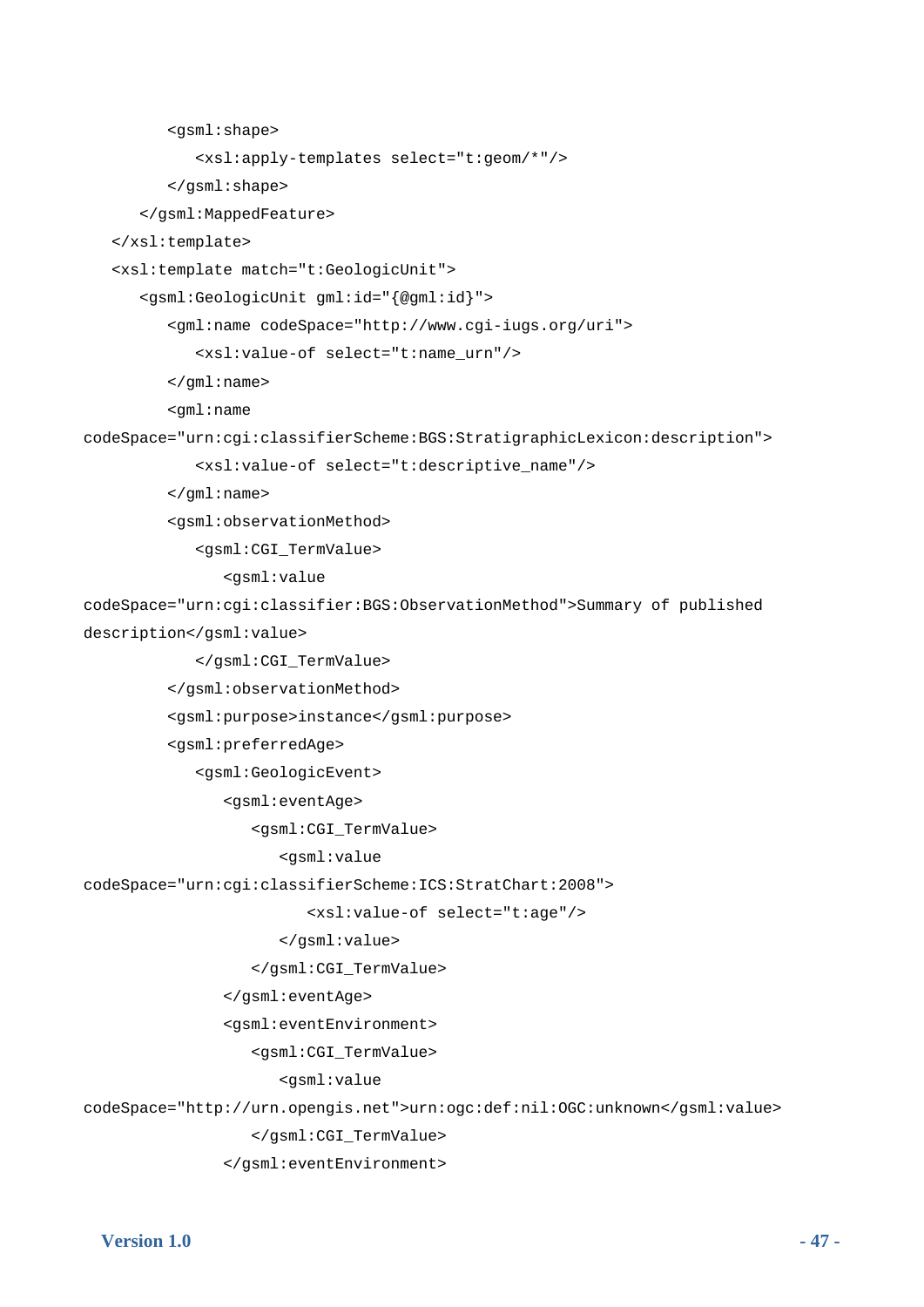```
 <gsml:eventProcess>
```
<gsml:CGI\_TermValue>

<gsml:value

codeSpace="http://urn.opengis.net">urn:ogc:def:nil:OGC:unknown</gsml:value>

</gsml:CGI\_TermValue>

</gsml:eventProcess>

</gsml:GeologicEvent>

```
 </gsml:preferredAge>
```
<gsml:geologicUnitType

```
xlink:href="urn:cgi:classifier:CGI:GeologicUnitType:200811:lithostratigraphic_uni
t"/>
```

```
 <gsml:rank codeSpace="urn:cgi:classifierScheme:BGS:Rank">
```
<xsl:value-of select="t:rank"/>

```
 </gsml:rank>
```

```
 <gsml:classifier xlink:href="{t:name_urn}"/>
```

```
 <xsl:if test="t:lithology_1">
```
<gsml:composition>

```
 <gsml:CompositionPart>
```
<gsml:role

```
codeSpace="urn:cgi:classifierScheme:BGS:RoleVocab">dominantConstituent</gsml:role
```
 $\rightarrow$ 

```
 <gsml:lithology xlink:href="{t:lithology_1}"/> 
 <xsl:if test="t:lithology_2">
```

```
 <gsml:lithology xlink:href="{t:lithology_2}"/>
```
 $\langle xsl:if\rangle$ 

```
 <gsml:proportion>
```

```
 <gsml:CGI_NumericValue>
```

```
 <gsml:principalValue
```
uom="urn:ogc:def:uom:UCUM:%25">100</gsml:principalValue>

```
 </gsml:CGI_NumericValue>
```

```
 </gsml:proportion>
```

```
 </gsml:CompositionPart>
```

```
 </gsml:composition>
```

```
\langle xsl:if\rangle
```

```
 </gsml:GeologicUnit>
```

```
 </xsl:template>
```

```
 <xsl:template match="@*|node()">
```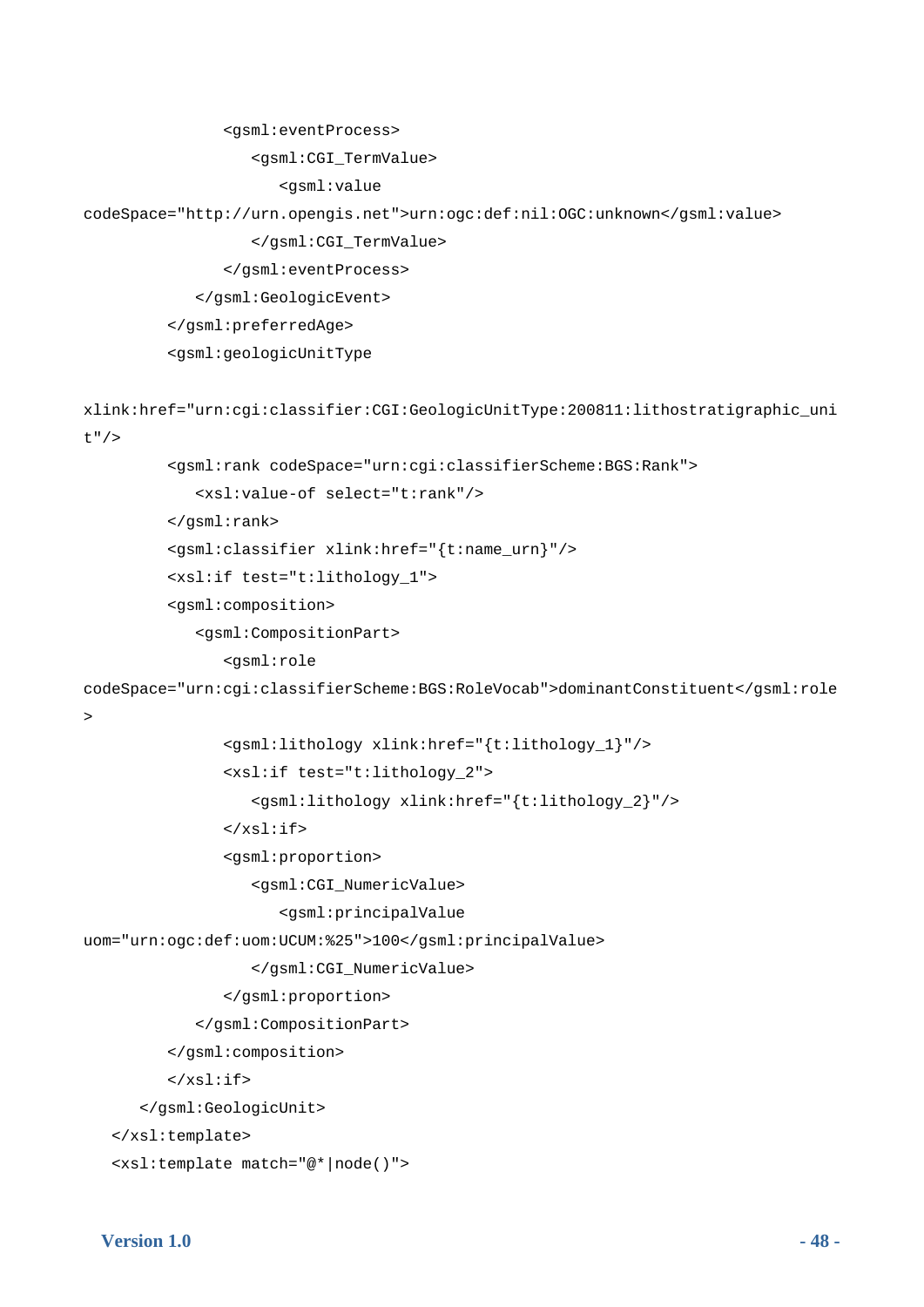```
 <xsl:copy> 
           <xsl:apply-templates select="@*|node()"/> 
       </xsl:copy> 
    </xsl:template> 
</xsl:stylesheet>
```
Now when we repeat our previous step using our example (cb-example2.xml) we get a full GeoSciML result '

#### **example cb-example2.xml**

Invoked using:

```
http://yourserver.org:8080/cocoon/geosciml/wfs/MappedFeature?DEBUG=true&SRC=cb-
example2
```
#### Now returns:

```
<?xml version="1.0" encoding="ISO-8859-1"?> 
<wfs:FeatureCollection xmlns:wfs="http://www.opengis.net/wfs" 
     xmlns:xs="http://www.w3.org/2001/XMLSchema" 
xmlns:xlink="http://www.w3.org/1999/xlink" 
     xmlns:h="http://apache.org/cocoon/request/2.0" 
     xmlns:xsi="http://www.w3.org/2001/XMLSchema-instance" xmlns:proc="urn:x-
lcnp:proc" 
     xmlns:fn="http://www.w3.org/2005/xpath-functions" 
xmlns:gml="http://www.opengis.net/gml" 
     xmlns:t="http://www.iugs.org/cgi/tempInternal" 
xmlns:ogc="http://www.opengis.net/ogc"> 
     <!-- WFS service processed by Groundwater Information Network (GIN) Mediator 
     Groundwater Mapping Program / Geological Survey of Canada - Québec / LCNP 
     (c) 2008 Earth Sciences Secteur / Natural Resources Canada / Government of 
Canada--> 
     <gml:featureMember> 
         <gsml:MappedFeature xmlns:gsml="urn:cgi:xmlns:CGI:GeoSciML:2.0" 
gml:id="t.mf.133"> 
             <gml:boundedBy> 
                 <gml:Envelope srsName="EPSG:4326">
```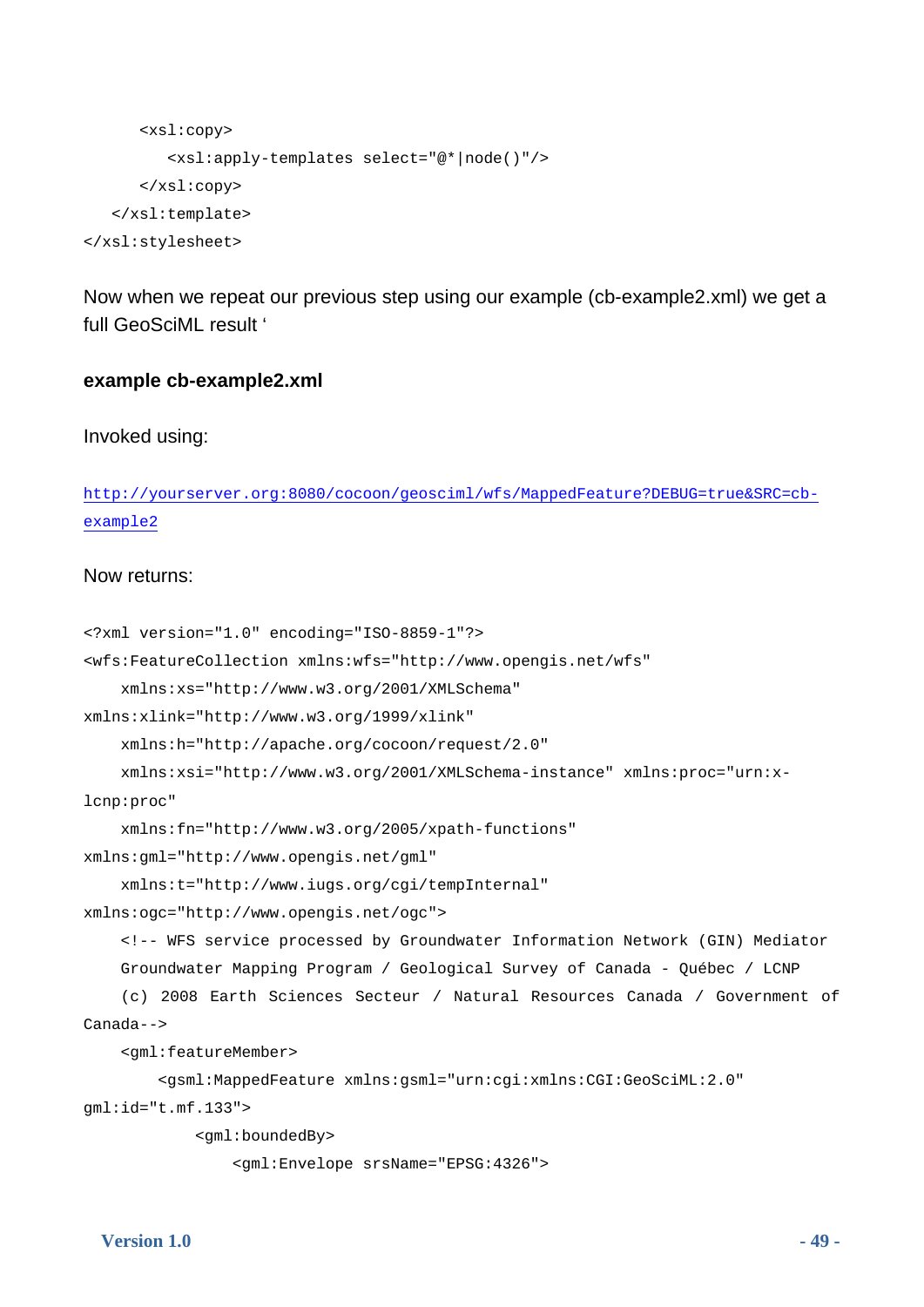```
 <gml:pos srsDimension="2">-1.36881827459842 
52.7705204628598</gml:pos> 
                      <gml:pos srsDimension="2">-1.36757043721036 
52.7712380023487</gml:pos> 
                  </gml:Envelope> 
             </gml:boundedBy> 
             <gsml:observationMethod> 
                  <gsml:CGI_TermValue> 
                      <gsml:value 
codeSpace="urn:cgi:classifierScheme:BGS:ObservationMethod" 
                          >fieldObservation</gsml:value> 
                  </gsml:CGI_TermValue> 
             </gsml:observationMethod> 
             <gsml:observationMethod> 
                  <gsml:CGI_TermValue> 
                      <gsml:value 
codeSpace="urn:cgi:classifierScheme:BGS:ObservationMethod" 
                          >Boreholes</gsml:value> 
                  </gsml:CGI_TermValue> 
             </gsml:observationMethod> 
             <gsml:positionalAccuracy> 
                  <gsml:CGI_TermValue> 
                      <gsml:value codeSpace="http://urn.opengis.net" 
                          >urn:ogc:def:nil:OGC:unknown</gsml:value> 
                  </gsml:CGI_TermValue> 
             </gsml:positionalAccuracy> 
             <gsml:samplingFrame 
xlink:href="urn:cgi:feature:BGS:EarthBedrockSurface"/> 
             <gsml:specification> 
                  <gsml:GeologicUnit gml:id="t.gu.TILLMST"> 
                      <gml:name codeSpace="http://www.cgi-iugs.org/uri" 
                          >urn:cgi:feature:BGS:StratigraphicLexicon:TIL</gml:name> 
                      <gml:name 
codeSpace="urn:cgi:classifierScheme:BGS:StratigraphicLexicon:description" 
                          >TICKNALL LIMESTONE FORMATION</gml:name> 
                      <gsml:observationMethod>
```

```
 <gsml:CGI_TermValue>
```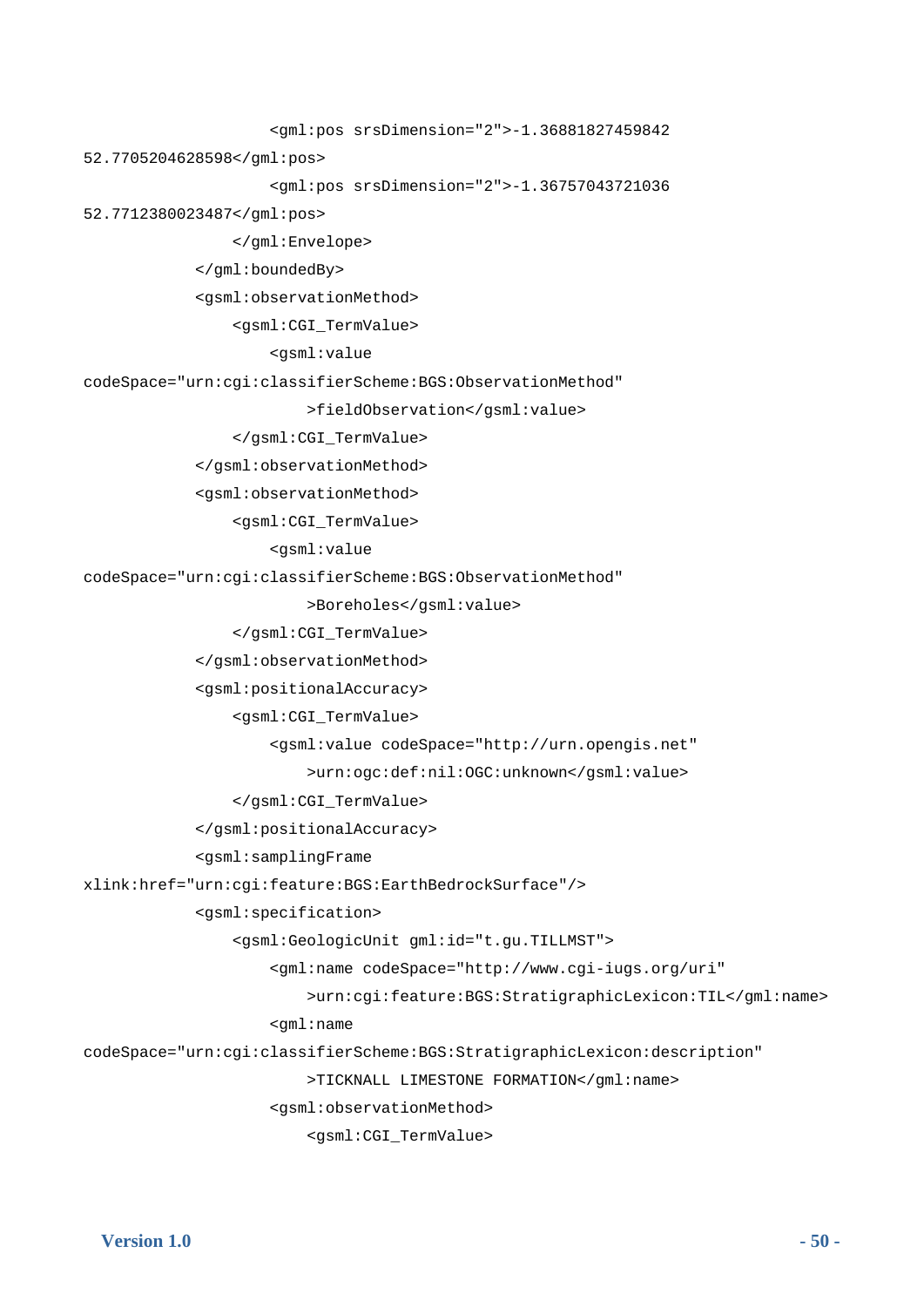```
 <gsml:value
```
codeSpace="urn:cgi:classifier:BGS:ObservationMethod">Summary

of published description</gsml:value>

</gsml:CGI\_TermValue>

</gsml:observationMethod>

<gsml:purpose>instance</gsml:purpose>

<gsml:preferredAge>

<gsml:GeologicEvent>

<gsml:eventAge>

<gsml:CGI\_TermValue>

<gsml:value

codeSpace="urn:cgi:classifierScheme:ICS:StratChart:2008"

>urn:cgi:classifier:ICS:StratChart:2008:Visean</gsml:value>

</gsml:CGI\_TermValue>

</gsml:eventAge>

<gsml:eventEnvironment>

<gsml:CGI\_TermValue>

<gsml:value

codeSpace="http://urn.opengis.net" >urn:ogc:def:nil:OGC:unknown</gsml:value>

</gsml:CGI\_TermValue>

</gsml:eventEnvironment>

<gsml:eventProcess>

<gsml:CGI\_TermValue>

<gsml:value

codeSpace="http://urn.opengis.net">urn:ogc:def:nil:OGC:unknown</gsml:value>

</gsml:CGI\_TermValue>

</gsml:eventProcess>

</gsml:GeologicEvent>

</gsml:preferredAge>

<gsml:geologicUnitType

xlink:href="urn:cgi:classifier:CGI:GeologicUnitType:200811:lithostratigraphic\_uni

t"/><gsml:rank

codeSpace="urn:cgi:classifierScheme:BGS:Rank">FORMATION</gsml:rank>

<gsml:classifier xlink:href="urn:cgi:feature:BGS:StratigraphicLexicon:TIL"/>

<gsml:composition>

<gsml:CompositionPart>

<gsml:role

codeSpace="urn:cgi:classifierScheme:BGS:RoleVocab">dominantConstituent</gsml:role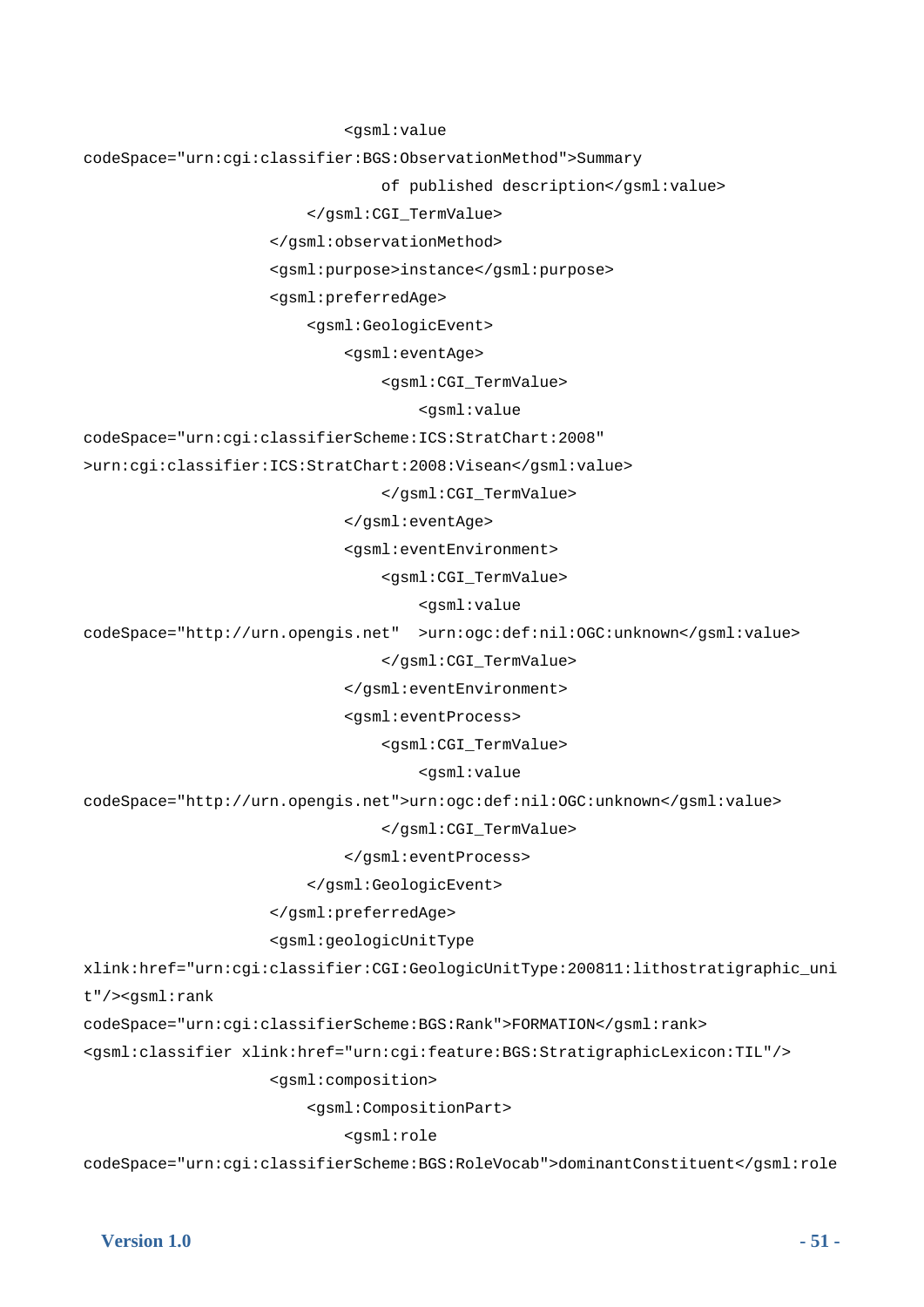><gsml:lithology

xlink:href="urn:cgi:classifier:CGI:SimpleLithology:2008:calcareous\_carbonate\_sedi mentary\_rock"/>

<gsml:proportion>

<gsml:CGI\_NumericValue>

<gsml:principalValue

uom="urn:ogc:def:uom:UCUM:%25"

>100</gsml:principalValue>

</gsml:CGI\_NumericValue>

</gsml:proportion>

</gsml:CompositionPart>

</gsml:composition>

```
 </gsml:GeologicUnit>
```
</gsml:specification>

<gsml:shape>

<gml:Polygon srsName="EPSG:4326">

<gml:outerBoundaryIs>

<gml:LinearRing>

<gml:coordinates cs="," decimal="." ts=""

>-1.36881827459842,52.7707837449203

-1.36864315115429,52.770594030513

-1.36833294954209,52.7705204628598

-1.36797646438526,52.7705725032038

-1.36767783057701,52.7707237368446

-1.36757043721036,52.7709748750386

-1.36773021570826,52.7712004677276

-1.36802612012787,52.7712380023487

-1.3684424156711,52.7711503215879

-1.36875639102448,52.7709632088151

-1.36881827459842,52.7707837449203

</gml:coordinates>

```
 </gml:LinearRing>
```
</gml:outerBoundaryIs>

</gml:Polygon>

```
 </gsml:shape>
```
</gsml:MappedFeature>

```
 </gml:featureMember>
```
...